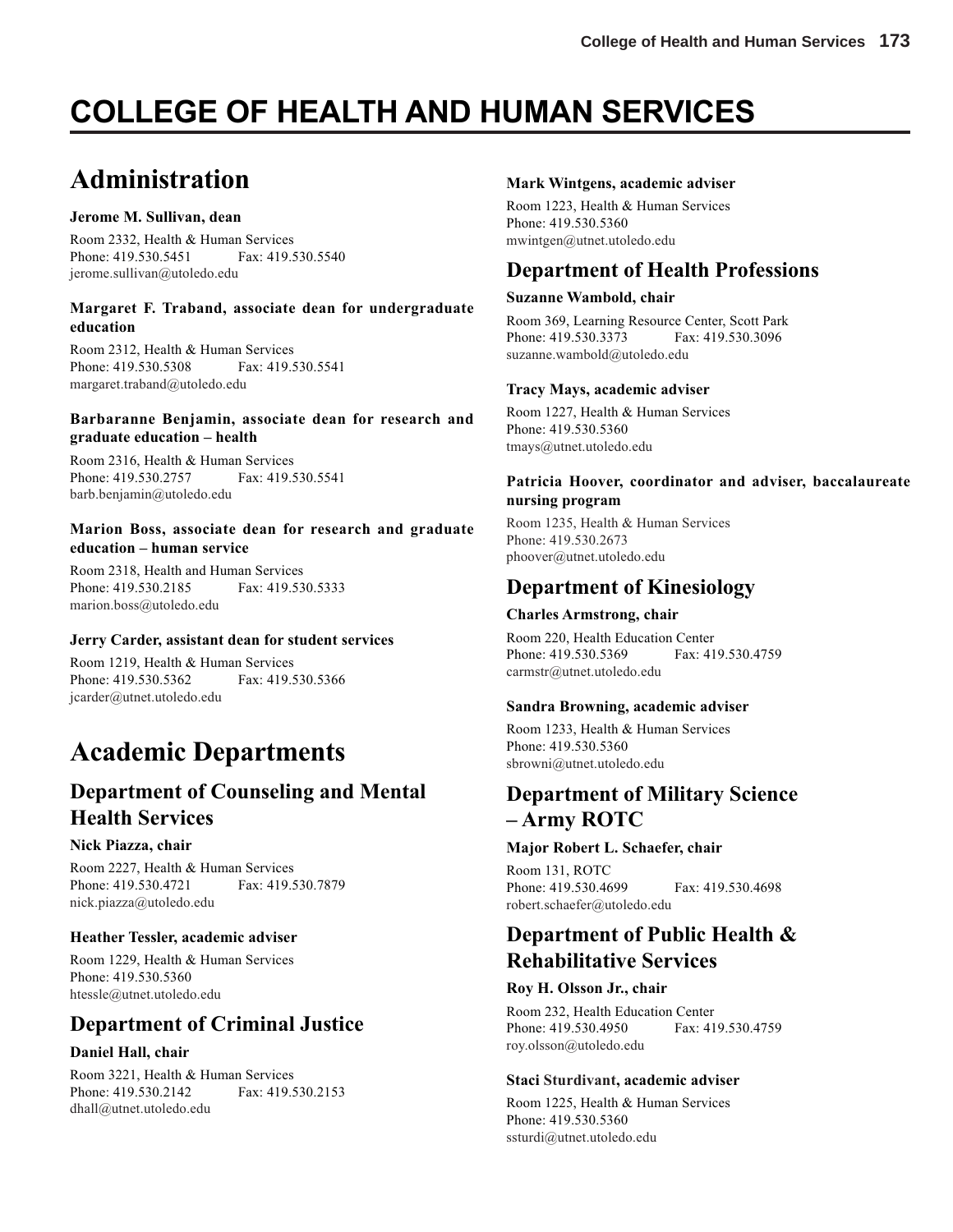## **Department of Social Work**

#### **Terry Cluse-Tolar, chair**

Room 3207, Health & Human Services Phone: 419.530.4397 Fax: 419.530.4141 tcluset@utnet.utoledo.edu

#### **Heather Tessler, academic adviser**

Room 1229, Health & Human Services Phone: 419.530.5360 htessle@utnet.utoledo.edu

## **Department of Undergraduate Legal Specialties**

#### **Kathleen Reed, chair**

Room 124, Faculty Annex Scott Park Phone: 419.530.3332 Fax: 419.530.3047 kreed@utnet.utoledo.edu

#### **Staci Sturdivant, academic adviser**

Room 1225, Health & Human Services Phone: 419.530.5360 ssturdi@utnet.utoledo.edu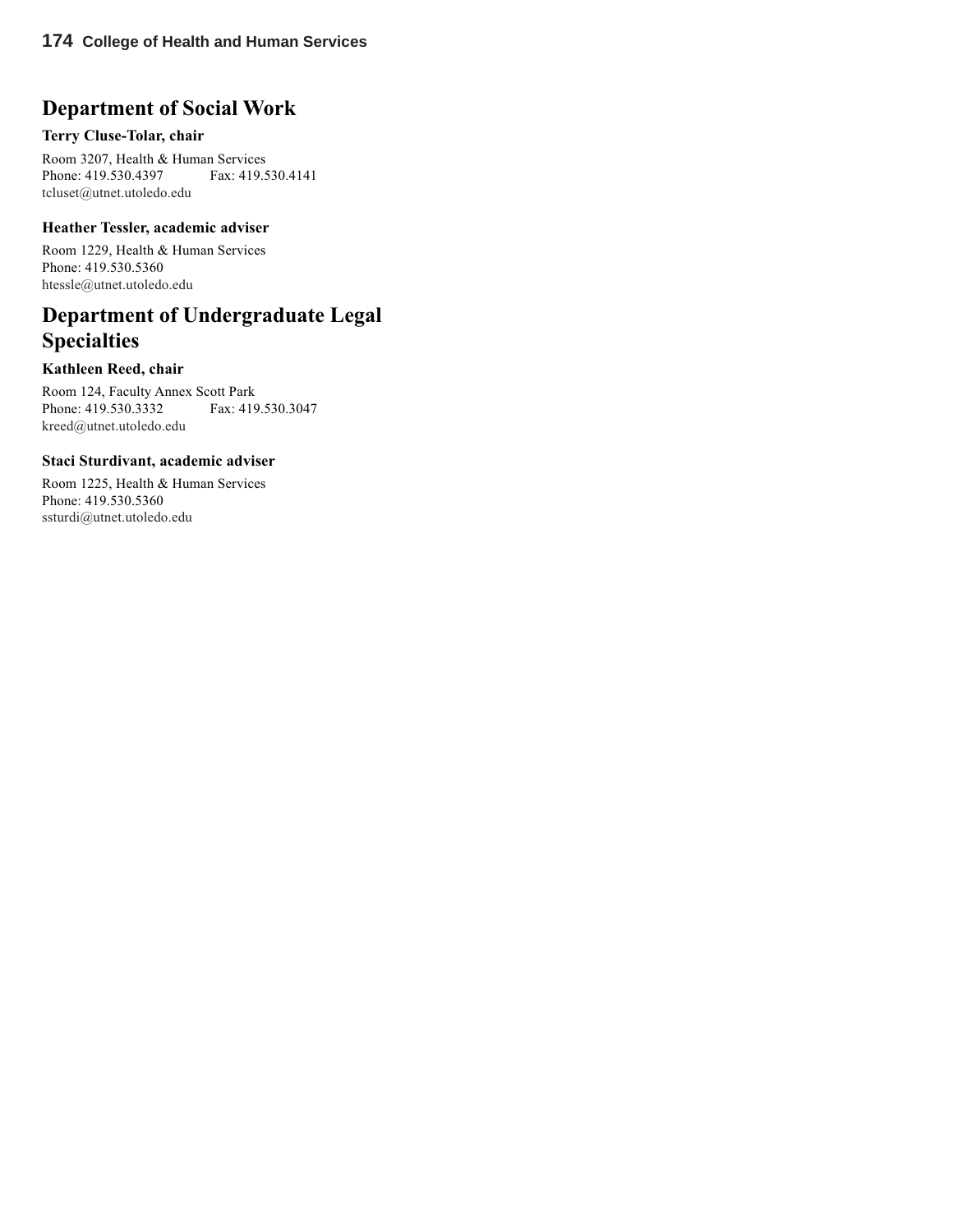# **COLLEGE OF HEALTH AND HUMAN SERVICES**

## **Accreditation**

The Commission on Accreditation of Allied Health Education Programs (CAAHEP) accredits the College of Health and Human Services' programs in athletic training, cardiovascular and respiratory care. Programs with specialized accreditation or approval include counseling – Council for the Accreditation of Counseling and Related Educational Programs; kinesiotherapy – American Kinesiotherapy Association; nursing – National League for Nursing and Ohio Board of Nursing; paralegal studies – American Bar Association; Physical Therapy – American Physical Therapy Association; Recreation – National Recreation and Parks Association; social work – Council on Social Work Education; and speech-language pathology – American Speech-Language-Hearing Association.

# **Degrees Offered**

The college offers certificate programs, associate's degrees, bachelor's and post-bachelor's degrees. Minors in military science and criminal justice are also offered.

# **Admission Policies**

*Refer to the General Section of this catalog for information on admission requirements for first-year (new) students.*

## **Selective/Limited Admission**

The following programs require an additional application for admission:

Associate's Degree Nursing Bachelor's Degree Nursing Athletic Training Cardiovascular Community Health Emergency Medical Services Mental Health Physical Therapy Recreational Therapy Respiratory Care Social Work

## **Requirements for Students with an Associate's Degree**

Students holding an associate's degree from an accredited college are encouraged to enroll in the College of Health and Human Services, and in many instances, may expect to earn a bachelor's degree upon completion of two additional years of full time study. The following regulations apply:

- 1. Students must complete the equivalent of the specified University core.
- 2. In all baccalaureate programs, a minimum of 64 hours must be taken at the 2000-4000 level; of these a minimum of 32 hours must be taken at the 3000-4000 level. Coursework from other institutions

is accepted at the level at which the course was taught at that institution.

## **Admission with Transfer Credit from Another Institution**

A student with a satisfactory record wishing to transfer into the College of Health and Human Services must meet the minimum entrance requirements of The University of Toledo. The student *may* be required to take placement tests in English, chemistry and/or mathematics. Transfer courses are eligible for the evaluation process by the college after the student has submitted official transcripts from all colleges/ universities attended and has been accepted by the College of Health and Human Services. The evaluation process must be completed before the end of the first term of attendance.

For purposes of determining grade point average (GPA), grades from another institution do not transfer, but will be used to calculate any honor citations. The GPA will be based on the work taken while enrolled in the College of Health and Human Services. For students transferring to the College of Health and Human Services from other colleges within The University of Toledo, all undergraduate hours attempted and earned, as well as the GPA, will transfer.

## **Change of College**

Students in good standing (cumulative GPA equal to or greater than a 2.0) who wish to change from another college within The University of Toledo to the College of Health and Human Services should make an appointment with a college adviser in the college's Student Services Office to discuss their transfer and have their academic records reviewed. All program requirements, including University core, must be fulfilled as specified in the catalog for the year in which the student enters the College of Health and Human Services.

## **Readmission of Former Health and Human Services Students**

Students who have withdrawn from the College of Health and Human Services and The University of Toledo and have not attended any other institution in the interim may be readmitted provided they were eligible to continue enrollment in the college at the time they discontinued attendance. Students who have been suspended from the College of Health and Human Services must submit a written letter of petition. Students who readmit after more than 12 consecutive months must comply with existing college requirements at the time of readmission.

# **Honors Program**

The Honors Program in the College of Health and Human Services provides opportunities for challenging and individual study to undergraduate students of unusually high ability, motivation and initiative. *For admission requirements, see Admission to the University Honors Program in the General Section of this catalog.*

# **Academic Policies**

The College of Health and Human Services adheres to all of The University of Toledo policies and procedures**. Please refer to the General Section of this catalog for academic policies governing all students enrolled at the University**. In any case where University,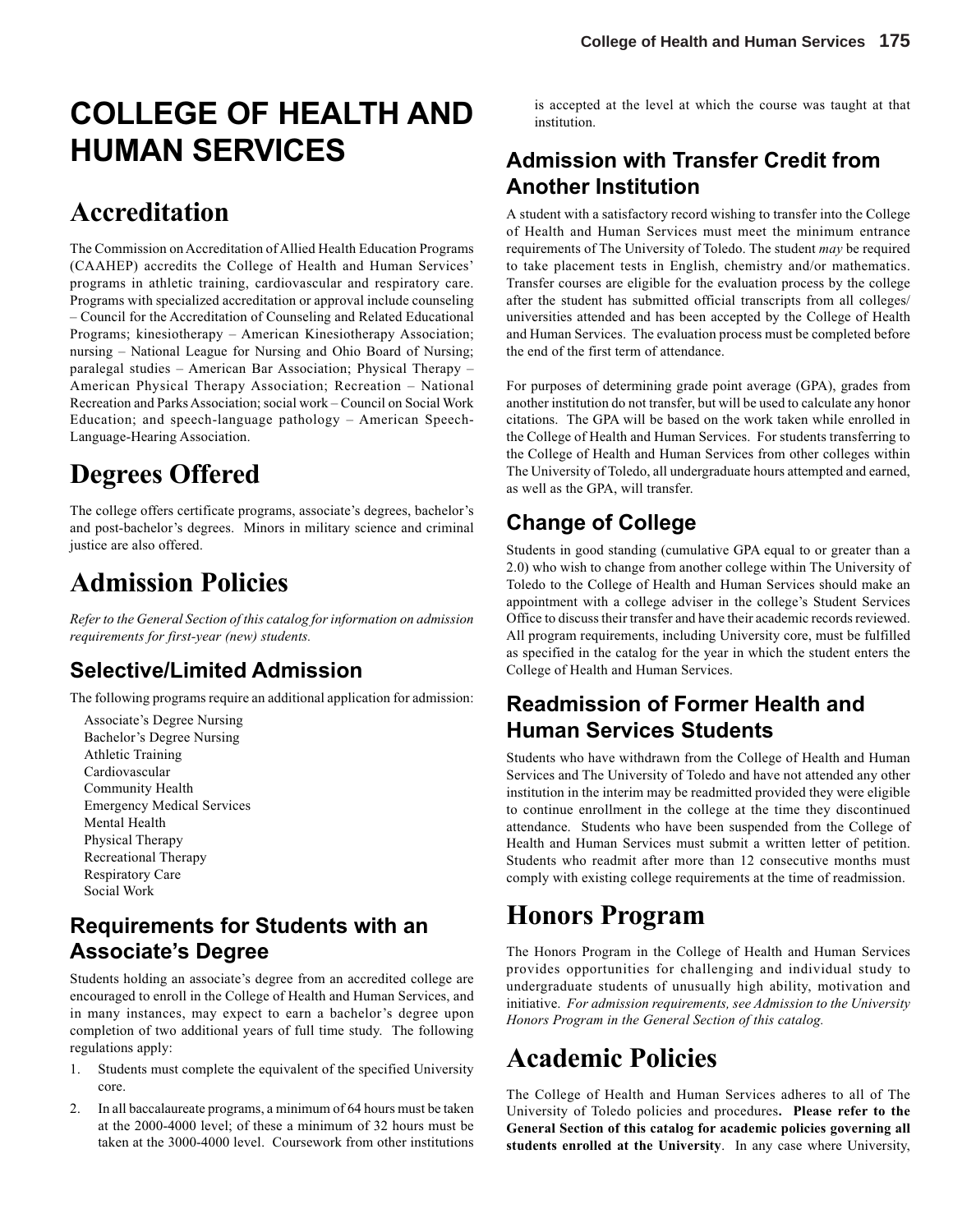college, departmental and/or program policies conflict, the most stringent policy applies unless waived by the college. Students should consult with their program for a complete listing of all policies and procedures specifically related to their program.

## **Academic Advising**

The Office of Student Services in the College of Health and Human Services coordinates academic advising. Our mission is to provide quality, timely and comprehensive student services that will enhance student success in achieving academic goals. We understand that the ultimate responsibility for making personal and educational decisions rests with the student. However, with relationship building, our advisers can provide assistance in identifying educational options and enhancing student potential.

Students in the College of Health and Human Services are assigned academic advisers by major. Degree requirements, career opportunities and interpretations of college and university policies and procedures are among the essential services provided by advisers.

## **Student Responsibility**

Students are responsible for the following:

- Advising is required for all first-year students and strongly recommended at least once per year for all College of Health and Human Services students.
- All students must sign and date a program agreement upon declaring a major.
- Readmit students are responsible for degree requirements in effect at the time of readmission.
- Students are responsible for fulfilling all degree requirements.
- Students are encouraged to meet with their academic adviser as needed for assistance.
- Students must contact the Office of Student Services to schedule an advising appointment.

## **General Degree Requirements**

To obtain a degree in an undergraduate associate's degree program, students must complete a minimum of 63 hours of course work. Students in a baccalaureate program must complete a minimum of 124 hours of course work and have the proper number of credit hours as outlined in their program of study. In all baccalaureate programs, a minimum of 64 hours must be taken at the 2000-4000 level; of these a minimum of 32 hours must be taken at the 3000-4000 level.

## **Grade Deletion**

The College of Health and Human Services permits a maximum of 12 semester hours or the equivalent of 16 quarter hours of course work to be deleted from the GPA calculation. Students who have had their GPAs recomputed under the Academic Forgiveness Policy are not eligible for grade deletions.

## **Withdrawal Policy (W, IW Grades)**

The number of credit hours of W and IW is limited to 22 hours for all undergraduate students in degree programs in the College of Health and Human Services. Once a student has accumulated 22 hours of W or IW, further withdrawals will be counted as F's in computation of the student's GPA for the purposes of probation or suspension. In addition, students

who receive financial aid risk the loss of financial aid if they accumulate excessive hours of W and IW.

## **Academic Probation and Suspension**

A student whose cumulative GPA is less than 2.0 is automatically placed on probation until a 2.0 cumulative GPA is achieved. While on probation, it is recommended that a student not enroll for more than 12-14 credit hours.

Academic suspension means that the student is prohibited from registering at The University of Toledo for a period of at least one semester. A student is subject to academic suspension if that person falls below the minimum GPA listed in the General Section of the catalog or fails to make sufficient progress toward attainment of the degree by accumulating excessive W or IW grades. Students may remove Incompletes while under suspension. However, no course work taken at any other educational institution during the student's suspension shall be accepted as transfer credit. See the General Section of this catalog for additional details on University probation and suspension policies

## **Academic Grievance**

Students have the responsibility and right to call to the attention of a professor any course grade that the student believes to be in error. The college grievance procedure must be initiated within 60 days of the posting of the final grade. Academic grievances must follow the procedure described below:

- The student meets with the professor to attempt to resolve the issue.
- If meeting with the professor does not resolve the issue, the student must discuss the issue with the department chair of the faculty member who issued the grade. The chair attempts to resolve the issue, but may not unilaterally change the grade.
- If meeting with the chair does not resolve the issue, the student appeal will be forwarded to the appropriate associate dean of the College of Health and Human Services.
- The college's Petition for Academic Grievance should be used for this purpose. The student must state the reasons for the appeal and the desired outcome. The student must meet with the associate dean to review and discuss the issue. The associate dean will attempt to resolve the issue by meeting with the appropriate faculty member, but may not unilaterally change the grade.

If the student wishes to continue the appeal, he/she must forward the appropriate information relative to the issue to the Student Grievance Council. Information on this process may be found in The University of Toledo's Student Handbook.

Note: If the grievance occurs during the fall or summer semester, a grievance petition must be filed with the chair of the Student Grievance Council no later than the last day of classes in the next semester. If the grievance occurs during the spring semester, a grievance petition must be filed with the chair of the Student Grievance Council no later that the last day of classes in the final summer session.

## **Residence Requirement**

A full-time student transferring to the College of Health and Human Services must complete at least the final semester and 25 percent of their program of study in residence within the college. A part-time student must complete the last 12 credit hours and 25 percent of their program of study within the college.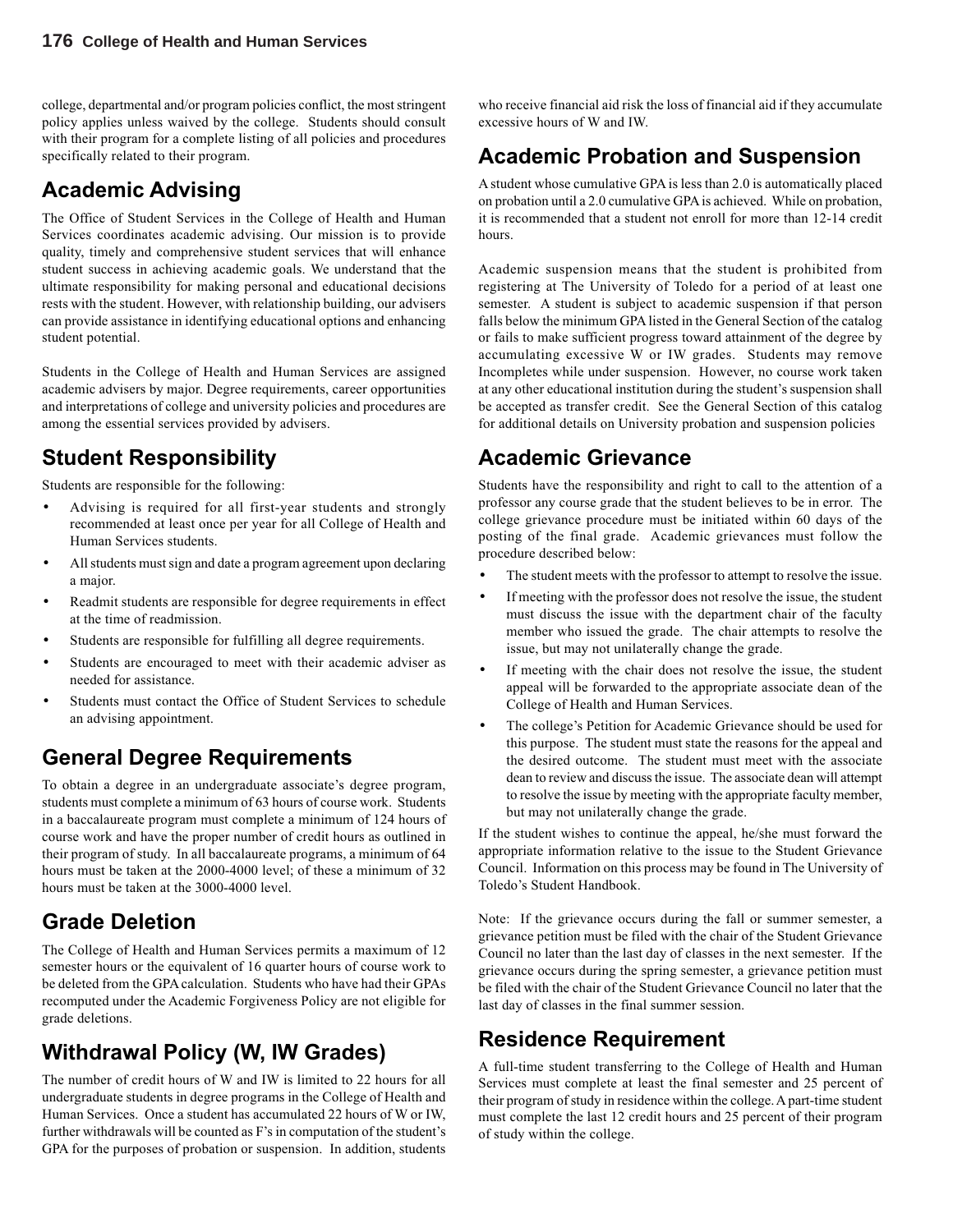# **Programs of Study**

## **Department of Counseling and Mental Health Services**

*Nick Piazza, chair*

## **Degree Programs**

## **Mental Health Program – Associate of Applied Science**

*Kathleen Salyers, director*

The associate's degree program in mental health is designed to prepare individuals to participate in therapeutic programs working as paraprofessionals in the prevention of mental illness and the treatment and rehabilitation of the mentally ill. The mental health technician works directly under the supervision of senior staff members such as psychiatrists, psychologists, licensed professional clinical counselors and licensed independent social workers.

The graduate develops knowledge in theory and function of personality, family systems, culture and value systems, human growth and development, normal and abnormal behavior, the meaning of mental health and mental illness, treatment techniques and community resources and agencies.

#### **Degree Requirements**

*Students should follow and complete the degree requirements as displayed in the mental health program of study chart.*

## **Mental Health Program – Bachelor of Arts**

#### *John Lewton, director*

The bachelor's degree in mental health will provide students with the education they need to meet the increasing employer demand for highly qualified paraprofessionals in mental health. A baccalaureate in mental health will allow graduates to receive educational experiences in case management, report writing, employee assistance and consultation and supervision skills. In addition, they will receive specialized training in intervention strategies and techniques for dealing with crisis management, mental retardation, dual diagnosis and substance abuse.

The bachelor's in mental health program is designed to meet the educational requirements for Certified Chemical Dependency Counselor (CCDC). This credential is in demand by hospitals, community agencies and other substance abuse treatment facilities.

The curriculum of the baccalaureate is built on a  $2 + 2$  model, which incorporates lower-division associate degree mental health courses coupled with upper division courses. Further, the curriculum utilizes courses from across the University to give students a broad interdisciplinary program of study.

#### **Degree Requirements**

*Students should follow and complete the degree requirements as displayed in the mental health program of study chart.*

## **Department of Criminal Justice**

*Daniel E. Hall, chair*

## **Degree Programs**

Criminal Justice – Bachelor of Science Correctional Technology – Associate of Applied Science Law Enforcement Technology – Associate of Applied Science

As an academic field of study, criminal justice examines crime, deviance, criminal justice agencies and systems, the nature of justice, law and social control.

## **Bachelor of Science Degree in Criminal Justice**

The bachelor of science degree in criminal justice is designed to prepare a student to enter law enforcement, corrections, probation, parole, private security, juvenile justice and related careers. In addition, the B.S. program is good preparation for students who wish to attend graduate school in criminal justice or a related field, or law school. The B.S. curriculum consists of a liberal arts core; criminal justice core and elective classes; general electives; and supporting courses from disciplines that form an understanding of justice, such as political science, public administration, sociology, history, business and social work. Because good communication and computer skills are important, both to the criminal justice professional and to students planning to attend graduate or law school, courses in writing, speaking and computer use are part of the curriculum. The faculty is committed not only to teaching about criminal justice systems, but also to challenging students to explore the concept of justice and to begin developing their own ethical paradigms. Accordingly, coursework in ethics is required, and faculty members emphasize the development of critical thinking, analytical and problem solving skills in their instruction.

## **Requirements for the Bachelor of Science in Criminal Justice**

*Students should follow and complete the degree requirements as displayed in the criminal justice program of study chart.*

| Requirement                       |                     |                                        | <b>Hours</b> |
|-----------------------------------|---------------------|----------------------------------------|--------------|
| University core courses           | 27-30               |                                        |              |
| Criminal justice required courses | 43                  |                                        |              |
|                                   |                     | Criminal justice elective courses      | 12           |
|                                   |                     | Computer science/applications courses  | 6            |
|                                   |                     | *Supporting course electives           | 15           |
|                                   | General electives   |                                        | 15           |
|                                   | Minimum total hours |                                        | 124          |
|                                   |                     | Minimum hours at $2000 - 4000$ level   | 64           |
|                                   |                     | Minimum hours at 3000/4000 level       | 32           |
|                                   |                     | <b>Minimum graduation GPA</b>          | 2.0          |
|                                   |                     | *Supporting course electives           | 15 hours     |
|                                   |                     | Choose 5 of the following:             |              |
| <b>CMPT</b>                       | 1100                |                                        |              |
| <b>ECON</b>                       | 3080                |                                        |              |
| HEAL                              | 3800                |                                        |              |
| PHIL                              | 3760                | Philosophy of Crime & Punishment  3    |              |
| <b>PSC</b>                        | 3420                | Principles of Public Administration  3 |              |
| <b>PSC</b>                        | 3500                |                                        |              |
| PSC                               | 3510                |                                        |              |
| <b>PSC</b>                        | 3520                |                                        |              |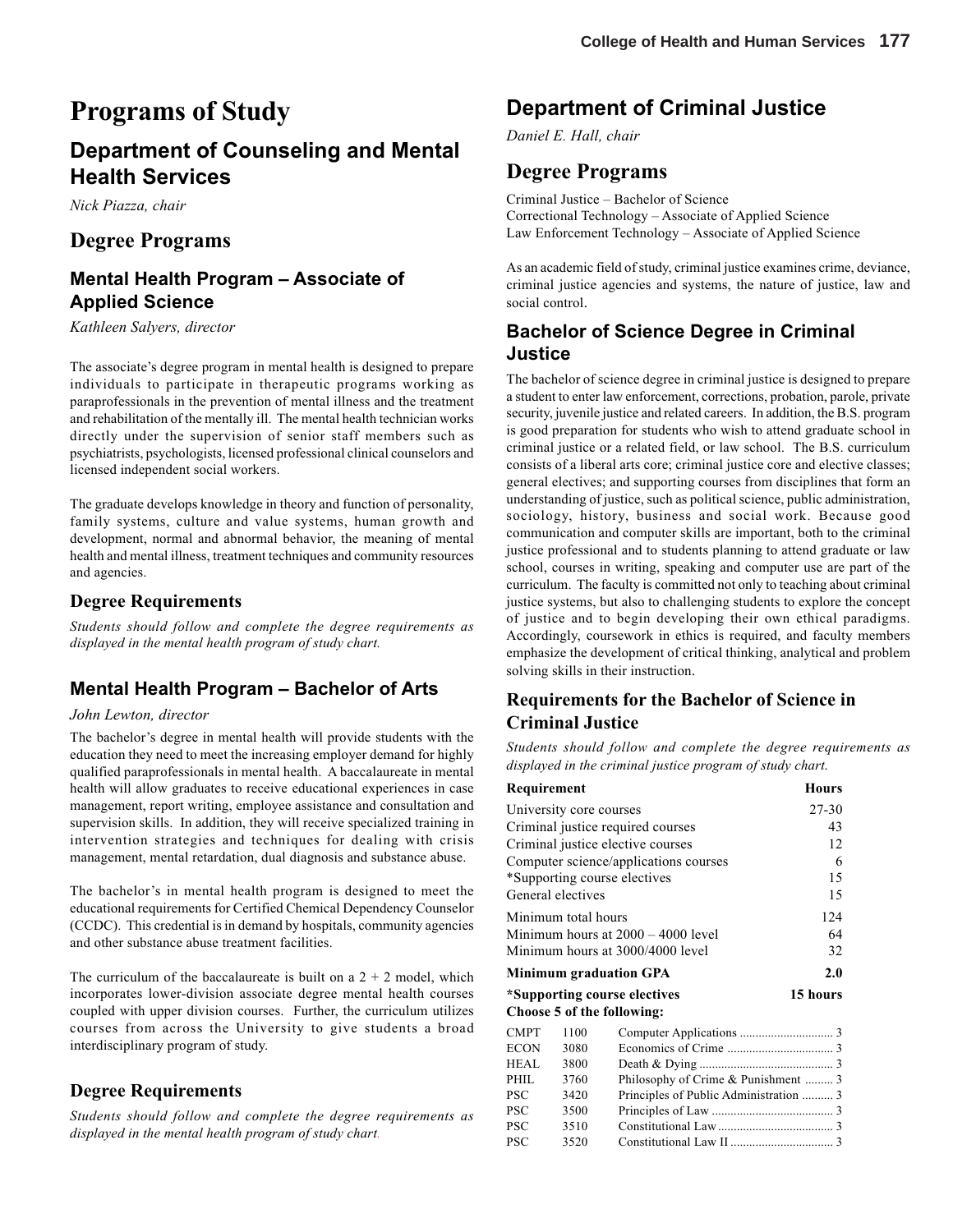## **Associate of Applied Science in Mental Health — Degree Requirements**

Students should follow and complete the degree requirements as displayed.

|                                    | <b>Fall Semester</b>                                                                                                                                                                                     | <b>Spring Semester</b>                                                                                                                                                                                                               |
|------------------------------------|----------------------------------------------------------------------------------------------------------------------------------------------------------------------------------------------------------|--------------------------------------------------------------------------------------------------------------------------------------------------------------------------------------------------------------------------------------|
| Freshman<br>Year                   | ENGL 1110 College Composition I<br>3<br>PSY 1010 Principles of Psychology<br>3<br>CMHS 1110 Fund. Of Human Mental Health 4<br>MATH 1180 Math for Liberal Arts<br>3<br>3<br>SOST 1130 Community Resources | ENGL 1130 or higher College Composition II3<br>CMHS 1210 Mental Health Skills<br>3<br>CMHS 1220 Theories in Mental Health<br>3<br>CMHS 1230 Pathology in Mental Health<br>SOC 2150 The Changing Family<br>3                          |
|                                    | <b>Total 16 hours</b>                                                                                                                                                                                    | <b>Total 16 hours</b>                                                                                                                                                                                                                |
| Sophomore<br><sup>Vear</sup><br>ēā | CMHS 2110 Ment. Health Fall Practicum<br>4<br>CMHS 2120 Group/Therapeutic App.<br>4<br>CMHS 2130 Assess./Interven. In M.H.<br>4<br>3<br>CMPT 1100 Computer Info. Application                             | 3<br>CMHS 1240 Substance Ab. Issues in MH<br>4<br>CMHS 2210 Mental Health Spr Practicum<br>CMHS 2220 Family Theories & Cultural<br>Aspects in Mental Health<br>3<br>3<br><b>Humanities Elective</b><br><b>Multicultural Elective</b> |
|                                    | Total 15 hours                                                                                                                                                                                           | Total 16 hours                                                                                                                                                                                                                       |

#### **Bachelor of Arts in Mental Health — Degree Requirements**

Students should follow and complete the degree requirements as displayed.

|                   | <b>Fall Semester</b>                                                                                                                                                                                                       | <b>Spring Semester</b>                                                                                                                                                                                                                                                                                |
|-------------------|----------------------------------------------------------------------------------------------------------------------------------------------------------------------------------------------------------------------------|-------------------------------------------------------------------------------------------------------------------------------------------------------------------------------------------------------------------------------------------------------------------------------------------------------|
| Freshman<br>Year  | 3<br>ENGL 1110 College Composition I<br>PSY 1010 Principles of Psychology<br>3<br>CMHS 1110 Fund. Of Human Mental Health 4<br>MATH 1180 Math for Liberal Arts<br>3<br>3<br>SOST 1130 Community Resources<br>Total 16 hours | ENGL 1130 or higher College<br>Composition II<br>3<br>CMHS 1210 Mental Health Skills<br>$\overline{\mathbf{4}}$<br>$\begin{array}{c} 3 \\ 3 \\ 3 \end{array}$<br>CMHS 1220 Theories in Mental Health<br>CMHS 1230 Pathology in Mental Health<br>SOC 2150 The Changing Family<br><b>Total 16 hours</b> |
| Sophomore<br>Year | CMHS 2110 Ment. Health Fall Practicum<br>4<br>4<br>CMHS 2120 Group/Therapeutic App.<br>CMHS 2130 Assess /Interven. In M.H.<br>$\overline{\mathbf{4}}$<br>3<br>CMPT 1100 Computer Info. Application                         | 3<br>CMHS 1240 Substance Ab. Issues in MH<br>$\overline{\mathbf{4}}$<br>CMHS 2210 Mental Health Spr Practicum<br>CMHS 2220 Family Theories & Cultural<br>3<br>Aspects in Mental Health<br>3<br><b>Humanities Elective</b><br>$\overline{3}$<br><b>Multicultural Elective</b>                          |
| Junior<br>Year    | Total 15 hours<br>KINE 2560 Anatomy & Physiology<br>3<br>3<br>PHIL 2400 Contemporary Problems<br>CMHS 3110 Case Management and MH<br>3<br>CMHS 3120 Mental Retardation and MH<br>3<br>3<br>Elective<br>Total 15 hours      | <b>Total 16 hours</b><br>PSY 2600 Psychobiology<br>3<br>MATH 2600 Intro to Statistics<br>3<br>CMHS 3130 Advanced Interventions:<br>3<br>Crisis and EAP<br>3<br>Social Science Elective<br>Elective<br>Total 15 hours                                                                                  |
| Senior<br>Year    | 3<br>EDP 4330 Behavioral Management<br>CMHS 4110 Consultation and Supervision<br>In Mental Health<br>3<br>3<br>Natural Science Elective<br>6<br><b>Optional Support</b><br><b>Total 15 hours</b>                           | CMHS 3140 Mental Health Charting<br>3<br>and Report Writing<br>3<br><b>Multicultural Elective</b><br>6<br>Optional Support<br>4<br>Elective in Recreation & RT<br><b>Total 16 hours</b>                                                                                                               |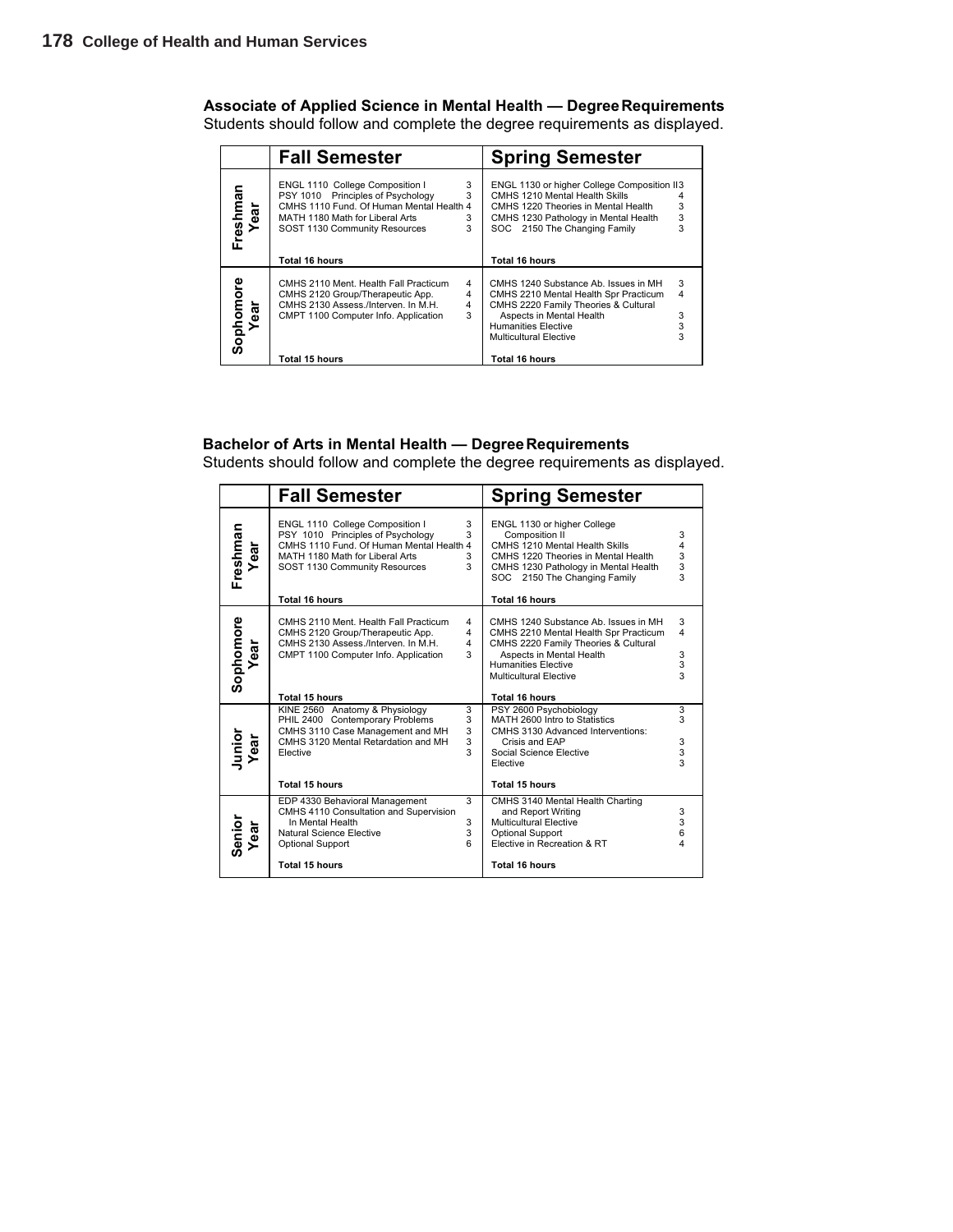#### **Bachelor of Science in Criminal Justice — Degree Program Requirements**

Students should follow and complete the degree requirements as displayed.

|                   | <b>Fall Semester</b>                                                                                                                                                          |                                             | <b>Spring Semester</b>                                                                                                                                                    |                                                 |
|-------------------|-------------------------------------------------------------------------------------------------------------------------------------------------------------------------------|---------------------------------------------|---------------------------------------------------------------------------------------------------------------------------------------------------------------------------|-------------------------------------------------|
| Freshman<br>Year  | CRIM 1010 Criminal Justice<br>CRIM 1040 Human Relations<br>ENGL 1110 College Comp. I<br>PSY 1010 Principles of Psychology<br><b>Computer Science Course</b><br>Total 16 hours | 4<br>3<br>3<br>3<br>$\overline{3}$          | CRIM 1110 Penology<br>CRIM 1240 Policing<br>PSC 1200 American National Govern.<br>SOC 1010 Intro to Sociology<br>MATH 1180 Math for Liberal Arts<br>Total 15 hours        | 3<br>$\begin{array}{c} 3 \\ 3 \\ 3 \end{array}$ |
| Sophomore<br>Year | CRIM 2010 Court Case Processing<br>CRIM 2200 Criminal Law<br>CRIM 2230 Constitutional Law<br>ENGL 2960 or 1170 or 1120<br>PHIL 1010 or 1020<br><b>Total 15 hours</b>          | 3<br>3<br>3<br>3<br>3                       | CRIM 2150 Appl Psy & Criminology -<br>Criminal Justice<br>CRIM 2250 Juvenile Justice<br>COMM 1010 or 2000 or 3840<br>Natural Science<br>Elective<br><b>Total 15 hours</b> | 3<br>3<br>$\frac{3}{3}$<br>3                    |
| Junior<br>Year    | <b>CRIM Electives</b><br><b>Supporting Course</b><br>Natural Science<br>Multicultural Course<br>Elective<br><b>Total 18 hours</b>                                             | 6<br>3<br>3<br>3<br>$\overline{\mathbf{3}}$ | CRIM 4100 Criminal Justice Research<br>Methods<br><b>CRIM Elective</b><br><b>Supporting Courses</b><br>Elective<br><b>Total 15 hours</b>                                  | 3<br>3<br>6<br>3                                |
| Senior<br>Year    | CRIM 4200 Ethics in Criminal Justice<br>CRIM 4590 Adm.of Criminal Justice<br><b>Supporting Course</b><br><b>Computer Science Course</b><br>Elective<br><b>Total 15 hours</b>  | 3<br>3<br>3<br>3<br>$\overline{3}$          | CRIM 4300 Theories of Crim. Justice<br><b>CRIM Elective</b><br><b>Supporting Course</b><br>Elective<br><b>Multicultural Course</b><br><b>Total 15 hours</b>               | 3<br>3<br>3<br>3<br>3                           |

Courses are available in the summer. Students should consult an academic adviser or the summer course schedule to develop a program of study that includes summer courses.

#### **Associate of Applied Science in Corrections — Degree Requirements**

Students should follow and complete the degree requirements as displayed.

|                   | <b>Fall Semester</b>                                                                                                                                                                     |                            | <b>Spring Semester</b>                                                                                                                                                                    |                  |
|-------------------|------------------------------------------------------------------------------------------------------------------------------------------------------------------------------------------|----------------------------|-------------------------------------------------------------------------------------------------------------------------------------------------------------------------------------------|------------------|
| Freshman<br>Year  | CRIM 1010 Criminal Justice<br>CRIM 1040 Human Relations<br><b>ENGL 1110 College Composition</b><br>PSY 1010 Principles of Psychology<br><b>Computer Science Course</b><br>Total 16 hours | 4<br>3<br>3<br>3<br>3      | CRIM 1110 Penology<br>CRIM 1240 Policing<br>CRIM 2050 Community-Based Corrections<br>SOC 1010 Intro to Sociology<br>MATH 1180 Math for Liberal Arts<br>Total 15 hours                     | 3<br>3           |
| Sophomore<br>Year | CRIM 2010 Court Case Processing<br>CRIM 2200 Criminal Law<br>CRIM 2230 Constitutional Law<br>ENGL 2960 or 1170 or 1120<br>PHIL 1010 or 1020<br>Natural Science<br>Total 18 hours         | 3<br>3<br>3<br>3<br>3<br>3 | CRIM 2150 Appl Psy & Criminology-<br>Criminal Justice<br>CRIM 2250 Juvenile Justice<br>CRIM 2950 Field Observation<br>COMM 1010 or 2000 or 3840<br>Multicultural Course<br>Total 15 hours | 3<br>3<br>3<br>3 |

Courses are available in the summer. Students should consult an academic adviser or the summer course schedule to develop a program of study that includes summer courses.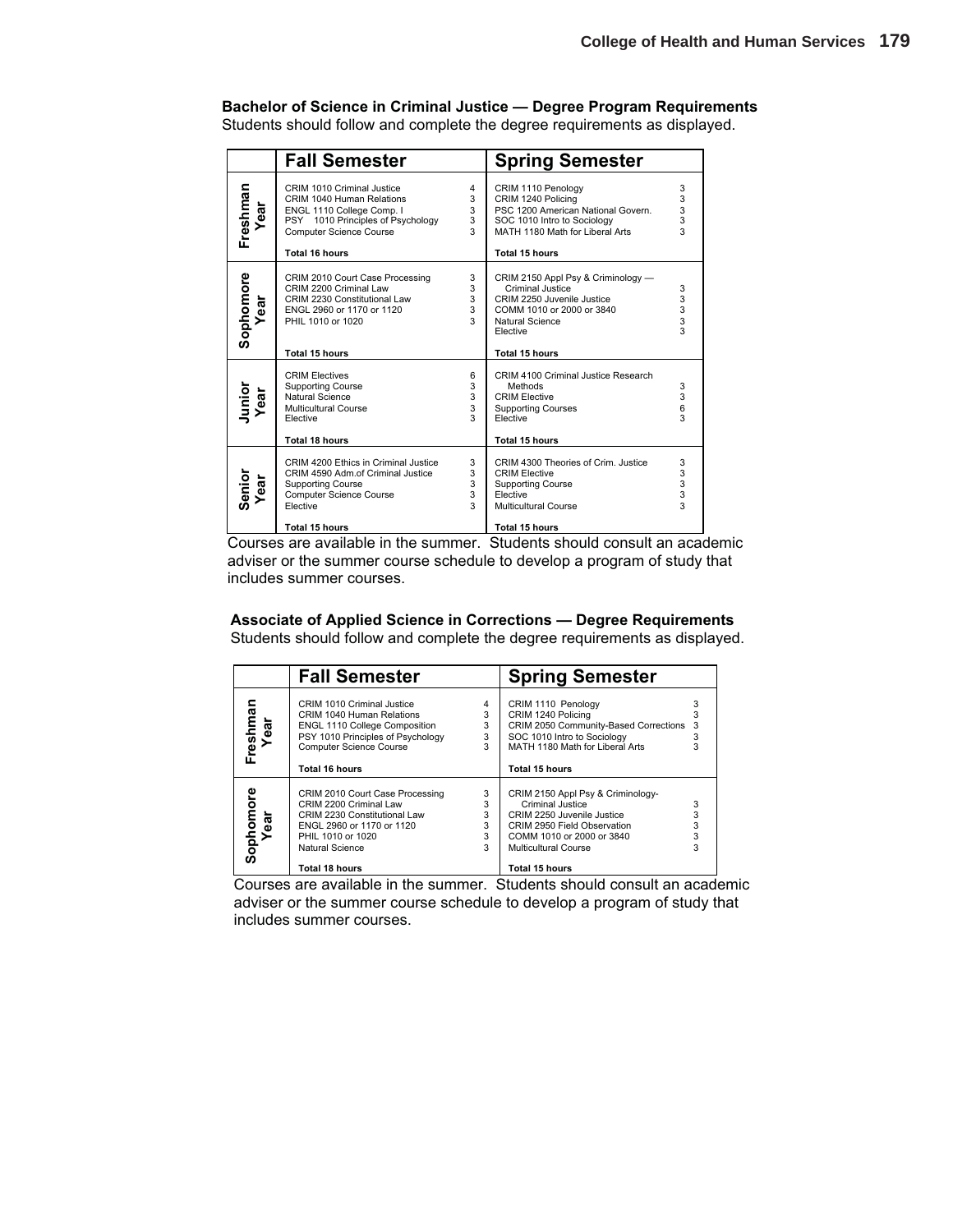**Associate of Applied Science in Law Enforcement — Degree Requirements**

Students should follow and complete the degree requirements as displayed.

|                   | <b>Fall Semester</b>                                                                                                                                                                                |                                         | <b>Spring Semester</b>                                                                                                                                                               |                       |
|-------------------|-----------------------------------------------------------------------------------------------------------------------------------------------------------------------------------------------------|-----------------------------------------|--------------------------------------------------------------------------------------------------------------------------------------------------------------------------------------|-----------------------|
| Freshma<br>Year   | CRIM 1010 Criminal Justice<br>CRIM 1040 Human Relations<br><b>ENGL 1110 College Composition</b><br>PSY 1010 Principles of Psychology<br><b>Computer Science Course</b><br>Total 16 hours            | 4<br>3<br>3<br>3<br>3                   | CRIM 1110 Penology<br>CRIM 1240 Policing<br>CRIM 2220 Laws of Evidence<br>SOC 1010 Intro to Sociology<br>MATH 1180 Math for Liberal Arts<br>Total 15 hours                           | 3<br>3<br>3<br>3<br>3 |
| Sophomore<br>Year | CRIM 2010 Court Case Processing<br>CRIM 2200 Criminal Law<br>CRIM 2210 Criminal Investigation I<br>CRIM 2230 Constitutional Law<br>ENGL 2960 or 1170 or 1120<br>PHIL 1010 or 1020<br>Total 18 hours | 3<br>3<br>3<br>$\overline{3}$<br>3<br>3 | CRIM 2150 Appl Psy & Criminology-<br>Criminal Justice<br>CRIM 2250 Juvenile Justice<br>COMM 1010 or 2000 or 3840<br>Natural Science<br><b>Multicultural Course</b><br>Total 15 hours | 3<br>3<br>3<br>3<br>3 |

Courses are available in the summer. Students should consult an academic adviser or the summer course schedule to develop a program of study that includes summer courses.

#### **Associate of Applied Science in Cardiovascular- Echocardiography Concentration — Degree Requirements**

Students should follow and complete the degree requirements as displayed.

|                         | <b>Fall Semester</b>                                                                                                                                                                                                                                                  |                       | <b>Spring Semester</b>                                                                                                                                                                           |             | <b>Summer Semester</b>                                                   |   |
|-------------------------|-----------------------------------------------------------------------------------------------------------------------------------------------------------------------------------------------------------------------------------------------------------------------|-----------------------|--------------------------------------------------------------------------------------------------------------------------------------------------------------------------------------------------|-------------|--------------------------------------------------------------------------|---|
| ಸ<br>reshma<br>ear<br>正 | MATH 1320 College Algebra<br>CARD 1180 Cardiac Dysrhythmias<br>CARD 1190 Cardiac Dysrhythmias Lab<br>KINE 2560 Anatomy & Physiology I<br>ENGL 1110 College Composition I<br>HIM 1110 Medical Terminology or<br>HEAL 1800 Medical Terminology<br><b>Total 17 hours</b> | 3<br>4<br>3<br>3<br>3 | CARD 1280 12-lead Interpretation<br>CARD 1290 12 lead Interpretation Lab<br>KINE 2570 Anatomy & Physiology II<br>RCBS 3300 ACLS<br>ENGL 1130 or higher College Composition II3<br>Total 13 hours | 4           | CARD 1390 12-Lead EKG Interpretation<br>Clinical<br><b>Total 4 hours</b> |   |
| ၑ<br>ō<br>Sophom<br>ទី  | CARD 2080 Echocardiography<br>CARD 2090 Echocardio Lab/Clinical I<br>PSY 1010 Prin. Of Psychology<br>Social Science Elective<br><b>Humanities Elective</b><br>Total 16 hours                                                                                          | 4<br>3<br>3<br>3<br>3 | CARD 2180 Advanced Echocardiography 2<br>CARD 2190 Echocardio Lab/Clinical II<br>CARD 2380 Ultrasound Physics and<br>Instrumentation<br><b>Humanities Elective</b><br><b>Total 13 hours</b>      | 4<br>4<br>3 | CARD 2500 Cardiovascular Clinical<br><b>Total 3 hours</b>                | 3 |

#### **Associate of Applied Science in Cardiovascular- Peripheral Vascular Concentration — Degree Requirements**

Students should follow and complete the degree requirements as displayed.

|                                  | <b>Fall Semester</b>                                                                                                                                                                                                                                                         |                       | <b>Spring Semester</b>                                                                                                                                                                                                        |                               | <b>Summer Semester</b>                                            |  |
|----------------------------------|------------------------------------------------------------------------------------------------------------------------------------------------------------------------------------------------------------------------------------------------------------------------------|-----------------------|-------------------------------------------------------------------------------------------------------------------------------------------------------------------------------------------------------------------------------|-------------------------------|-------------------------------------------------------------------|--|
| ទ្ធ<br>Freshm<br>ar              | MATH 1320 College Algebra<br>CARD 1180 Cardiac Dysrhythmias<br>CARD 1190 Cardiac Dysrhythmias Lab<br>KINE 2560 Anatomy & Physiology I<br>ENGL 1110 College Composition I<br>HIM 1110 Medical Terminology or<br><b>HEAL 1800 Medical Terminology</b><br><b>Total 17 hours</b> | 3<br>4<br>3<br>3<br>3 | CARD 1280 12-lead Interpretation<br>CARD 1290 12 lead Interpretation Lab<br>KINE 2570 Anatomy & Physiology II<br>RCBS 3300 ACLS<br>ENGL 1130 or higher College<br>Composition II<br>Total 13 hours                            | 4<br>3<br>$\mathfrak{p}$<br>3 | CARD 1390 12-Lead EKG Interpretation<br>Clinical<br>Total 4 hours |  |
| ិច<br>ophom<br>Year<br>Tea<br>ທັ | CARD 2400 Peripheral Vascular-<br><b>Venous Disorders</b><br>CARD 2410 Peripheral Vascular -<br>Laboratory/Clinical I<br>PSY 1010 Prin. Of Psychology<br>Social Science Elective<br><b>Humanities Elective</b><br>Total 16 hours                                             | 4<br>3<br>3<br>3<br>3 | CARD 2380 Ultrasound Physics and<br>Instrumentation<br>CARD 2420 Peripheral Vascular -<br><b>Arterial Disorder</b><br>CARD 2430 Peripheral Vascular<br>Laboratory/Clinical II<br><b>Humanities Elective</b><br>Total 13 hours | 4<br>2<br>4<br>3              | CARD 2500 Cardiovascular Clinical<br>Total 3 hours                |  |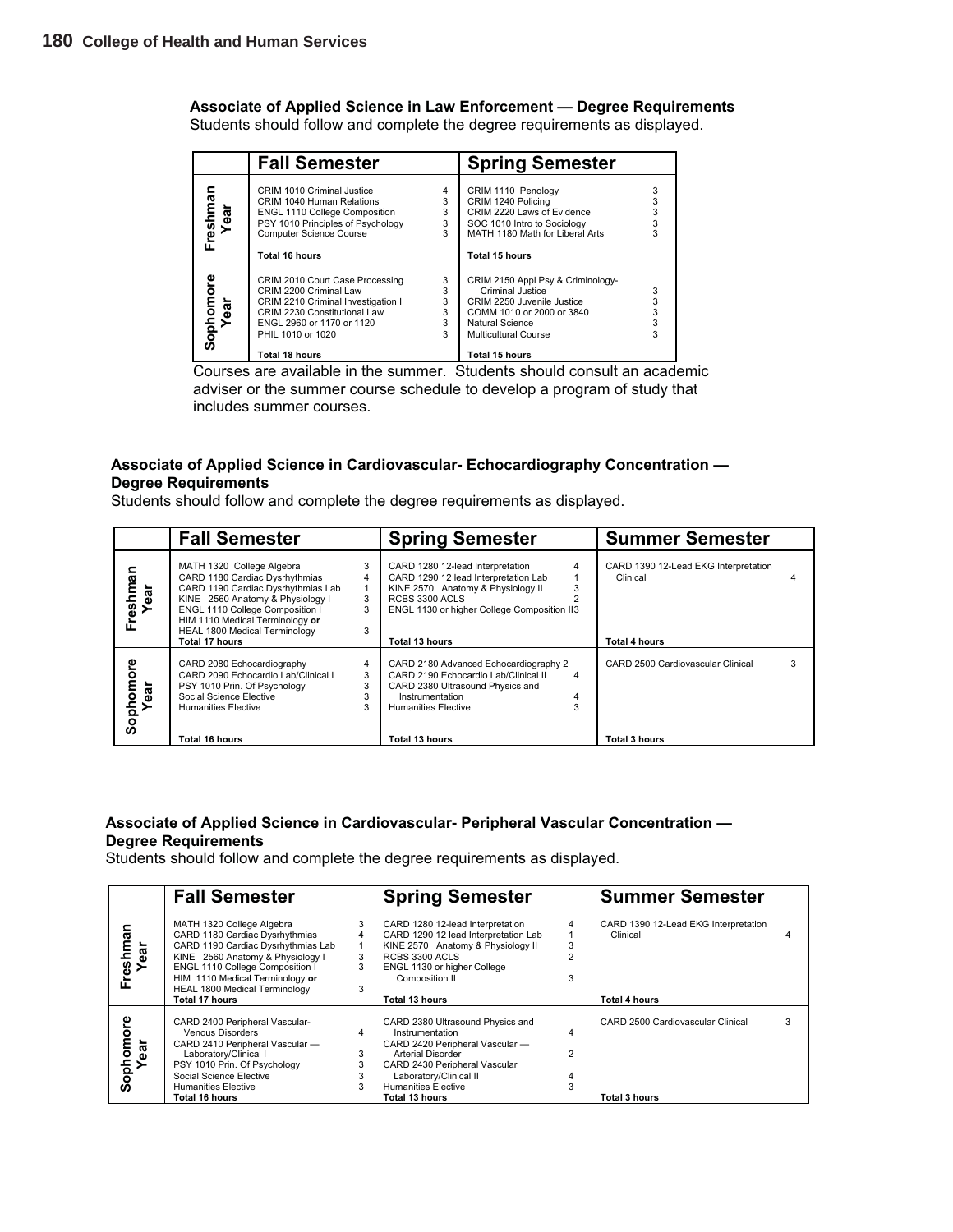| <b>PSC</b>  | 4250 |                                 |
|-------------|------|---------------------------------|
| <b>PSC</b>  | 4470 |                                 |
| <b>PSC</b>  | 4530 |                                 |
| <b>PSC</b>  | 4560 |                                 |
| <b>SOC</b>  | 2150 |                                 |
| <b>SOC</b>  | 3800 |                                 |
| <b>SOC</b>  | 4170 |                                 |
| <b>SOC</b>  | 4660 |                                 |
| <b>SOC</b>  | 4740 |                                 |
| <b>SOC</b>  | 4750 |                                 |
| <b>SOCW</b> | 3050 |                                 |
| <b>SOST</b> | 1070 |                                 |
| <b>SOST</b> | 1130 |                                 |
| <b>SOST</b> | 1500 | Self-Management & Interpersonal |
|             |      |                                 |

### **Minor in Criminal Justice**

This minor is designed to give the student an overview of the criminal justice discipline. It includes an introductory survey course and one foundation course in each of the four areas recommended by the Academy of Criminal Justice Science. The remaining six hours give the student some freedom to explore particular areas of interest in criminal justice.

| Required:   |      |                  | 21 hours |
|-------------|------|------------------|----------|
| <b>CRIM</b> | 1010 |                  |          |
| $CRIM$ 1110 |      |                  |          |
| <b>CRIM</b> | 1210 |                  |          |
| <b>CRIM</b> | 1240 |                  |          |
| <b>CRIM</b> | 1250 |                  |          |
| <b>CRIM</b> |      | Electives at the |          |
|             |      |                  |          |

## **Prelaw Studies**

No particular degree is required for admission to law school. It is recommended, however, that students have good communication, logic and analytical skills, and possess a fundamental understanding of government. Criminal justice, as well as many other majors, is good preparation for law school. The department of criminal justice has faculty members who are graduates of law schools and who are available for advising. Contact the department office for more information.

## **Associate's Degrees**

The department of criminal justice offers two associate's degrees. The associate of applied science in correctional technology program prepares the student to work in corrections, probation or parole settings. The associate of applied science in law enforcement technology program prepares students to work in local, state and in some cases, federal law enforcement. Graduates of both associate's degree programs may transfer into the bachelor of science in criminal justice program in a  $2 + 2$  format.

## **Requirements for the Associate of Applied Science in Correctional Technology**

*Students should follow and complete the degree requirements as displayed in the correctional technology program of study chart.*

| <b>Requirements</b>               | Hours |
|-----------------------------------|-------|
| University core courses           | 21    |
| Criminal justice required courses | 34    |
| Supporting courses                | 9     |
| Minimum total hours               | 64    |
| <b>Minimum graduation GPA</b>     | 2.0   |

## **Requirements for the Associate of Applied Science in Law Enforcement Technology**

*Students should follow and complete the degree requirements as displayed in the law enforcement technology program of study chart.*

| Requirements                      | <b>Hours</b> |
|-----------------------------------|--------------|
| University core courses           | 21           |
| Criminal justice required courses | 34           |
| Supporting courses                | Q            |
| Minimum total hours               | 64           |
| <b>Minimum graduation GPA</b>     | 2.0          |

## **Department of Health Professions**

*Suzanne Wambold, chair*

## **Degree Programs**

Cardiovascular Emergency Medical Health Services Health Information Management Nursing Associate's Degree - R.N. Bachelor's Degree Respiratory Care Program Associate's Degree Bachelor's Degree

## **Certificate Programs**

EKG Technician Emergency Medical Technician – Basic Emergency Medical Technician - Paramedic

### **Cardiovascular**

*Suzanne Wambold, director Wilson Felix, M.D., F.A.C.C., medical director Mohammad Farooq Afridi, M.D., medical director*

Accredited by the Commission on Accreditation of Allied Health Education Programs (CAAHEP), the cardiovascular program is designed to provide its graduates with detailed training in EKG interpretation, ambulatory monitoring and scanning, exercise stress testing, echocardiography and peripheral vascular exams. Laboratory experience and clinical experience are provided both on and off campus.

The associate's degree program is designed to offer additional study in cardiovascular health care for those students who have completed the one-year EKG technician certificate program. All courses are transferable to the associate's degree program. Students have the option of concentrating in echocardiography or peripheral vascular courses in their second year of study. Echocardiography technicians perform ultrasound studies on the heart, under the supervision of a physician. Peripheral vascular technicians perform noninvasive exams of the upper and lower extremities. Associate's degree recipients qualify to take a National Registry exam, through either the American Registry of Diagnostic Medical Sonographers (ARDMS) or Cardiovascular Credentialing International (CCI).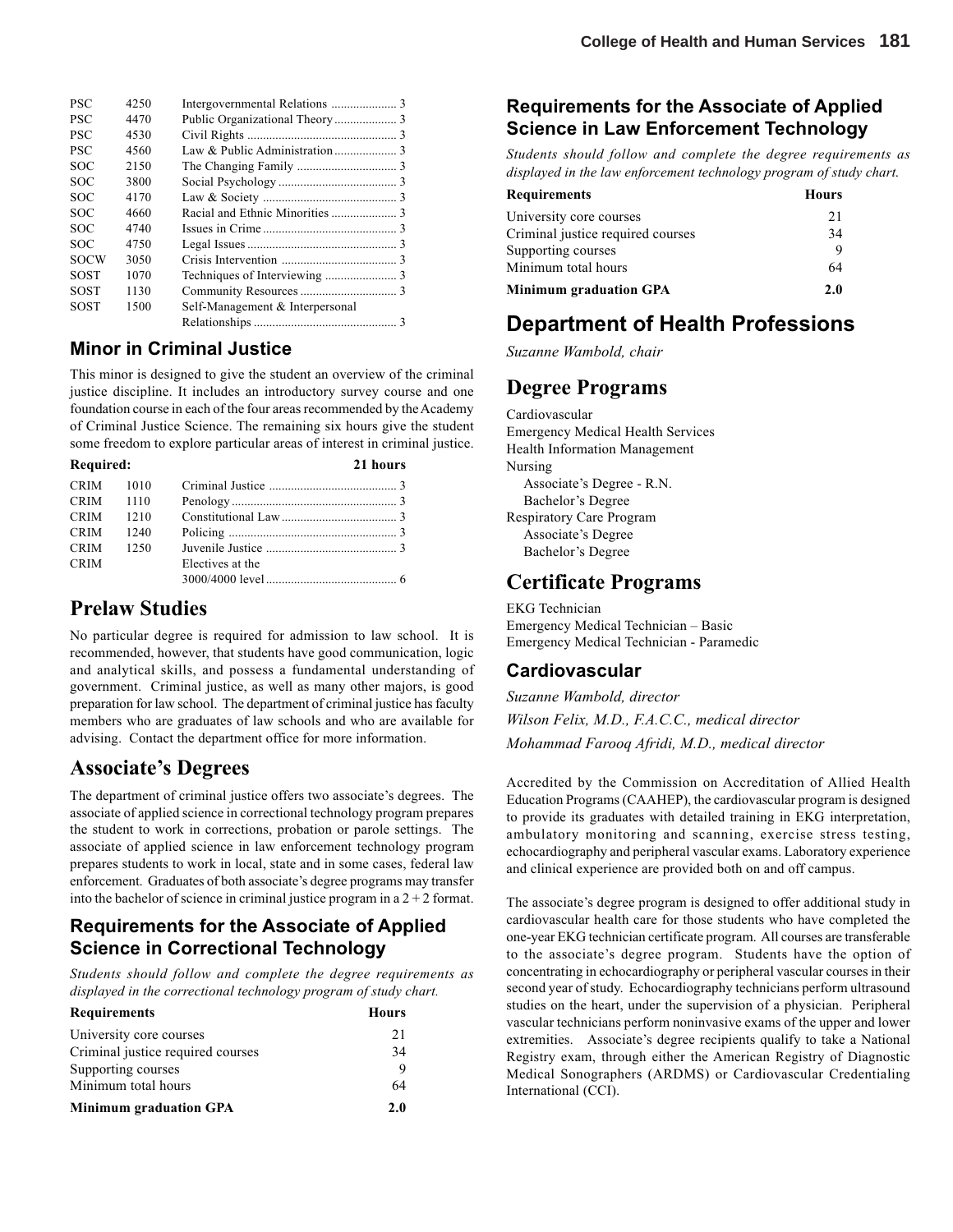#### **Selective Admissions Requirements**

Although admission to the college is open, acceptance into the cardiovascular program is limited because of the number of students who can be accommodated by the faculty and clinical facilities. Once admitted to the University, each student must file a separate application for the cardiovascular technology program with the college selective admissions committee. A written statement regarding selective admission criteria is available upon request. The student will be notified in writing of acceptance into the program.

## **Associate of Applied Science in Cardiovascular Degree Requirements**

*Students should follow and complete the degree requirements as displayed in the cardiovascular (echo or peripheral) program of study chart.*

**Note:** Students must have passed high school biology or anatomy and physiology and high school chemistry with a C or better or successfully complete KINE 2560 Anatomy and Physiology I and CHEM 1090 Elem. Chemistry with a C or better.

## **Emergency Medical Health Services**

*Judith Ruple, director*

*Ken Mapes,M.D.*

The emergency medical health services program (Ohio Department of Public Safety Accreditation #01-02-004) is designed to provide graduates with advanced training in sophisticated emergency medical treatments such as recognition of life-threatening cardiac arrhythmias, administration of appropriate drug therapy and performance of advanced emergency care techniques. Students receive specialized instruction in the management of trauma patients and the pediatric patient. In addition, courses are offered that include the management of multiple casualties incidents and current issues in EMS.

The emergency medical health services degree program is designed to offer additional study for those students who have completed an accredited emergency medical technician-paramedic program.

### **Selective Admissions Requirements**

Acceptance into the emergency medical health services program is limited due to the number of students who can be accommodated by the faculty and clinical facilities. Once admitted to the University, each student must file a separate application for the emergency medical health services program with the college selective admissions committee. A written statement regarding selective admission criteria is available upon request. The student will be notified in writing of acceptance into the program.

### **Associate of Applied Science in Emergency Medical Technology Degree Requirements**

*Students should follow and complete the degree requirements as displayed in the emergency medical health services program of study chart.*

**Note:** Students must have passed high school biology and high school chemistry with a C or better or successfully complete KINE 2560 Anatomy and Physiology I and CHEM 1090 Elem. Chemistry with a C or better.

## **Bachelor of Science Degree in Health Information Management**

The bachelor of science degree in health information management is a curriculum that encompasses a broad range of courses focusing on both medicine/health and business management. Graduates serve in a variety of health care management roles, which include planning, organizing, controlling and evaluating health information systems; applying legal principles, policies, regulations and standards and analyzing their impact on risk management; and supervising personnel in various healthcare settings. Health information managers are responsible for health records and must assure adequate documentation for accurate classifying and indexing of diagnoses, treatments and procedures for the purpose of planning, research and reimbursement. Health information managers are responsible for health information retention and retrieval for quality assurance and improvement, and for compiling, analyzing, interpreting and presenting numerical data relating to healthcare.

Practical experience is an integral part of the health information management curriculum. In the fourth semester of studies, a 90-hour guided clinical practice is provided. Students will address release of medical information, calculation, coding, and abstracting utilizing management, storage and retrieval skills. During the eighth semester of studies, a 35-hour supervised professional practice experience is provided which emphasizes management and supervision of health information departments.

Applicants to the program who have completed an associate's degree in health information technology and have successfully passed the Registered Health Information Technician (RHIT) offered by the American Health Information Management Association (AHIMA) enter the program in the third year of studies as a candidate for a bachelor's degree in a  $2 + 2$  format. Prospective students who select this route to the bachelor's degree must meet with the program director to determine whether all third year course prerequisites have been met.

Note: This new program recently received approval from the Ohio Board of Regents and will seek accreditation by the Committee on Allied Health Education and Accreditation (CAHEA) in conjunction with AHIMA's Council on Accreditation. Accreditation allows graduates to sit for the certifying examination. Successful candidates are granted the recognition as a Registered Health Information Administrator (RHIA) by AHIMA.

### **Requirements for the Bachelor of Science in Health Information Management**

*Students should follow and complete the degree requirements as displayed in the health information management program of study chart.*

## **Associate's Degree in Nursing — R.N.**

*Celeste Baldwin, director Betty Lemon, assistant director*

The associate's degree nursing program is community-based and centers around the nursing self-care deficit theoretical framework of Dorothea Orem. The nursing program is accredited by the National League for Nursing, is approved by the Ohio Board of Nursing, and holds agency membership in the Council of Associate Degree Programs of the National League for Nursing. Nursing students in the program are exposed to service learning experiences that allow for interactions with diverse clients in multiple settings with an emphasis on therapeutic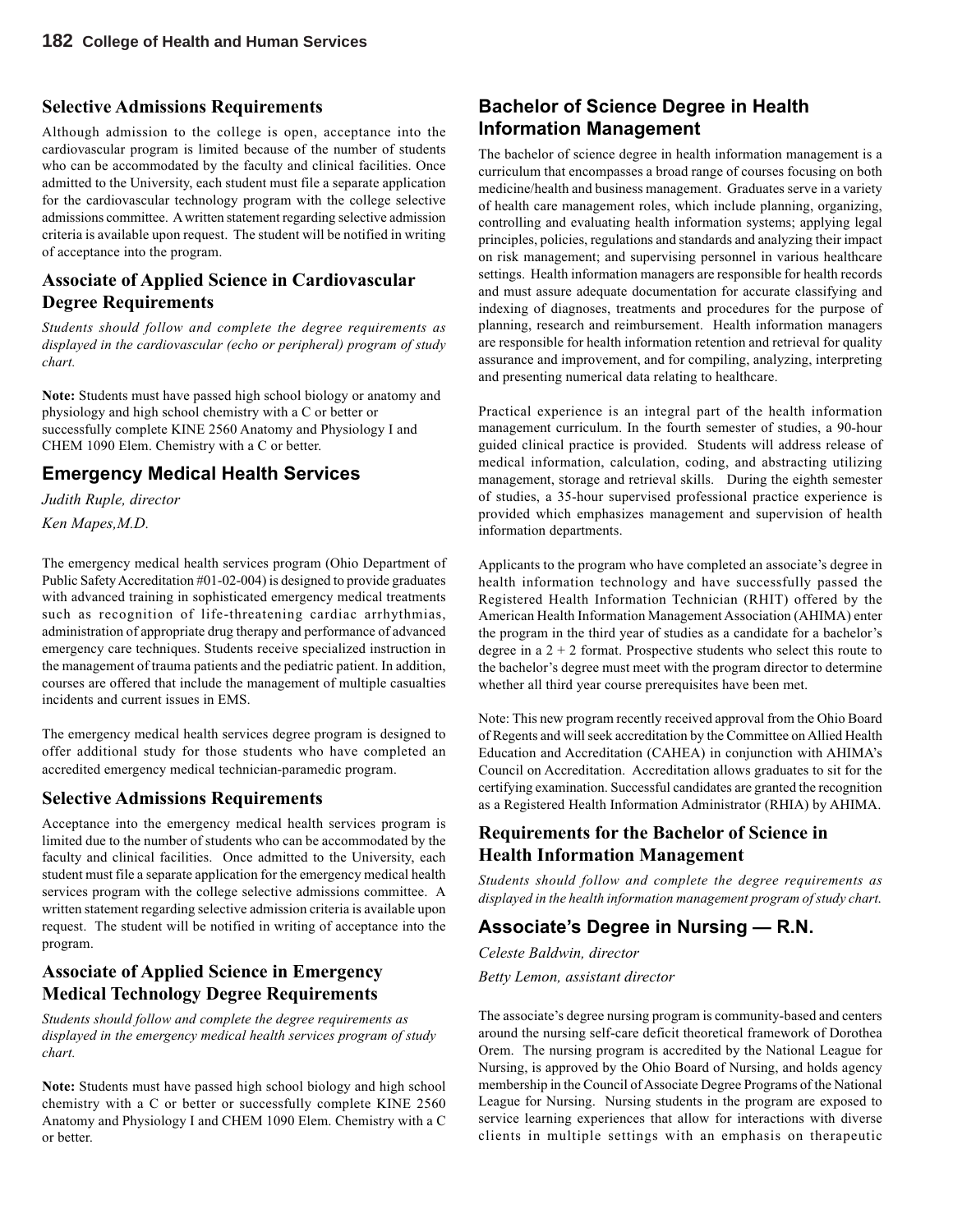#### **Associate of Applied Science in Emergency Medical Health Services — Degree Requirements**

Students should follow and complete the degree requirements as displayed.

|                              | <b>Fall Semester</b>                                                                                                                                                                                        |                  | <b>Spring Semester</b>                                                                                                                                                                                                   |                  | <b>Summer Semester</b>                                                                                                           |   |
|------------------------------|-------------------------------------------------------------------------------------------------------------------------------------------------------------------------------------------------------------|------------------|--------------------------------------------------------------------------------------------------------------------------------------------------------------------------------------------------------------------------|------------------|----------------------------------------------------------------------------------------------------------------------------------|---|
| Freshman<br>Year             | HHS 1000 College Orientation<br>KINE 2560 Anatomy & Physiology I<br>ENGL 1110 College Comp. I<br>MATH 1180 Math for Liberal Arts<br>Social Science Elective<br><b>Humanities Elective</b><br>Total 16 hours | 3<br>3<br>3<br>3 | <b>EMHS 1040 Prehospital Emergency Life</b><br>Support (EMT-B)<br>KINE 2570 Anatomy & Physiology II<br>ENGL 1130 or higher College Comp II<br>HEAL 1800 Medical Terminology<br>Social Science Elective<br>Total 18 hours | 6<br>3<br>3<br>3 |                                                                                                                                  |   |
| င်္<br>Sophomo<br>Year<br>ēā | EMHS 2030 Paramedic Emergency Med. I<br>EMHS 2040 Adv. Clinical Practicum I<br>EMHS 2050 Paramedic Skills I<br><b>Humanities Elective</b><br>Total 14 hours                                                 | 6<br>3<br>3      | EMHS 2160 Paramedic Emergency Med II<br>EMHS 2170 Adv. Clinical Practicum II<br>EMHS 2180 Paramedic Skills II<br><b>EMHS Technical Elective</b><br>Total 14 hours                                                        | -6<br>2<br>3     | <b>EMHS 2190 Prehospital Externship</b><br>EMHS 2200 Paramedic Emerg. Med III<br>EMHS 2210 Paramedic Skills III<br>Total 6 hours | 3 |

#### **\*Technical Elective Choices**

EMHS 2060 Disaster Planning and Response EMHS 2070 Adv. Skills for Paramedics EMHS 2080 Current Trends & Practices

In Pre Hospital Emergency Medicine

#### **Health Information Management Bachelor's Degree**

Students should follow and complete the degree requirements as displayed.

|                    | <b>Fall Semester</b>                                                                                                                                                                                                                                                                                                                  |                                             | <b>Spring Semester</b>                                                                                                                                                                                                                               |                       |
|--------------------|---------------------------------------------------------------------------------------------------------------------------------------------------------------------------------------------------------------------------------------------------------------------------------------------------------------------------------------|---------------------------------------------|------------------------------------------------------------------------------------------------------------------------------------------------------------------------------------------------------------------------------------------------------|-----------------------|
| Freshman<br>đ      | HIM 1100 Medical Terminology I<br>HIM 1120 Foundations of Healthcare<br>in the US<br>HIM 1230 ICD Coding<br>KINE 2560 Human Anatomy and Physiology I<br>ENGL 1100/1110 College Composition                                                                                                                                            | 3<br>4<br>3<br>3<br>3                       | HIM 1210 Medical Terminology II<br>HIM 1240 HCPCS<br>KINE 2570 Human Anatomy & Physiology II<br>MATH 1180 Mathematics for Liberal Arts<br><b>BUAD 1020 Microcomputer Applications</b>                                                                | 3<br>3<br>3<br>3<br>3 |
|                    | <b>Total 16 hours</b>                                                                                                                                                                                                                                                                                                                 |                                             | <b>Total 15 hours</b>                                                                                                                                                                                                                                |                       |
| Sophomore<br>តូ    | PHIL 1020 Critical Thinking<br>HIM 2130 Information Systems in Healthcare 3<br>HIM 2240 Quality Assessment & Review<br>ENGL 2950 Science & Technical Report<br>Writing or<br>ENGL 2960 Organizational Report Writing<br>BMGT 1540 Organizational Behavior<br>KINE 2580 Hum Pathophysiology for<br>Healthcare<br><b>Total 18 hours</b> | 3<br>3<br>3<br>3<br>3                       | HIM 2250 Healthcare Data Systems<br>HIM 2940 Professional Practice I<br>MATH 2600 Introduction to Statistics<br>SOC 1010 Introduction to Sociology<br>Multicultural Elective<br><b>Total 16 hours</b>                                                | 3<br>4<br>3<br>3<br>3 |
| <b>Junior Year</b> | COMM 3810 Group Communication or<br>COMM 3880 Professional Business Comm.<br>BUAD 3030 Managerial & Behavioral<br>Process in Organizations<br>ACTG 2310 Cost Accounting in Health Care<br>HIM 3110 Advanced Information Systems<br>In Healthcare<br><b>Natural Science Elective</b><br><b>Total 15 hours</b>                          | 3<br>3<br>3<br>3<br>3                       | ECON 1200 Principles of Microeconomics<br>HCAR 4360 Quality Assurance in Health Care 3<br><b>INFS 3370 Business Data Communications</b><br><b>Humanities Elective</b><br>General Elective (Foreign Language<br>Recommended)<br><b>Total 15 hours</b> | 3<br>3<br>3<br>3      |
| Senior Year        | HCAR 4530 Problem Solving in Health Care<br>Environment<br>HIM 4110 Supervisory Practices for Health<br>Care Workers<br>Social Science Elective<br><b>Multicultural Elective</b><br>General Elective (Foreign Language<br>Recommended)<br><b>Total 16 hours</b>                                                                       | $\overline{\mathbf{4}}$<br>3<br>3<br>3<br>3 | HEAL 4800 Public Health Research & Stats.<br><b>HCAR 4550 Health Care Finance</b><br>ECON 4750 Health Economics<br>HIM 4940 Professional Practice II<br>General Elective (Foreign Language<br>Recommended)<br><b>Total 16 hours</b>                  | 3<br>3<br>3<br>4<br>3 |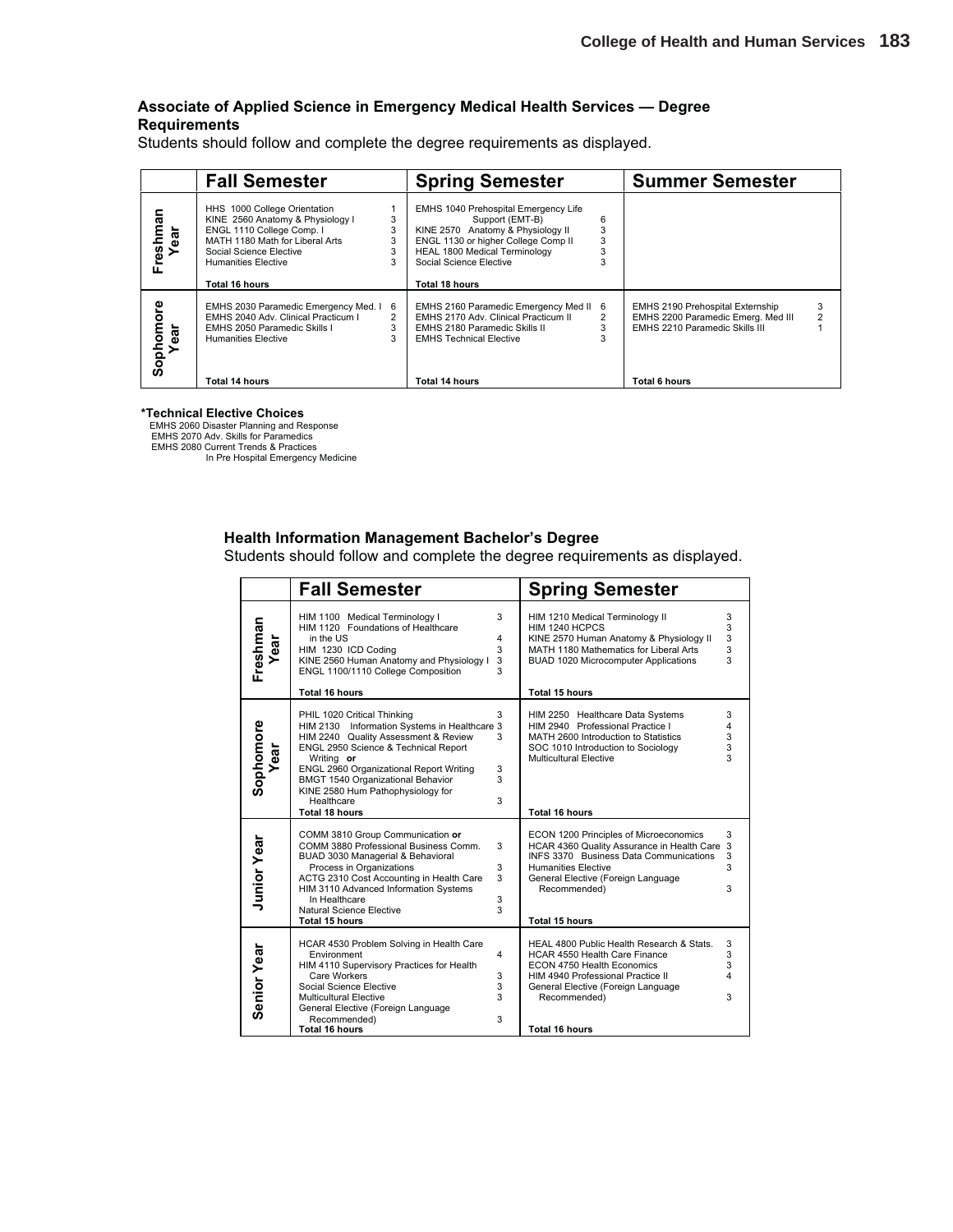communication and critical thinking. The curriculum is communitybased and contains courses in eight areas of nursing, general education, biological, physical and social sciences, and the humanities. The student is expected to attend four to six classes per week and participate in two eight-hour clinicals off-site per week. Due to the scholarly nature of the coursework, students are encouraged to decrease outside work and activities to assure success in this rigorous program.

#### **Selective Admissions Requirements**

Once admitted to the University, each student must file a separate application for the nursing program with the college selective admissions committee. A written statement regarding selective admission criteria is available upon request. The student will be notified in writing of acceptance into the program once all the admission requirements for nursing are completed.

### **Associate of Applied Science in Nursing Degree Requirements**

*Students should follow and complete the degree requirements in sequence as displayed in the A.D. nursing program of study chart.*

**Note:** The student must also successfully complete the prerequisites prior to entering the clinical phase of the program. A student may only have two failed science courses during the prerequisites in order to apply to the nursing program. All selective admission applicants must complete all health requirements, provide evidence of CPR certification and pass the Nurse Entrance Exam (NET) in the Nursing Resource Center with the minimum sub-scores.

## **Nursing – B.S.**

*Jeri Milstead, dean of nursing program, Medical College of Ohio*

*Susan Batten, associate dean of nursing program, undergraduate program*

*Patricia Hoover, coordinator of nursing advisement*

## **Degrees Offered**

Students completing the program earn a bachelor of science in nursing degree. Classes in the major are taught by Medical College of Ohio School of Nursing faculty. The School of Nursing is accredited by the Commission of Collegiate Nursing Education and has full approval of the Ohio Board of Nursing.

Fees for the nursing program are the same as for all other degree programs. Additional charges, however, are required for uniforms, professional liability insurance; required health tests, immunizations and physical examination; lab fees, class workbooks, senior comprehensive examinations and convocation. Transportation to classes at the Medical College of Ohio and to the clinical placements is the responsibility of the student.

## **Basic Bachelor of Science in Nursing Program**

Students are admitted to the nursing major at the end of the sophomore year; admission is competitive. Applications must be submitted to the nursing adviser by January 1, for the following summer class. Selective admission is dependent upon:

- 1. A cumulative GPA of 2.5 in all course work.
- 2. Completion of prerequisite courses with a minimum grade of C in each course.
- 3. Completion of prerequisite courses by the end of spring semester preceding admission to the major: CHEM 1210 and CHEM 1220 with the lab 1260; basic biology; MATH 1180, 1260 or higher; English Composition I and II; PSY 1010 and 2510; PHIL 3370; HEAL 4700; statistics; a basic computer course; anatomy, physiology and microbiology.
- 4. Demonstrated competence in prenursing subjects prior to entering the major, including math, reading comprehension, vocabulary, grammar, chemistry, anatomy and physiology. Testing is administered via computer at the Medical College of Ohio. Mastery of basic mathematics is associated with success in the nursing major and is essential for performing medication calculations in the clinical setting. Each student much achieve 90 percent or higher on the math exam; individuals scoring less than 90 percent will be referred for assistance in math, then retested until the required score is achieved. Cost of retesting is the student's responsibility.

### **Requirements for the Undergraduate Major for the Basic Program**

The major in nursing includes the following: NURS 3010, 3110, 3120, 3130, 3140, 3210, 3620, 3630, 3640, 4010, 4020, 4030, 4950 and 4960. All courses in the major must be taken for a grade. A minimum grade of C is necessary for a student to progress to the next course. A minimum GPA of 2.0 in the nursing major is necessary to remain in the major and for graduation.

Courses specified above constitute an intensive undergraduate program of study in baccalaureate nursing. A minimum of 124 semester hours of credit is required for graduation. In addition, students should take the following courses.

#### **Supporting Courses**

These courses must be completed before taking Introduction to Nursing Agency, which is taught summer only.

#### **Prerequisites**

| PHIL       | 3370                    |                                      |  |
|------------|-------------------------|--------------------------------------|--|
| PSY 2510   |                         | Lifespan Developmental Psychology 3  |  |
| HEAL.      | 4700                    |                                      |  |
| Statistics |                         | (See adviser)                        |  |
|            | Computer Course         |                                      |  |
|            | <b>Social Sciences</b>  |                                      |  |
| PSY 1010   |                         |                                      |  |
|            | <b>Natural Sciences</b> |                                      |  |
| CHEM       | 1220                    | Chemistry for Life Sciences II  3    |  |
| CHEM       | 1260                    | Chemistry for Life Sciences Lab I  1 |  |
| BIOL       |                         |                                      |  |
|            |                         |                                      |  |

*Students should follow and complete the degree requirements as displayed in the B.S.N. - nursing program of study chart.*

### **Honors Program in Nursing**

Admission to the departmental Honors Program is based on a minimum of junior standing, overall GPA of 3.5, two letters of recommendation from University faculty members and an interview with the departmental honors adviser. Students seeking honors recognition at graduation must have a minimum GPA of 3.5 overall and in the nursing major, successfully complete two departmental honors recognition courses for a total of 6 semester hours and do an independent research project culminating in a written thesis and an oral presentation of the results.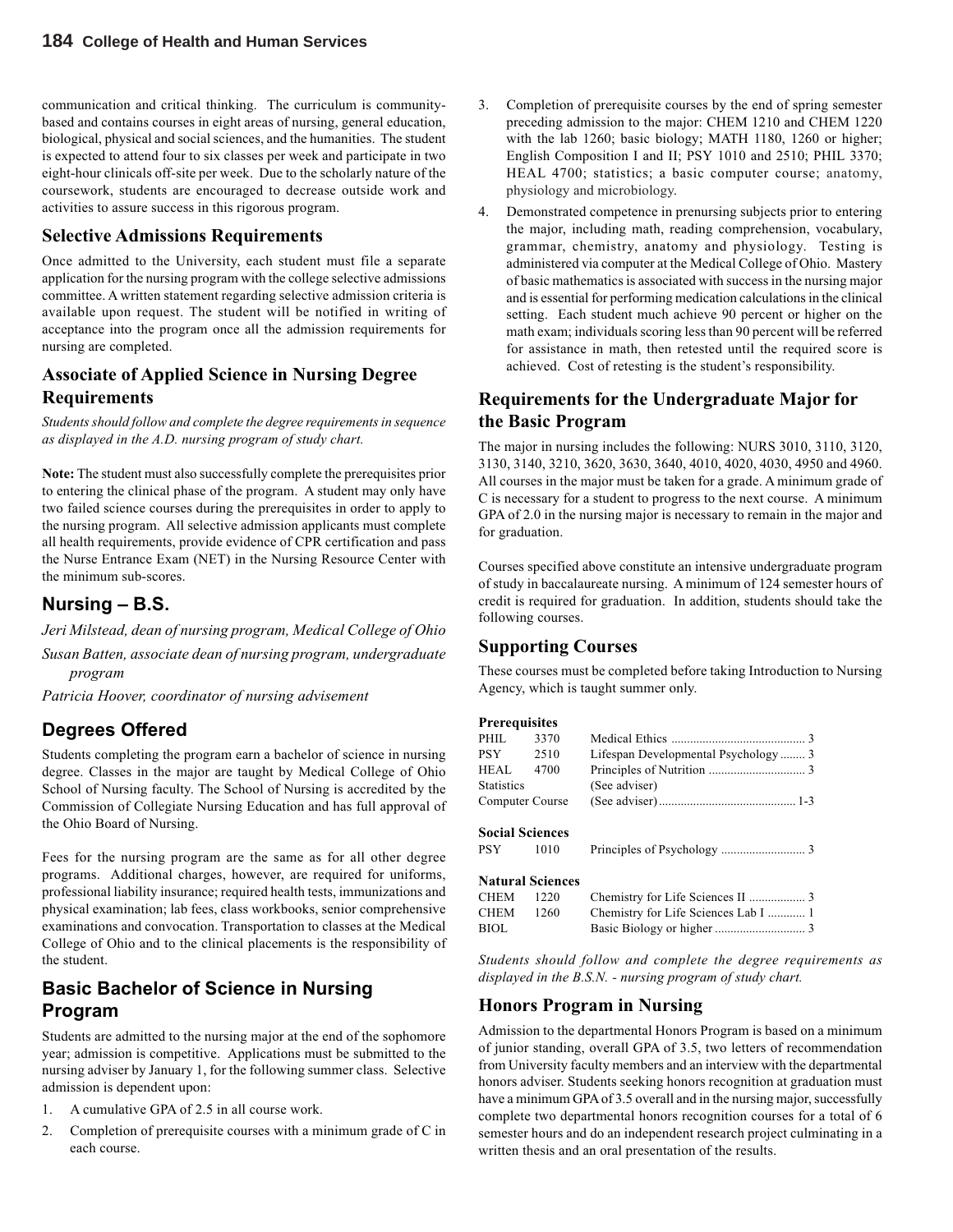### **Associate of Applied Science in Nursing — Degree Requirements**

Students should follow and complete **in sequence** the degree requirements as displayed.

|                                       | <b>Offered Each Semester</b>                                             |                         | <b>Offered Each Semester</b>                                                                                                                    |        |
|---------------------------------------|--------------------------------------------------------------------------|-------------------------|-------------------------------------------------------------------------------------------------------------------------------------------------|--------|
|                                       | <b>Required Prior to Entrance:</b><br>KINE 2560 Anatomy and Physiology I | $\frac{3}{3}$           | <b>Required Prior to Entrance:</b><br>CPR Certification and Health Requirements                                                                 |        |
| Prerequi-<br>sites                    | PSY 1010 Intro to Psychology<br>ENGL 1110 English Comp I                 | $\overline{\mathbf{3}}$ | NET test score of 50 on reading and critical thinking<br>HS credit for Chemistry and Math or Asset Testing<br><b>Computer basics encouraged</b> |        |
|                                       | <b>Total 9 hours</b>                                                     |                         |                                                                                                                                                 |        |
|                                       | CHEM 1210 Chemistry for Life Sciences I                                  | 3                       | ENGL 1130 or higher College Comp II                                                                                                             | 3      |
|                                       | KINE 2570 Anatomy & Physiology II                                        | 3                       | KINE 2580 Human Pathophysiology                                                                                                                 | 3      |
|                                       | NURA 1160 Found. Comm-Based Nursing                                      | 4                       | NURA 1290 Nursing Systems - Adults II                                                                                                           | 6      |
| and 2 <sup>nd</sup><br>Semester<br>£, | NURA 1190 Nursing Systems - Adults I                                     | 5                       | NURA 2110 Nurs. Sys. for Men. Health                                                                                                            | 4      |
|                                       | Total 15 hours                                                           |                         | Total 16 hours                                                                                                                                  |        |
|                                       | BIOL 2100 Microbiology                                                   | 4                       | NURA 2280 Nursing Systems for Infants                                                                                                           |        |
|                                       | NURA 2180 Nursing Systems for                                            |                         | & Children                                                                                                                                      | 4      |
|                                       | Maternal Health                                                          | 4                       | NURA 2290 Nursing Systems - Adults IV                                                                                                           | 6<br>3 |
| and 4 <sup>th</sup><br>mester         | NURA 2190 Nursing Systems - Adults III                                   | 6                       | <b>Humanities Elective</b>                                                                                                                      |        |
| eme<br>$\mathbf{r}^{\mathbf{d}}$<br>ທ | <b>Humanities Elective</b>                                               | 3                       | Social Science Elective                                                                                                                         | 3      |
|                                       | <b>Total 17 hours</b>                                                    |                         | Total 16 hours                                                                                                                                  |        |

#### **Bachelor of Science in Nursing — Degree Requirements**

Students should follow and complete the degree requirements as displayed.

|                   | <b>Fall Semester</b>                                                                                                                                                                                                                                          | <b>Spring Semester</b>                                                                                                                                                                            |                                       | <b>Summer Semester</b>                                    |        |
|-------------------|---------------------------------------------------------------------------------------------------------------------------------------------------------------------------------------------------------------------------------------------------------------|---------------------------------------------------------------------------------------------------------------------------------------------------------------------------------------------------|---------------------------------------|-----------------------------------------------------------|--------|
| Freshman          | HHS 1000 College Orientation<br>$\mathbf{1}$<br>ENGL 1110 College Composition I<br>3<br>CHEM 1210 Chem for Life Science I<br>3<br>3<br>PSY 1010 Principles of Psychology<br>MATH 1180 Mathematics for Liberal Arts<br>3<br>$3 - 4$<br><b>BIOL</b> core course | ENGL 1130 or higher College Comp II<br>CHEM 1220 Chem for Life Science II<br>CHEM 1260 Chem. For Life Sci. I Lab<br>PSY 2510 Lifespan Develop. Psych<br>HHS 2550 Human Anatomy<br>Elective course | 3<br>3<br>$\mathbf{1}$<br>3<br>3<br>3 | <b>Humanities Elective</b><br>Elective                    | 3<br>3 |
|                   | Total 16 - 17 hours                                                                                                                                                                                                                                           | <b>Total 16 hours</b>                                                                                                                                                                             |                                       | <b>Total 6 hours</b>                                      |        |
| Sophomore<br>ear  | 3<br>HHS 2570 Human Physiology<br>PHIL 3370 Medical Ethics<br>3<br><b>Statistics</b><br>3<br>3<br><b>Humanities Elective</b><br>3<br>Non-Western Diversity                                                                                                    | <b>HEAL 4700 Nutritional Science</b><br>Computer course<br>HHS 2590 Microbiology<br>Diversity of U.S. Culture<br>Social Science Elective                                                          | 3<br>3<br>3<br>3<br>3                 | NURS 3010 Nursing Agency I<br>NURS 3110 Nursing Agency II | 2<br>3 |
|                   | <b>Total 15 hours</b>                                                                                                                                                                                                                                         | <b>Total 15 hours</b>                                                                                                                                                                             |                                       | <b>Total 5 hours</b>                                      |        |
| Pre-Junior<br>ear | *Apply to MCO*                                                                                                                                                                                                                                                |                                                                                                                                                                                                   |                                       |                                                           |        |
| Junior<br>Year    | 6<br>NURS 3120 Adult Health Nursing I<br>3<br>NURS 3130 Gerontology/Rehab. Nursing<br>NURS 3140 Pathophysiology/Pharmacology 4<br>NURS 3210 Nursing Agency III: Nursing<br>$\overline{2}$<br>Interventions<br><b>Total 15 hours</b>                           | NURS 3640 Parent-Child Nursing<br>NURS 4010 Community Health Nursing<br>NURS 4960 Professional Perspectives<br>Total 13 hours                                                                     | 5<br>5<br>3                           |                                                           |        |
| Senior<br>Year    | 5<br>NURS 3620 Women s Health Nursing<br>5<br>NURS 3630 Mental Health Nursing<br>NURS 4950 Nursing Research<br>3<br><b>Total 13 hours</b>                                                                                                                     | NURS 4020 Ldrshp/Mngmnt in Nursing<br>NURS 4030 Adult Health Nursing II<br><b>Total 10 hours</b>                                                                                                  | 3<br>$\overline{7}$                   |                                                           |        |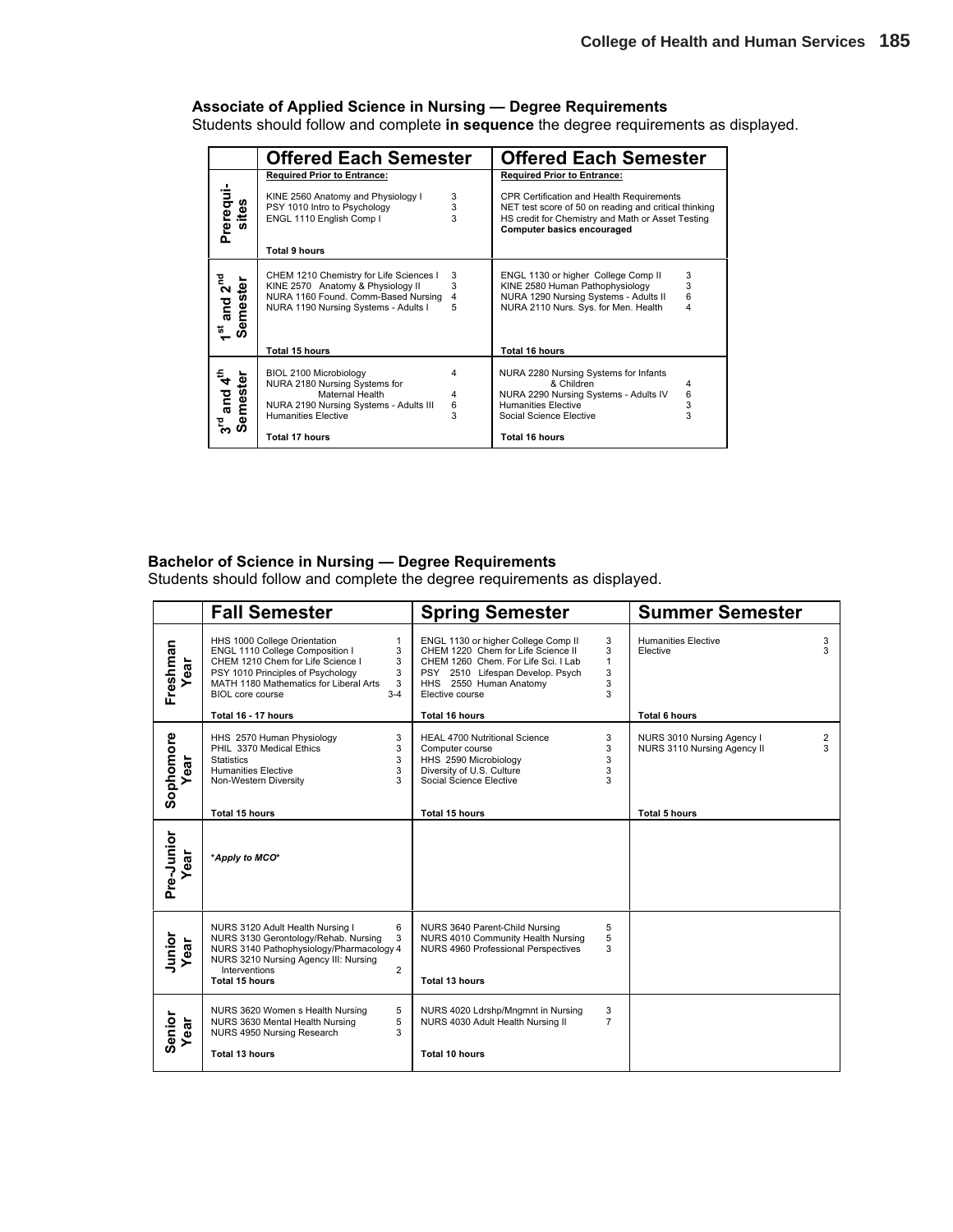### **Track for Registered Nurses (R.N. to B.S.N.)**

The R.N. track admits Registered Nurse students who are graduates of diploma or associate's degree programs. The R.N. student achieves the same terminal objectives of the nursing program as the basic student. However, in recognition of previous learning experiences and unique characteristics of the adult learner, it is believed that the R.N. may do so in an accelerated and flexible manner. The faculty believes that the adult learner possesses varying degrees of knowledge and sees the faculty role as augmenting the previous knowledge base to facilitate a transition to baccalaureate nursing. The nursing courses and the required supporting University courses provide the opportunity for this transition. The program of study consists of 124 semester hours of credit, which can be earned on a full time or part time basis and includes general education courses and professional upper division nursing courses.

Criteria for seeking admission to the major are:

- 1. Admission to the University.
- 2. Completion of prerequisite courses with a minimum grade of C in each course (see #3 under Basic Program).
- 3. A minimum cumulative GPA of 2.5 in all course work.
- 4. Graduation from an accredited nursing program.
- 5. Validation of previous nursing knowledge by portfolio for diploma or non-articulation associate program graduates.
- 6. Current licensure to practice as a Registered Nurse in the State of Ohio.

#### **Requirements for the R.N. Track**

Courses in the nursing major are NURS 3140, 3770, 4010, 4120, 4180, 4190 and 4950.

## **Respiratory Care Program**

*Margaret F. Traband, director Suzanne Spacek, director of clinical education Robert May, M.D., medical director James Tita, D.O., associate medical director*

### **Degrees Offered**

Associate's Degree Bachelor's Degree

Respiratory care is an allied health specialty. Respiratory care practitioners work with physicians in the treatment, management, control, diagnostic evaluation and care of patients with deficiencies and abnormalities associated with the cardiopulmonary system.

The College of Health and Human Services offers the respiratory care curriculum in a  $2 + 2$  format. Students are eligible to sit for the Entry Level Examination given by the National Board for Respiratory Care upon successful completion of the associate's degree curriculum. Graduates of the baccalaureate program are prepared for the advanced practitioner examinations given by the National Board for Respiratory Care. Upon successful completion of the advanced practitioner examinations the graduate will be recognized as a Registered Respiratory Therapist.

#### **Selective Admissions Requirements**

Although admission to the college is open, acceptance into the respiratory care program is limited due to the number of students who can be accommodated by the faculty and clinical facilities. Once admitted to the University, each student must file a separate application for the respiratory care program with the college selective admissions committee. A written statement regarding selective admission criteria is available upon request. The student will be notified in writing of acceptance into the program.

## **Associate of Applied Science in Respiratory Care Degree Requirements**

*Students should follow and complete the degree requirements as displayed in the associate's degree respiratory care program of study chart.*

**Note:** Students must have passed high school biology and high school chemistry with a C or better or successfully complete KINE 2560 Anatomy and Physiology I and CHEM 1090 Elem. Chemistry with a C or better.

### **Bachelor of Science in Respiratory Care**

*Students should follow and complete the degree requirements as displayed in the baccalaureate respiratory care program of study chart.*

#### **Respiratory Care Degree Completion Track**

The program is designed as a nontraditional track for individuals who have completed an associate's degree in respiratory care and have already earned the Registered Respiratory Therapist (RRT) credential granted by the National Board for Respiratory Care. The program includes upper division professional courses, which are currently contained in our traditional B.S. program, but allows for student selection of an area of specialization for enhanced professional growth. In addition, the professional support courses encompass many issues in health care and health education that are relevant to the practicing professional.

#### **Bachelor of Science Degree Completion Requirements (includes Associate's Degree)**

In order to complete the bachelor of science degree in respiratory care, a student must take 124 semester hours and maintain a UT GPA of at least 2.0. A minimum of 64 hours must be taken at the 2000-4000 level, with a minimum of 32 hours at the 3000-4000 level. Following are the curriculum requirements.

| University core curriculum                                                                     | <b>27-30 hours</b> |
|------------------------------------------------------------------------------------------------|--------------------|
| <b>Lower Division Professional Courses</b>                                                     | 30-35              |
| <b>Upper Division Professional Courses</b><br><b>Required Professional Courses (11 hours):</b> | 17                 |
|                                                                                                |                    |
|                                                                                                |                    |
| RCBS 3400 Advanced Cardiopulmonary Therapeutics for the                                        |                    |
| <b>RCP</b>                                                                                     |                    |
|                                                                                                |                    |
| Area of Specialization (Select a minimum of 6 hours)                                           |                    |
|                                                                                                |                    |
|                                                                                                |                    |
| RCBS 4300 Advanced Pulmonary Diagnostics & Procedures  4                                       |                    |
|                                                                                                |                    |
|                                                                                                |                    |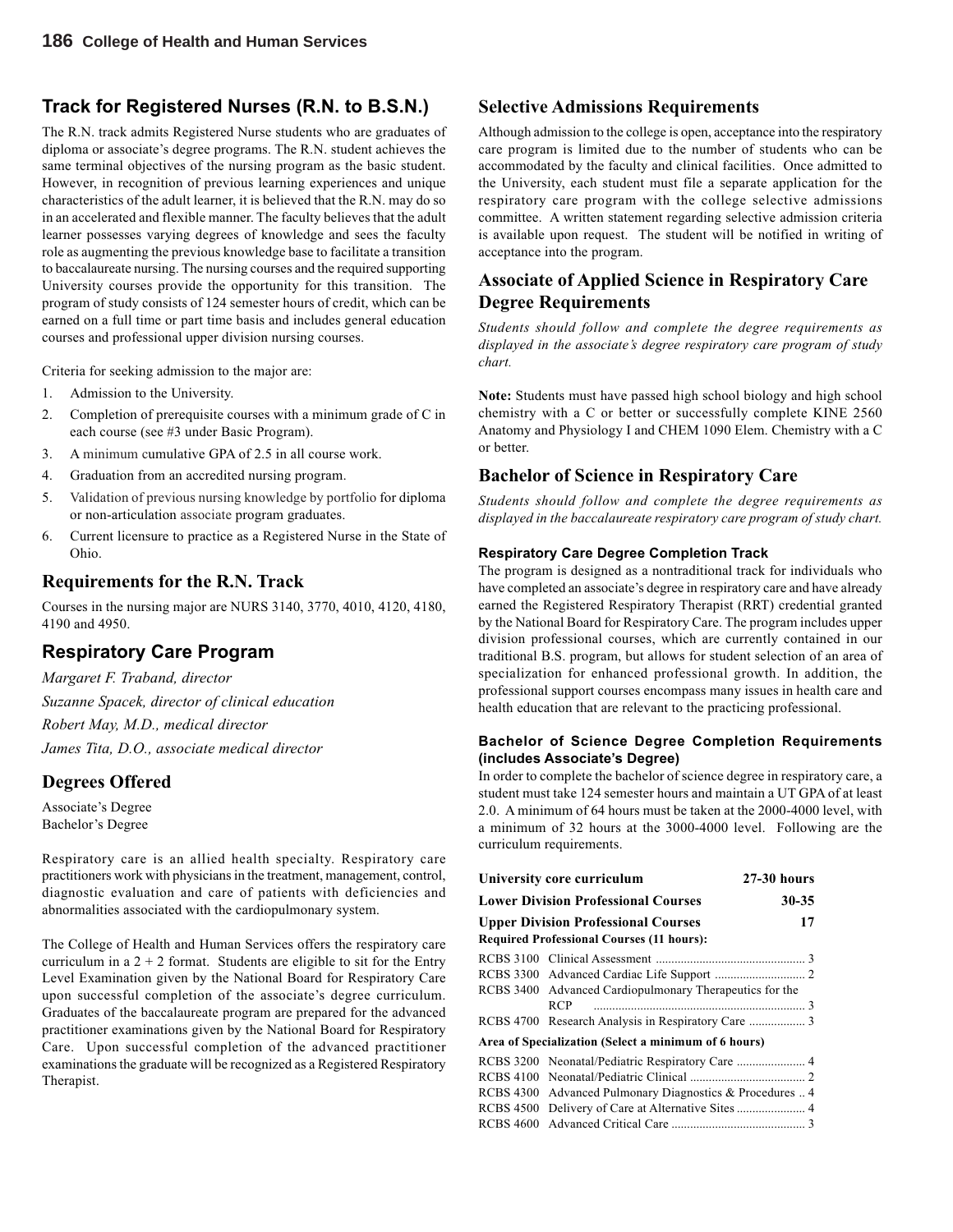#### **Associate of Applied Science in Respiratory Care — Degree Requirements**

Students should follow and complete the degree requirements as displayed.

|                         | <b>Fall Semester</b>                                                                                                                                                                           |                       | <b>Spring Semester</b>                                                                                                                                                                                                         |                  | <b>Summer Semester</b>                                                                 |   |
|-------------------------|------------------------------------------------------------------------------------------------------------------------------------------------------------------------------------------------|-----------------------|--------------------------------------------------------------------------------------------------------------------------------------------------------------------------------------------------------------------------------|------------------|----------------------------------------------------------------------------------------|---|
| Freshman<br>đ           | MATH 1320 College Algebra<br>KINE 2560 Anatomy & Physiology I<br>HEAL 1800 Med. Terminology<br>RCBS 1150 Fund of Patient Assessment<br>RCBS 1160 Respiratory Physiology                        | 3<br>3<br>3<br>3<br>3 | ENGL 1110 College Composition I<br>PHIL 1020 Critical Thinking<br>KINE 2570 Anatomy & Physiology II<br>RCBS 1250 Airway Care Maintenance<br>RCBS 1260 Cardiopulmonary Therapeutics 3<br>RCBS 1050 Physics for Respiratory Care | 3<br>3<br>3<br>3 | RCBS 1350 Patient Monitoring<br>RCBS 1360 Acid Base Balance<br>Social Science Elective | 3 |
|                         | Total 15 hours                                                                                                                                                                                 |                       | Total 18 hours                                                                                                                                                                                                                 |                  | Total 9 hours                                                                          |   |
| ڥ<br>ក<br>Sophomo<br>ar | ENGL 1130 or higher College Comp II<br>PSY 1010 Introduction to Psychology<br>CHEM 1210 Chemistry for Life Science I<br>RCBS 2450 Advanced Therapeutics<br>RCBS 2460 Cardiopulmonary Pathophys | 3<br>3<br>3<br>4<br>3 | BIOL 2100 Microbiology<br>CMPT 1100 Computer Info. Applications<br>RCBS 2550 Mechanical Ventilation/Adult<br>RCBS 2560 Cardiopulmonary Diagnostics<br><b>Humanities Elective</b>                                               | 3<br>3           |                                                                                        |   |
|                         | Total 16 hours                                                                                                                                                                                 |                       | Total 16 hours                                                                                                                                                                                                                 |                  |                                                                                        |   |

#### **Bachelor of Science in Respiratory Care — Degree Requirements**

Students should follow and complete the degree requirements as displayed.

|                   | <b>Fall Semester</b>                                                                                                                                                                                                |                                                 | <b>Spring Semester</b>                                                                                                                                                                                                                         |                                    | <b>Summer Semester</b>                                                                                                   |
|-------------------|---------------------------------------------------------------------------------------------------------------------------------------------------------------------------------------------------------------------|-------------------------------------------------|------------------------------------------------------------------------------------------------------------------------------------------------------------------------------------------------------------------------------------------------|------------------------------------|--------------------------------------------------------------------------------------------------------------------------|
| Freshman<br>ear   | MATH 1320 College Algebra<br>KINE 2560 Anatomy & Physiology I<br>HEAL 1800 Med. Terminology<br>CHEM 1210 Chemistry for Life Science I<br><b>Humanities Elective</b><br>Total 15 hours                               | 3<br>3<br>3<br>3<br>$\mathbf{3}$                | ENGL 1110 College Composition I<br>CMPT 1100 Computer Info. Applications<br>PHIL 1020 Critical Thinking<br>KINE 2570 Anatomy & Physiology II<br>CHEM 1220 Chem. For Life Science II<br>CHEM 1260 Chem for Life Science I Lab<br>Total 16 hours | 3<br>3<br>3<br>3<br>3              |                                                                                                                          |
| Sophomore<br>Year | RCBS 1150 Fund, of Patient Assessment<br>RCBS 1160 Respiratory Physiology<br>ENGL 1130 or higher College Comp II<br>PSY 1010 Introduction to Psychology<br><b>HEAL Elective (see list)</b><br><b>Total 15 hours</b> | 3<br>3<br>3<br>3<br>3                           | <b>BIOL 2100 Microbiology</b><br>RCBS 1050 Physics for Respiratory Care<br>RCBS 1250 Airway Care Maintenance<br>RCBS 1260 Cardiopulmonary Therapeutics 3<br>Multicultural Elective<br><b>Total 16 hours</b>                                    | 4<br>3<br>3<br>3                   | 3<br>RCBS 1350 Patient Monitoring<br>3<br>RCBS 1360 Acid Base Balance<br>Social Science Elective<br><b>Total 9 hours</b> |
| Junior<br>ear     | RCBS 2450 Advanced Therapeutics<br>RCBS 2460 Cardiopulmonary Pathophys<br>RCBS 3100 Clinical Assessment<br>HEAL 3800 Death & Dying<br>PHIL 3370 Medical Ethics<br>Total 16 hours                                    | $\overline{4}$<br>3<br>3<br>3<br>$\mathbf{3}$   | RCBS 2550 Mechanical Ventilation/Adult<br>RCBS 2560 Cardiopulmonary Diagnostics<br>RCBS 3200 Neonatal/Ped. Resp. Care.<br>RCBS 3300 Adv. Cardiac Life Support<br>HEAL 4800 Pub. Hith Srch. & Stats.<br>Total 15 hours                          | 3<br>3<br>4<br>$\overline{c}$<br>3 |                                                                                                                          |
| Senior<br>ear     | RCBS 4100 Neonatal/Ped. Clinical<br>RCBS 4300 Adv. Pulm. Diagnostics<br>RCBS 4600 Adv. Critical Care<br>RCBS 4700 Rsch. Analysis in Resp. Care<br><b>HEAL 4700 Nutrition Science</b><br>Total 15 hours              | $\overline{2}$<br>$\overline{4}$<br>3<br>3<br>3 | RCBS 3400 Adv. Cardiopul. Therapeutics<br>RCBS 4500 Delivery of Care at Alt. Sites<br><b>HEAL Elective</b><br><b>Multicultural Electives</b><br>Total 13 hours                                                                                 | 3<br>4<br>3<br>3                   |                                                                                                                          |

#### **Health Electives (choose 2)**

HEAL 2500 Personal Health HEAL 2700 Community Health

HEAL 3500 Environmental Health HEAL 4560 Health Problems of Aging

#### **EKG Certificate Degree Requirements**

Students should follow and complete the certificate requirements as displayed.

|         | <b>Fall Semester</b>                                                                                                                                                                                                                                           | <b>Spring Semester</b>                                                                                                                                                                                                         |   | <b>Summer Semester</b>                                            |  |
|---------|----------------------------------------------------------------------------------------------------------------------------------------------------------------------------------------------------------------------------------------------------------------|--------------------------------------------------------------------------------------------------------------------------------------------------------------------------------------------------------------------------------|---|-------------------------------------------------------------------|--|
| Φ<br>డై | CARD 1180 Cardiac Dysrhythmias<br>CARD 1190 Cardiac Dysrhythmias Lab<br>KINE 2560 Anatomy & Physiology I<br>ENGL 1110 College Composition I<br>MATH 1320 College Algebra<br>HIM 1110 Medical Terminology or<br>HEAL 1800 Medical Terminology<br>Total 17 hours | CARD 1280 12-Lead Interpretation<br>CARD 1290 12-Lead Interpretation Lab<br>RCBS 3300 ACLS<br>ENGL 1130 or higher College Comp. II<br>KINE 2570 Anatomy & Physiology II<br>PSY 1010 Principles of Psychology<br>Total 16 hours | 3 | CARD 1390 12-Lead EKG Interpretation<br>Clinical<br>Total 4 hours |  |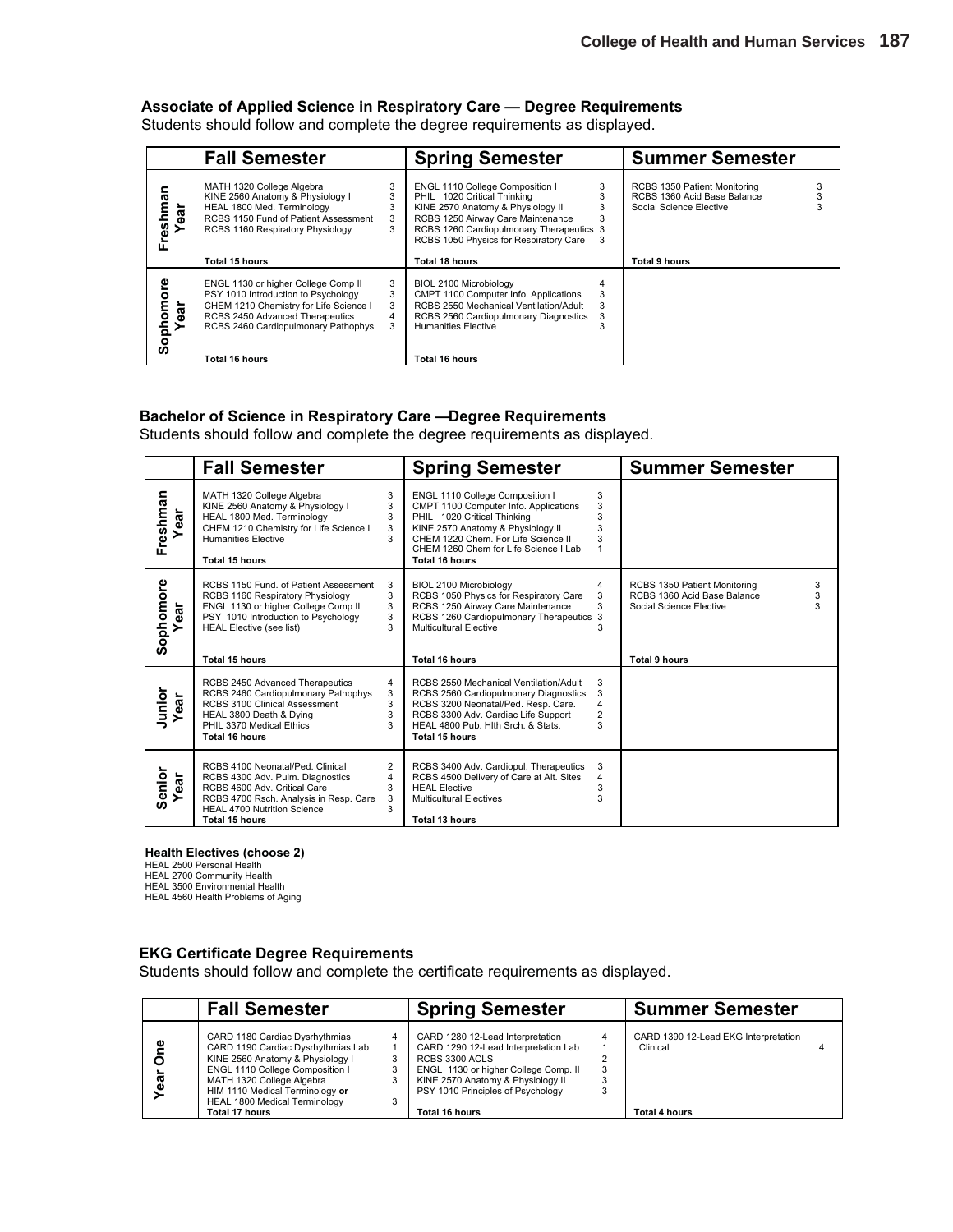#### **Professional Support Courses**

#### **Required Professional Support Courses (16 hours)**

| HCAR 4530 Problem Solving in the Health Care Environment. 4 |  |
|-------------------------------------------------------------|--|
|                                                             |  |
|                                                             |  |
|                                                             |  |

#### **Professional Support Electives (6 hours)**

| <b>General Electives</b> | $17 - 22$ |
|--------------------------|-----------|
|                          |           |
|                          |           |
|                          |           |
|                          |           |
|                          |           |
|                          |           |

## **Certificate Programs**

#### **Cardiovascular Certificate Program**

The one-year EKG technician certificate program is designed to provide its graduates with experience to perform electrocardiograms, ambulatory monitoring and exercise stress testing. Graduates of the one-year program qualify to take the National Certified Cardiographic Technician (CCT) Exam offered through CCI.

#### **Selective Admissions Requirements**

Although admission to the college is open, acceptance into the cardiovascular program is limited. Once admitted to the University, each student must file a separate application for the cardiovascular technology program with the college selective admissions committee. A written statement regarding selective admission criteria is available upon request. The student will be notified in writing of acceptance into the program.

#### **EKG Certificate Requirements**

*Students should follow and complete the degree requirements as displayed in the EKG certificate program of study chart*.

**Note:** Students must have passed high school biology or anatomy and physiology and high school chemistry with a C or better or successfully complete KINE 2560 Anatomy and Physiology I and CHEM 1090 Elem. Chemistry with a C or better.

#### **Emergency Medical Health Services Certificate**

The emergency medical technician - paramedic certificate offers the qualified student a competency-based 700-hour curriculum in didactic and clinical skills that, upon completion, qualifies the graduate for positions in emergency services, mobile advanced life support units and other appropriate services under physician control. The certificate program follows the National Standard Emergency Medical Technician – Paramedic - United States Department of Transportation curriculum (1998). Upon completion of the program, the student receives a certificate from The University of Toledo and is qualified to apply for certification in the state of Ohio. Graduates must sit for a state-certifying exam. The program is accredited by the Ohio Department of Public Safety, the official accrediting agency as set by Ohio law. The student may register for courses required to apply for certification as an emergency medical technician.

#### **Selective Admissions Requirements**

Although admission to the college is open, acceptance into the emergency medical health services program is limited. Once admitted to the University, each student must file a separate application for the emergency medical health services program with the college selective admissions committee. A written statement regarding selective admission criteria is available upon request. The student will be notified in writing of acceptance into the program.

#### **Emergency Medical Health Services Certificate Requirements**

*Students should follow and complete the degree requirements as displayed in the emergency medical health services program of study chart.*

**Note:** Students must have passed with a C or better high school biology and high school chemistry or successfully complete with a C or better KINE 2560, Anatomy and Physiology I and CHEM 1090 Elem. Chemistry.

## **Department of Kinesiology**

*Charles Armstrong, chair*

## **Degree Programs**

Bachelor of Science in Exercise Science Athletic Training Biomechanics Clinical Exercise Science Exercise Physiology Kinesiotherapy Pre-physical Therapy

### **Exercise Science**

The bachelor of science degree in exercise science (B.S.E.S.) is designed for those students who wish to study the anatomical, physiological, biomechanical and psychological bases of human physical performance. The curriculum has a strong foundation in the natural sciences and students have the opportunity to specialize in one of six areas: athletic training, kinesiotherapy, clinical exercise science, exercise physiology, biomechanics and pre-physical therapy. Many students use the degree as a stepping stone to post-graduate education in exercise science, medicine and other allied health fields such as physical therapy and occupational therapy.

## **Bachelor of Science in Exercise Science Degree Requirements**

*Students should follow and complete the degree requirements as displayed in the exercise science (athletic training, biomechanics, clinical exercise science, exercise physiology, kinesiology or prephysical therapy) program of study charts.*

### **Athletic Training**

The B.S.E.S. concentration in athletic training prepares students for entrylevel positions in college/university, high school, sports medicine clinic, professional and industrial settings. Athletic trainers work under physicians to ensure the health and safety of physically active individuals. Athletic trainers work cooperatively with other allied health personnel and coaches to accomplish this goal. The athletic training education program is accredited by the Commission on Accreditation of Allied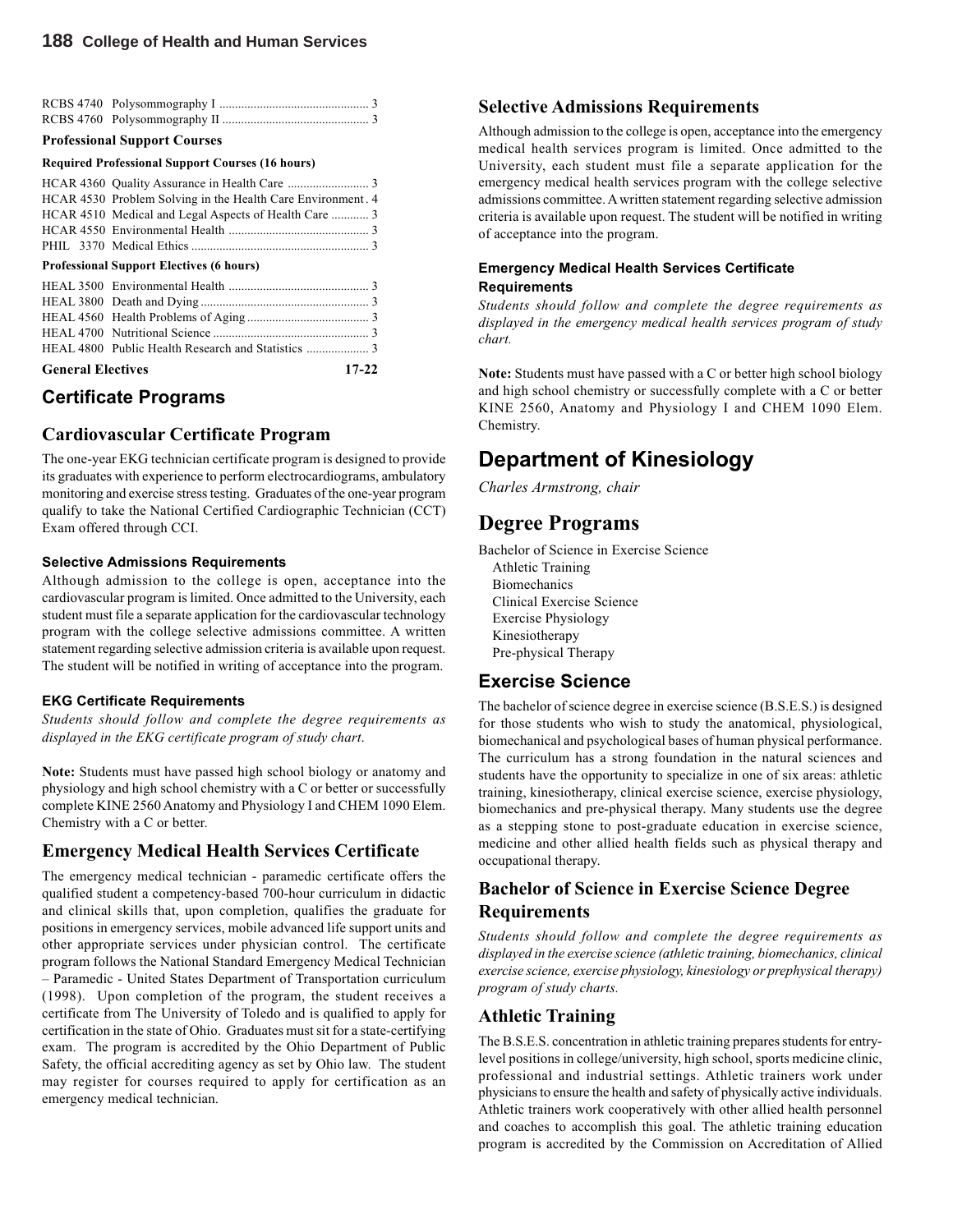Health Education Programs. In Ohio, athletic training is a licensed profession requiring an additional examination to be licensed. Athletic training is a regulated profession in over 30 states and the UT program meets or exceeds the criteria in virtually all of those states.

Any student may declare an interest in the athletic training education program and begin the preprofessional component of the program. Students are accepted into the professional component, however, on a space-available basis. To do this, at the end of the first year, each student must file an application for acceptance into the professional component of the athletic training education program with the program director. The maximum capacity in the professional component is 36 students and is based on the number of clinical instructors within the athletic department and the number of sports offered by the University. Students starting the athletic training education program after the beginning of their freshman year, whether transferring into the education program from within the University or from outside the University, begin in the fall semester **only** and are required to take KINE 1110 Introduction to Clinical Athletic Training at that time. Acceptance into the professional program occurs at the beginning of a student's second year of involvement with the athletic training education program. The National Athletic Trainers Association Board of Certification (NATABOC) requires student athletic trainers to complete their clinical experience over a minimum of two years and a maximum of five years. Thus transfer students may not complete the athletic training education program in less than three years from the date of the first contact with the program.

For further information students are referred to the athletic training education program Web site at *http://www.utoledo.edu/~sportsmed/at\_ed.htm.*

#### **Biomechanics**

The B.S.E.S. concentration in biomechanics combines course work, research and clinical experience in the application of principles of physics, engineering and computer science to the study of human physical performance. Students in this concentration use tools such as high-speed video and electromyography to study topics relating to such things as the basis of sport injury, the effects of disease on human motion and techniques for facilitating sport performance. Those who choose this option generally intend to prepare for graduate study in biomechanics or other areas such as podiatry, prosthetics, physical or occupational therapy or medicine.

#### **Clinical Exercise Science**

Many exercise science students are interested in applying their interest and expertise in human physical performance to the prevention and treatment of disease and disability. The B.S.E.S. concentration in clinical exercise science is designed for these students. In addition to the required exercise science courses, these students take additional coursework that focuses primarily on the use of exercise in the diagnosis and treatment of cardiovascular disease. In addition to an internship and their senior research project, many of these students complete one or more of the certification programs offered by such organizations as the American College of Sports Medicine or the National Strength and Conditioning Association. These certifications, in combination with the student's academic training, provide excellent credentials for employment in wellness programs, cardiovascular rehabilitation and many commercial fitness facilities. A popular option for students interested in this program involves combining an associate's degree program in cardiovascular technology with the B.S.E.S. program in clinical exercise science. Graduates of this  $2 + 2$  program may find employment in hospital-based cardiology and cardiovascular rehabilitation programs.

### **Exercise Physiology**

The B.S.E.S. concentration in exercise physiology is intended to provide students with in-depth study of the physiological bases of human physical performance. In addition to seminars and advanced courses in exercise physiology, those who complete this specialization take additional courses in biology and chemistry. Students taking this concentration work closely with a faculty mentor to design and complete an independent research project of their choosing during their senior year. Upon graduation, those who have chosen this concentration often pursue graduate training in exercise physiology, physical therapy or another allied health field, or perhaps medical school. Others wishing to begin a career immediately upon graduation may be employed in fitness and wellness centers, corporate fitness, or may work as personal trainers.

#### **Kinesiotherapy**

Students completing the concentration in kinesiotherapy learn to apply medically prescribed therapeutic exercises to the treatment of patients with both physical and psychological illnesses. Kinesiotherapists use many types of exercises to enhance the strength, flexibility and neuromuscular coordination of the patients that they treat. Psychiatric patients are treated by resocialization activities and exercise, which are specifically oriented toward the accomplishment of psychiatric objectives. The department operates its own Kinesiotherapy Center, where students have an opportunity to develop their clinical skills with actual patients, while working under the supervision of registered kinesiotherapists. The program is fully accredited by the Allied Health Education Programs and graduates of the program are eligible to sit for the national AKTA registration examination. Recent graduates are employed in public and private hospitals and clinics, rehabilitation centers, VA hospitals, public schools, colleges and private industry.

### **Pre-Physical Therapy**

The pre-physical therapy option provides students with the opportunity to complete the B.S.E.S. degree, and at the same time complete the courses that are necessary for admission into a typical master's entrylevel physical therapy program. In this unique program, students study exercise science at The University of Toledo for three years. During the third year, they make application to the Medical College of Ohio (MCO) to enter the master's degree program in physical therapy. Those who are successful in gaining admission to this program spend their senior year at MCO completing the first year of physical therapy training. At the end of their senior year they graduate from The University of Toledo with a B.S.E.S. degree. They then complete an additional two years of physical therapy training at MCO as master's degree students. Upon successful completion of this, they are awarded the M.S.E.S. degree from MCO. Admission to the fourth year of this program is selective and highly competitive. Completion of the pre-physical therapy option does not guarantee acceptance to the professional curriculum at MCO.

## **Optional (Self-Designed)**

Many students are interested in a degree in exercise science but would like to develop a concentration in a unique area. It may be that the student plans to attend a professional or graduate degree program in an area that has specific undergraduate prerequisites that are not included in any of the departmental concentrations. Or, it may be that the student's personal interests can best be served by a custom designed concentration. Any student in the B.S.E.S. program may elect to develop an optional concentration, in lieu of one of the structured concentrations. These optional concentrations are developed around a theme that relates to exercise science and are designed in collaboration with a departmental faculty adviser. The students must file with the Student Services Office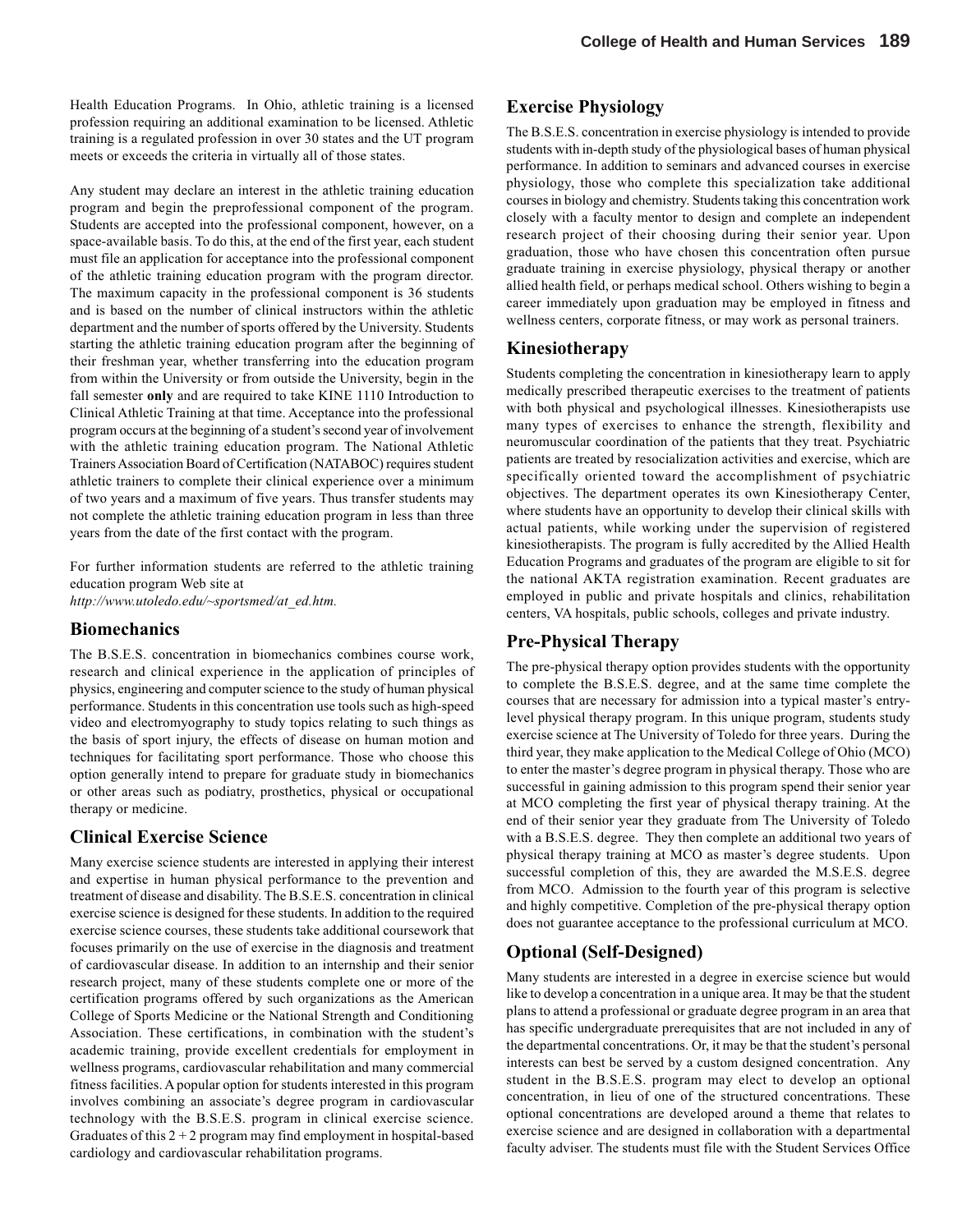**Bachelor of Science in Exercise Science - Athletic Training Degree Requirements**

Students should follow and complete the degree requirements as displayed.

|                   | <b>Fall Semester</b>                                                                                                                                                                                                              |                                                      | <b>Spring Semester</b>                                                                                                                                                                                                        |                                                     |
|-------------------|-----------------------------------------------------------------------------------------------------------------------------------------------------------------------------------------------------------------------------------|------------------------------------------------------|-------------------------------------------------------------------------------------------------------------------------------------------------------------------------------------------------------------------------------|-----------------------------------------------------|
| Freshman<br>Year  | ENGL 1110 College Composition I<br>KINE 1110 Intro to Clin Athl. Trng.<br>KINE 1700 Intro to Exercise Science<br>CHEM 1230 General Chemistry I<br>CHEM 1280 General Chemistry I Lab<br>MATH 1340 Algebra & Trig<br>Total 16 hours | 3<br>$\overline{2}$<br>$\overline{2}$<br>4<br>1<br>4 | KINE 1650 Foundations of Athl Trng<br>HEAL 1500 First Aid<br>HEAL 2500 Personal Health<br>KINE 2510 Human Anatomy<br>KINE 2520 Human Anatomy Lab<br>Multicultural Elective<br>Total 15 hours                                  | $\frac{3}{2}$<br>$\frac{3}{3}$<br>$\mathbf{1}$<br>3 |
| Sophomore<br>Year | KINE 2610 Lower Extremity Eval<br>KINE 2710 Clinical Skill Dev. I<br>PSY 1010 Principles of Psychology<br>ENGL 2950 Scientific Tech Rpt. Wrtg.<br>BIOL 2150 Biology<br>BIOL 2160 Biology Lab<br><b>Total 16 hours</b>             | 3<br>$\overline{2}$<br>3<br>3<br>4<br>1              | KINE 2530 Human Physiology<br>KINE 2540 Lab<br>KINE 2620 Upper Extremity Eval.<br>KINE 2720 Clinical Skill Dev. II<br>BIOL 2170 Biology II<br>BIOL 2180 Biology II Lab<br><b>Humanities Elective</b><br><b>Total 17 hours</b> | 3<br>1<br>$\frac{3}{2}$<br>4<br>1<br>3              |
| Junior<br>Year    | KINE 2960 Growth, Dev., Mtr. Act<br>KINE 3520 Ex. Physiology<br>KINE 3530 Ex. Phys. Lab<br>KINE 3610 Medical Conditions<br>KINE 3630 Therapeutic Modalities<br>(Int. Lab)<br>KINE 3710 Clinical Skill Dev. III<br>Total 16 hours  | 4<br>3<br>1<br>$\overline{2}$<br>3<br>3              | 3660 Rehab (Int. Lab)<br>KINE<br>KINF<br>3720 Clinical Skill Dev. IV<br>MATH 2600 Intro. Stats<br>PHCL 2200 Drugs, Meds. & Soc.<br>COMM 3840 Interpersonal Comm<br><b>Total 16 hours</b>                                      | 3<br>$\frac{3}{3}$<br>3<br>4                        |
| Senior<br>Year    | KINE 4650 Admin AT Prog.<br>KINE 4710 Clinical Skill Dev. V<br>PHYS 2070 Physics-Mech<br><b>Humanities Elective</b><br>Social Science Elective<br><b>Total 17 hours</b>                                                           | 3<br>3<br>5<br>3<br>3                                | KINE 4720 Clinical Skill Dev. VI<br>KINE 4540 Applied Biomechanics<br>KINE 4550 Biomechanics Lab<br>KINE 4910 Senior Research Project<br>HEAL 4700 Nutrition Science<br><b>Total 15 hours</b>                                 | 4<br>3<br>1<br>4<br>3                               |

**Bachelor of Science in Exercise Science — Biomechanics Degree Requirements** Students should follow and complete the degree requirements as displayed.

|                   | <b>Fall Semester</b>                                                                                                                                                                                        |                                                 | <b>Spring Semester</b>                                                                                                                                                                                                                       |                                                 |
|-------------------|-------------------------------------------------------------------------------------------------------------------------------------------------------------------------------------------------------------|-------------------------------------------------|----------------------------------------------------------------------------------------------------------------------------------------------------------------------------------------------------------------------------------------------|-------------------------------------------------|
| Freshman<br>Year  | MATH 1850 Calculus I<br>ENGL 1110 College Composition I<br>KINE 1700 Intro to Exercise Science<br>CHEM 1230 General Chemistry I<br>CHEM 1280 General Chemistry I Lab<br><b>Total 14 hours</b>               | 4<br>3<br>$\overline{2}$<br>$\overline{4}$<br>1 | MATH 1860 Calculus II<br>HEAL 1500 First Aid<br>PHYS 2130 Physics for Sci. & Engr. I<br>EECS 1050 Intro to Comp. In C/C++<br><b>HEAL Health Elective</b><br><b>Total 16 hours</b>                                                            | 4<br>$\overline{c}$<br>5<br>$\overline{2}$<br>3 |
| Sophomore<br>Year | BIOL 2150 Biology<br>BIOL 2160 Biology I Lab<br>KINE 2510 Human Anatomy<br>KINE 2520 Anatomy Lab<br>PHYS 2140 Physics for Sci. & Engr. II<br>PSY 1010 Principles of Psychology<br><b>Total 17 hours</b>     | 4<br>$\mathbf{1}$<br>3<br>1<br>5<br>3           | BIOL 2170 Biology II<br>BIOL 2180 Biology II Lab<br>KINE 2530 Human Physiology<br>KINE 2540 Human Physiology Lab<br>ENGL 2950 Scientific Tech. Rpt. Wtr.<br><b>Humanities Elective</b><br><b>Total 15 hours</b>                              | 4<br>1<br>3<br>1<br>3<br>3                      |
| Junior<br>Year    | CIVE 1150 Engr g Mechanics: Statics<br>KINE 2960 Growth, Dev., & Motor Act.<br>KINE 4540 Applied Biomechanics<br>KINE 4550 Applied Biomechanics Lab<br>KINE 4990 Independent Study<br><b>Total 14 hours</b> | 3<br>4<br>3<br>1<br>$\overline{3}$              | MIME 2300 Engr g Dynamics<br>KINE 3520 Applied Exercise Physiology<br>KINE 3530 Exercise Physiology Lab<br>KINE 3820 Sports Medicine for Coaches<br>KINE 4900 Human Performance Sem<br>COMM 3840 Interpersonal Comm<br><b>Total 17 hours</b> | 3<br>3<br>1<br>3<br>3<br>4                      |
| Senior<br>Year    | KINE 4990 Independent Study<br>RESM 4100 Statistics<br><b>HEAL 4700 Nutrition Science</b><br><b>HEAL Health Elective</b><br><b>Multicultural Elective</b><br><b>Total 15 hours</b>                          | 3<br>3<br>3<br>3<br>$\mathcal{R}$               | KINE 4910 Senior Research Project<br>KINE 4990 Independent Study<br>KINE Kinesiology elective<br>Social Science Elective<br>Multicultural Elective<br><b>Total 13 hours</b>                                                                  | 4<br>3<br>3<br>3<br>$\mathbf{3}$                |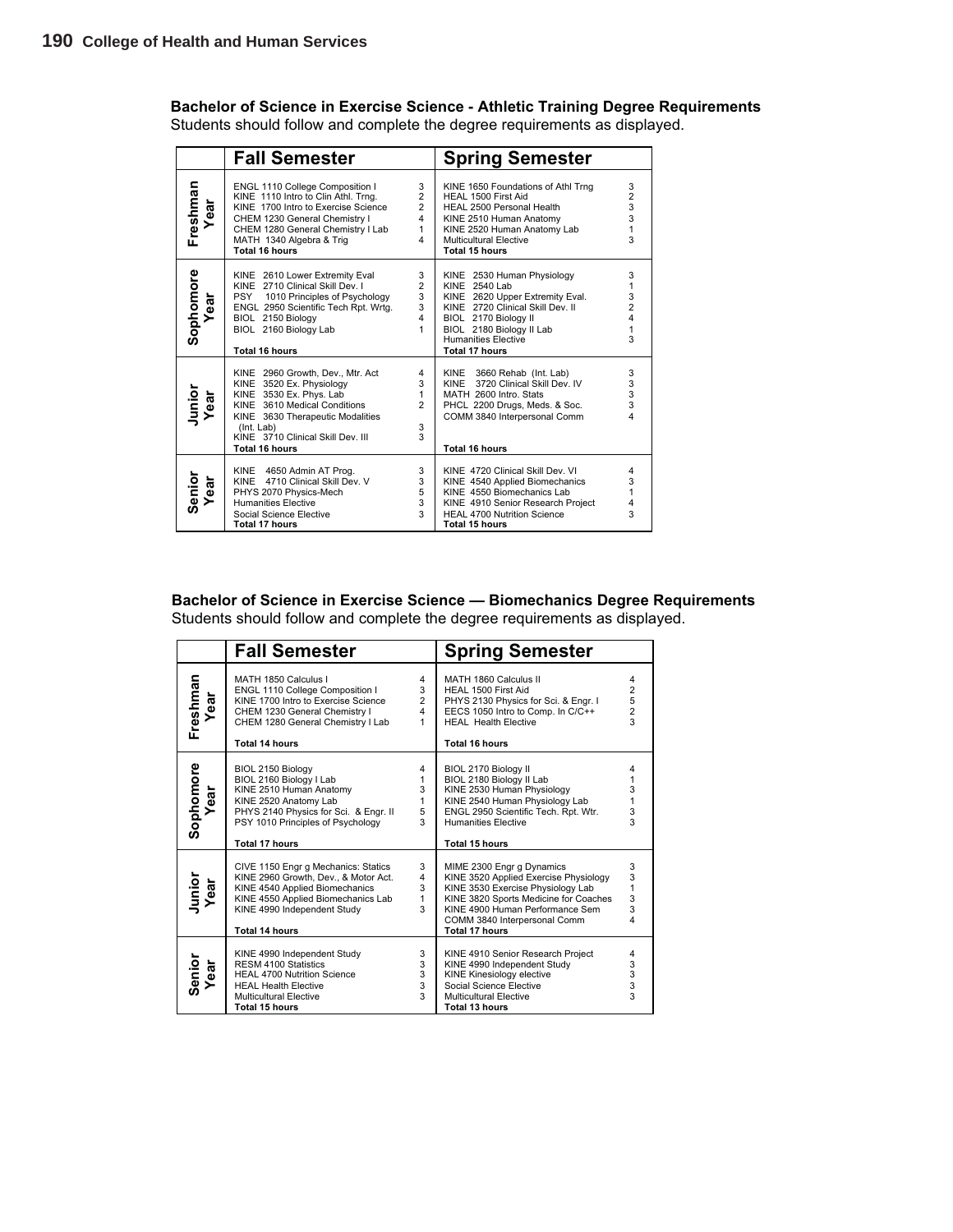#### **Bachelor of Science in Exercise Science — Clinical Exercise Specialist Degree Requirements**

Students should follow and complete the degree requirements as displayed.

|                  | <b>Fall Semester</b>                                                                                                                                                                                                                |                                                  | <b>Spring Semester</b>                                                                                                                                                                                                    |                                                           |
|------------------|-------------------------------------------------------------------------------------------------------------------------------------------------------------------------------------------------------------------------------------|--------------------------------------------------|---------------------------------------------------------------------------------------------------------------------------------------------------------------------------------------------------------------------------|-----------------------------------------------------------|
| Freshman<br>Year | CHEM 1230 General Chemistry I<br>CHEM 1280 General Chemistry I Lab<br>KINE 1700 Intro to Exercise Science<br>ENGL 1110 College Composition I<br>MATH 1340 Algebra & Trig<br><b>Total 14 hours</b>                                   | 4<br>1<br>$\overline{2}$<br>3<br>4               | CHEM 1240 General Chemistry II<br>CHEM 1290 General Chemistry II Lab<br>ENGL 2950 Scientific Tech. Rpt. Wrtg.<br>HEAL 1500 First Aid<br><b>Humanities Elective</b><br>Social Science Elective<br>Total 16 hours           | 4<br>1<br>$\begin{array}{c} 3 \\ 2 \\ 3 \end{array}$<br>3 |
| Sophomore<br>ear | BIOL 2150 Fund. Life Science I<br>BIOL 2160 Fund Life Science I Lab<br>KINE 2510 Human Anatomy<br>KINE 2520 Human Anatomy lab<br>KINE 2960 Growth Devel. & Motor Lrng.<br>Multicultural Elective<br><b>Total 16 hours</b>           | 4<br>1<br>3<br>1<br>4<br>3                       | BIOL 2170 Fund. Life Science II<br>BIOL 2180 Fund. Life Science II Lab<br>KINE 2530 Human Physiology<br>KINE 2540 Human Physiology Lab<br><b>HEAL Health Elective</b><br>Social Science Elective<br><b>Total 15 hours</b> | 4<br>1<br>3<br>1<br>3<br>3                                |
| Junior<br>Year   | PHYS 2070 Physics I<br>CARD 1180 Cardiac Dysrythmias<br>CARD 1190 Cardiac Dysrythmias Lab<br>KINE 3520 Appl d Exercise Physiology<br>KINE 3530 Appl d Exercise Phys. Lab<br>KINE 3730 Methods in Fitness Instruct<br>Total 16 hours | 5<br>4<br>1<br>3<br>1<br>$\mathfrak{p}$          | PHYS 2080 Physics II<br>CARD 1280 12-Lead Interpretation<br>CARD 1290 12-Lead Interpretation Lab<br>KINE 3820 Sports Medicine for Coaches<br>COMM 3840 Interpersonal Comm.<br><b>Total 17 hours</b>                       | 5<br>4<br>$\mathbf{1}$<br>3<br>4                          |
| Senior<br>Year   | KINE 4540 Biomechanics<br>KINE 4550 Biomechanics Lab<br>KINE 4910 Senior Project<br><b>RESM 4100 Educational Statistics</b><br><b>HEAL Health Elective</b><br><b>HEAL 4700 Nutrition Science</b><br><b>Total 17 hours</b>           | 3<br>1<br>4<br>3<br>3<br>$\overline{\mathbf{3}}$ | KINE 4850 Clinical Exercise Testing<br>KINE 4860 Clinical Exercise Testing Lab<br>KINE 4940 Internship<br><b>HEAL Health Elective</b><br>Multicultural Elective<br><b>Total 14 hours</b>                                  | 3<br>$\mathbf{1}$<br>4<br>3<br>3                          |

#### **Bachelor of Science in Exercise Science — Exercise Physiology Degree Requirements**

Students should follow and complete the degree requirements as displayed.

|                    | <b>Fall Semester</b>                                                                                                                                                                                  |                                         | <b>Spring Semester</b>                                                                                                                                                                                                                                             |                                              |
|--------------------|-------------------------------------------------------------------------------------------------------------------------------------------------------------------------------------------------------|-----------------------------------------|--------------------------------------------------------------------------------------------------------------------------------------------------------------------------------------------------------------------------------------------------------------------|----------------------------------------------|
| Freshman<br>Year   | ENGL 1110 English Composition I<br>CHEM 1230 General Chemistry I<br>CHEM 1280 General Chemistry Lab<br>KINE 1700 Intro to Exercise Science<br>MATH 1340 Algebra/Trigonometry<br><b>Total 14 hours</b> | 3<br>4<br>1<br>$\overline{2}$<br>4      | PSY 1010 Principles of Psychology<br>CHEM 1240 General Chemistry II<br>CHEM 1290 General Chemistry II Lab<br>ENGL 2950 Science & Tech. Rpt. Wrtg.<br>HEAL 1500 First Aid<br><b>Humanities Elective</b><br><b>Total 16 hours</b>                                    | 3<br>4<br>1<br>3<br>$\overline{2}$<br>3      |
| Sophomore<br>Year  | KINE 2510 Human Anatomy<br>KINE 2520 Anatomy Lab<br>KINE 2960 Growth, Dev, & Motor Act<br>BIOL 2150 Biology<br>BIOL 2160 Biology Lab<br>Social Science Elective<br><b>Total 16 hours</b>              | 3<br>1<br>$\overline{4}$<br>4<br>1<br>3 | BIOL 2170 Biology II<br>BIOL 2180 Biology II Lab<br>KINE 2530 Human Physiology<br>KINE 2540 Human Physiology Lab<br>Multicultural Elective<br><b>General Elective</b><br><b>Total 15 hours</b>                                                                     | 4<br>1<br>3<br>1<br>3<br>3                   |
| <b>Junior Year</b> | KINE 3520 Applied Exercise Physiology<br>KINE 3530 Exercise Physiology Lab<br>PHYS 2070 Physics I<br><b>Exercise Physiology Elective</b><br><b>Total 15 hours</b>                                     | 3<br>1<br>5<br>6                        | KINE 4540 Applied Biomechanics<br>KINE 4550 Applied Biomechanics Lab<br>KINE 4850 Clin. Exer. Test/Prog.<br>KINE 4860 Clin. Exer. Test/Prog. Lab<br>KINE 4990 Independent Study<br><b>Exercise Physiology Elective</b><br>Multicultural Elective<br>Total 16 hours | 3<br>1<br>3<br>1<br>$\overline{2}$<br>3<br>3 |
| Senior<br>ear<br>≻ | RESM 4100 Statistics<br>HEAL 4700 Nutrition<br>KINE 4900 Human Perform, Seminar<br>KINE 4990 Independent Study<br><b>Exercise Physiology Elective</b><br>Total 15 hours                               | 3<br>3<br>3<br>3<br>3                   | KINE 4910 Senior Research Project<br>KINE 4990 Independent Study<br>COMM 3840 Interpersonal Comm.<br><b>General Electives</b><br>Total 17 hours                                                                                                                    | 4<br>3<br>4<br>ĥ                             |

Exercise Physiology Concentration Electives include: CHEM 2410 Organic Chemistry I, CHEM 2460 Organic Chemistry I Lab,<br> CHEM 2420 Organic Chemistry II, CHEM 2460 Organic Chemistry II Lab, PHCL 2600 Functional Anatomy and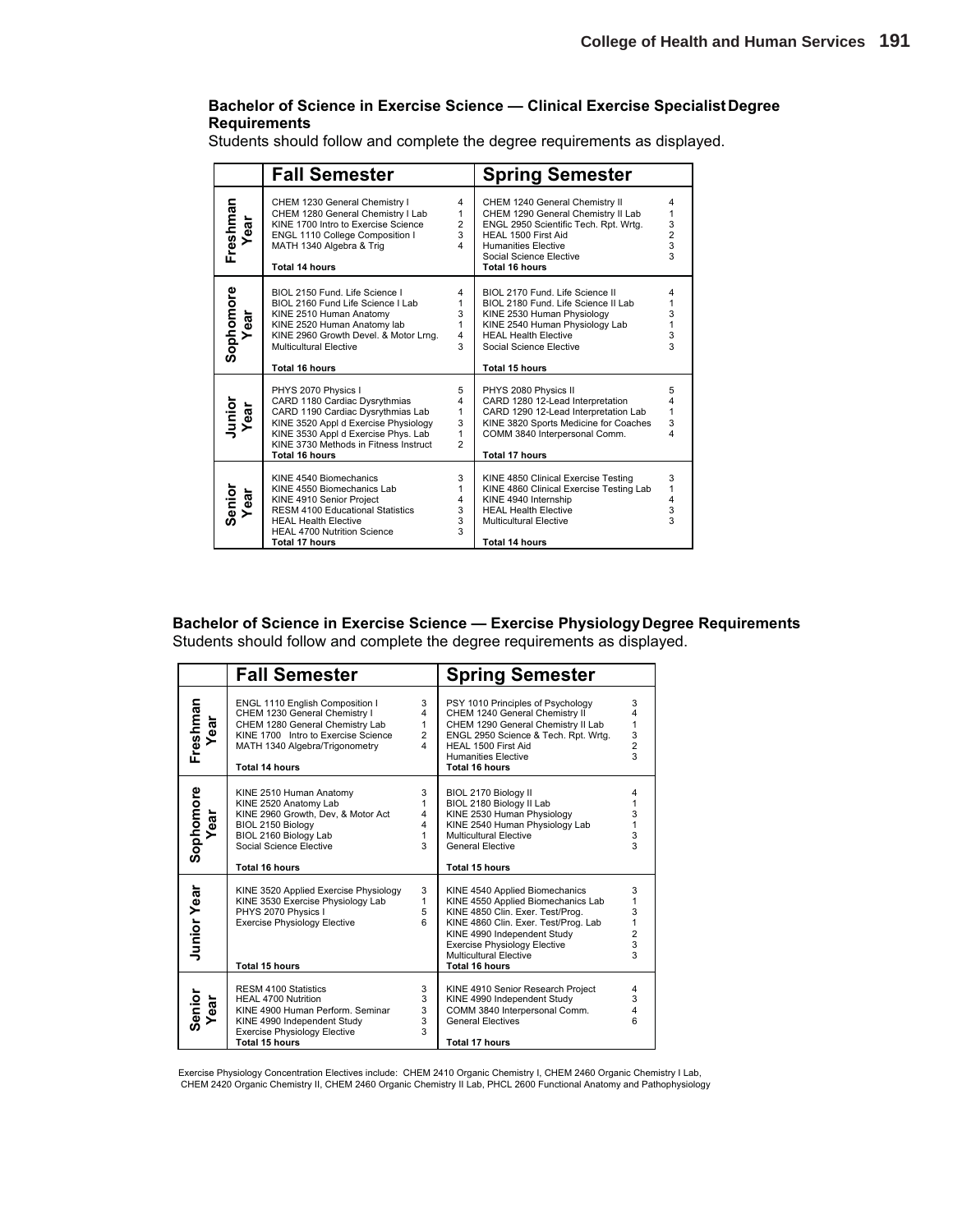#### **Bachelor of Science in Exercise Science - Kinesiotherapy Degree Requirements**

Students should follow and complete the degree requirements as displayed.

|                    | <b>Fall Semester</b>                                                                                                                                                                                                                        |                                                  | <b>Spring Semester</b>                                                                                                                                                                                                                                                                  |                                            | <b>Summer Semester</b>                               |
|--------------------|---------------------------------------------------------------------------------------------------------------------------------------------------------------------------------------------------------------------------------------------|--------------------------------------------------|-----------------------------------------------------------------------------------------------------------------------------------------------------------------------------------------------------------------------------------------------------------------------------------------|--------------------------------------------|------------------------------------------------------|
| Freshman<br>ear    | ENGL 1110 English Composition I<br>KINE 1700 Intro to Exercise Science<br>CHEM 1230 General Chemistry I<br>CHEM 1280 General Chemistry I Lab<br>MATH 1340 College Algebra/Trig<br><b>Total 14 hours</b>                                     | 3<br>$\overline{2}$<br>4<br>$\mathbf{1}$<br>4    | HEAL 1500 First Aid<br>CHEM 1240 General Chemistry II<br>CHEM 1290 General Chemistry II Lab<br>ENGL 2950 Tech. Science Report Wrtg.<br>PSY 1010 Principles of Psychology<br>Social Science Elective<br><b>Total 16 hours</b>                                                            | $\overline{2}$<br>$\lambda$<br>3<br>3<br>3 |                                                      |
| Sophomore<br>ar    | CARD 1180 Cardiac Dysrhythmias<br>CARD 1190 Cardiac Dysrhythmias Lab<br>KINE 2510 Human Anatomy<br>KINE 2520 Anatomy Lab<br>KINE 2960 Growth, Devel, Motor Act<br>KINE 3510 Intro to Kinesiotherapy<br><b>Total 16 hours</b>                | 4<br>$\mathbf{1}$<br>3<br>$\mathbf{1}$<br>4<br>3 | KINE 2530 Human Physiology<br>KINE 2540 Human Physiology Lab<br>KINE 4570 Theory & Prac of Kines<br>KINE 4580 Kinesiotherapy Lab<br>PSY 2200 Abnormal Psychology<br>Multicultural Elective<br><b>Humanities Elective</b><br><b>Total 17 hours</b>                                       | 3<br>3<br>3<br>3                           |                                                      |
| <b>Junior Year</b> | BIOL 2150 Fund. Life Science I<br>BIOL 2160 Fund. Life Science I Lab<br>KINE 4540 Applied Biomechanics<br>KINE 4550 Applied Biomechanics Lab<br>KINE 4620 Therapeutic Kinesiology<br>KINE 4640 Neuro/Path of Rehab<br><b>Total 15 hours</b> | 4<br>1<br>3<br>$\mathbf{1}$<br>3<br>3            | BIOL 2170 Fund Life Science II<br>BIOL 2180 Fund Life Science II Lab<br>KINE 3520 Applied Exercise Physiology<br>KINE 3530 Exercise Physiology Lab<br>KINE 4850 Clinical Exercise Program.<br>KINE 4860 Clinical Exercise Prog. Lab<br>KINE 4940 KT Internship<br><b>Total 16 hours</b> | 4<br>3<br>3<br>1<br>3                      | KINE 4940 KT Internship<br>4<br><b>Total 4 hours</b> |
| Senior<br>ear      | PHYS 2070 Physics - Mechanics<br>HEAL 4560 Health Prob. Of Aging<br>COMM 3840 Interpersonal Comm.<br>RESM 4100 Statistics<br>Total 15 hours                                                                                                 | 5<br>3<br>4<br>3                                 | KINE 4910 Senior Research Project<br>KINE 4940 Internship<br><b>HEAL 4700 Nutrition Science</b><br><b>HEAL Elective</b><br>Multicultural Elective<br><b>Total 17 hours</b>                                                                                                              | 4<br>$\boldsymbol{\Delta}$<br>3<br>3<br>3  |                                                      |

**Bachelor of Science in Exercise Science — Pre-Physical Therapy Degree Requirements** Students should follow and complete the degree requirements as displayed.

|                  | <b>Fall Semester</b>                                                                                                                                                                                                                            |                                    | <b>Spring Semester</b>                                                                                                                                                                                                                                                |                                                      |
|------------------|-------------------------------------------------------------------------------------------------------------------------------------------------------------------------------------------------------------------------------------------------|------------------------------------|-----------------------------------------------------------------------------------------------------------------------------------------------------------------------------------------------------------------------------------------------------------------------|------------------------------------------------------|
| Freshman<br>Year | CHEM 1230 General Chemistry I<br>CHEM 1280 General Chemistry I Lab<br>MATH 1340 College Algebra/Trig.<br>ENGL 1110 Composition I<br>KINE 1700 Intro to Exercise Science<br><b>Total 14 hours</b>                                                | 4<br>1<br>4<br>3<br>$\overline{2}$ | CHEM 1240 General Chemistry II<br>CHEM 1290 General Chemistry II Lab<br>1010 Principles of Psychology<br><b>PSY</b><br><b>HEAL 1800 Medical Terminology</b><br>ENGL 2950 Scientific Tech. Rpt. Wrtg.<br><b>Multicultural Elective</b><br><b>Total 17 hours</b>        | 4<br>1<br>$\begin{array}{c} 3 \\ 3 \\ 3 \end{array}$ |
| Sophomore<br>ear | BIOL 2150 Biology Life Science I<br>BIOL 2160 Biology Life Science I Lab<br>KINE 2510 Human Anatomy<br>KINE 2520 Human Anatomy Lab<br>HEAL 2700 Community Health<br>SOC 1010 Intro to Sociology<br><b>Humanities Elective</b><br>Total 18 hours | 4<br>1<br>3<br>1<br>3<br>3<br>3    | BIOL 2170 Biology Life Science II<br>BIOL 2180 Biology Life Science II Lab<br>KINE 2530 Human Physiology<br>KINE 2540 Human Physiology Lab<br>SOC 3800 Social Psychology or<br>PSY 2700 Social Psychology<br>Multicultural Elective<br>Total 15 hours                 | 4<br>1<br>3<br>3<br>3                                |
| Junior<br>Year*  | KINE 2960 Growth Devel, & Motor Lng<br>KINE 3520 Applied Exercise Physiology<br>KINE 3530 Appl. Exercise Physiol. Lab<br>PHYS 2070 Physics I<br><b>RESM 4100 Educational Statistics I</b><br><b>Total 16 hours</b>                              | 4<br>3<br>$\mathbf{1}$<br>5<br>3   | KINE 4540 Applied Biomechanics<br>KINE 4550 Applied Biomechanics Lab<br><b>HEAL 4700 Nutrition Science</b><br>PHYS 2080 Physics II<br>Communication (select one)<br>COMM 3840 Interpersonal Comm. (4)<br>COMM 1010 Comm. Prin. & Practices (3)<br>Total 15 - 16 hours | 3<br>1<br>3<br>5<br>$3 - 4$                          |
| Senior<br>Year   | All course work is taken at MCO<br><b>Total 16 hours</b>                                                                                                                                                                                        |                                    | All course work is taken at MCO<br><b>Total 16 hours</b>                                                                                                                                                                                                              |                                                      |

\* Apply to Physical Therapy Program at MCO in fall of third year.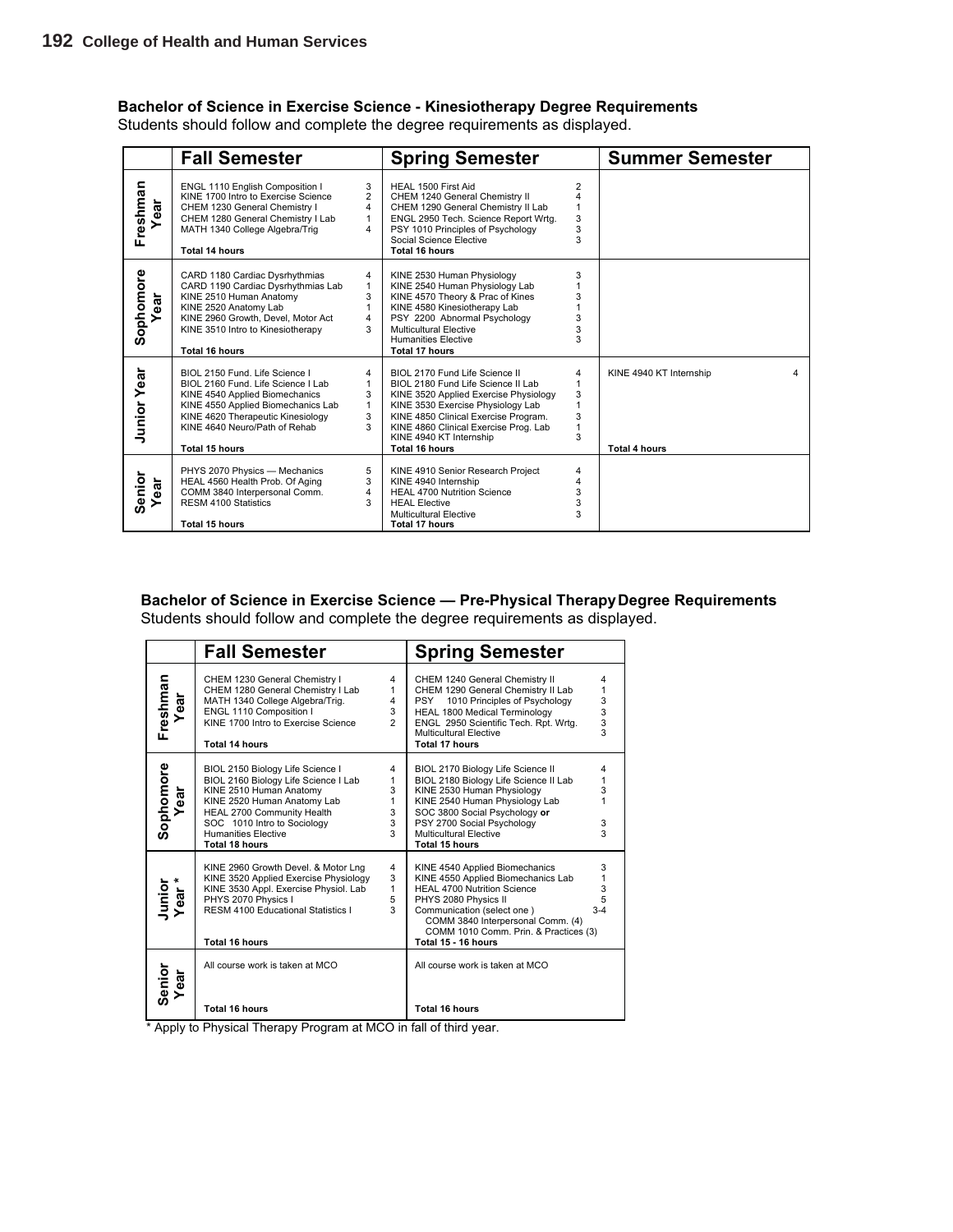of the College of Health and Human Services an optional program plan of study that has been approved by the student's adviser and the chair of the kinesiology department. Students have used the optional program to prepare for advance training in fields such as physician assistant, occupational therapy, physical therapy, therapeutic recreation, medicine, medical and health-related sales, public health and many other fields that relate to health and human physical performance.

Additional information about the bachelor of science in exercise science can be found at the department's Web site http://www.utoledo.edu/ ~kinesiology.

## **Department of Military Science**

## **Army ROTC (U.S. Army Reserve Officers' Training Corps Program)**

*Major Robert L. Schaefer, chair*

The University of Toledo offers undergraduate and graduate students an opportunity to qualify as commissioned officers in the United States Army. As a college elective, the Army Reserve Officers' Training Corps (ROTC) program provides preparation for leadership in any profession, military or civilian.

### **Army ROTC Scholarships**

The ROTC program offers four-year, three-year and two-year scholarships to qualified students. An Army ROTC scholarship can provide all of the tuition and fees at The University of Toledo. Fouryear and three-year advanced designee (A.D.) winners receive free room and board from the University. Three-year A.D. winners also receive free first-year tuition. All scholarship awards include an allowance for textbooks and supplies and a monthly spending allowance for up to 10 months per year during the scholarship period. Additional locally funded scholarships are available for a limited number of nonscholarship cadets. Students may inquire about Army ROTC scholarships by contacting the department of military science.

### **Army ROTC Basic Course**

The basic course, normally completed in the freshman and sophomore years, provides the student with a general knowledge of the military's role in our society and the missions of the Army. Subjects include leadership, land navigation, marksmanship, first aid and basic military skills. Students enroll in one military science course each semester. It is possible for a sophomore to complete the basic course in one year through prior arrangement with the department. No military obligation is incurred for non-scholarship students participating in or completing the basic course. Successful completion of the basic course is a prerequisite for enrollment in the ROTC advanced course. Selected sophomores and juniors also can qualify for the advanced course by completing ROTC Leaders Training Course in the summer, or through prior military service, either Active, Reserve or National Guard.

### **Army ROTC Advanced Course**

The Advanced Course is the professional phase of the ROTC program. The Advanced Course includes subjects in leadership, training, land navigation, management, ethics, military justice and military tactics. During the two years of the Advanced Course, students enroll in one military science course per semester. They must also complete one course from an academic department other than military science in each of the following areas: written communication skills, military history and computer literacy. A list of approved courses is available from the department of military science. Two scheduled weekend field training exercises are required each year and all students must meet Army physical fitness standards. All Advanced Course students must attend a four-week National Advanced Leadership Camp at FT. Lewis, WA. Students normally attend the National Advanced Leadership Camp the summer between their junior and senior years.

Upon satisfactory completion of the Advanced Course requirements and the awarding of the bachelor's degree, the student is eligible for a commission as a Second Lieutenant in the United States Army, Army Reserve or Army National Guard.

## **General Eligibility Requirements**

To enroll in the ROTC program, the student must:

- 1. Be of good moral character.
- 2. Be a citizen of the United States. (Non-citizens may enroll by special request.)
- 3. Be enrolled as a full-time student at The University of Toledo or a participating cross-enrolled university.
- 4. Execute an oath of loyalty to the United States.
- 5. Not be a conscientious objector.

Additional requirements exist for advanced course participation. Contact the department of military science for specific information.

#### **Uniforms and Textbooks**

Army uniforms, equipment, textbooks and materials necessary for military science courses are furnished to students on a loan basis.

### **Special Opportunities**

Selected students participating in the ROTC program may attend airborne, air assault, mountain warfare or northern warfare training. In addition, selected students are offered the opportunity to participate in cadet troop leadership training and spend three weeks performing the duties of an officer at Army installations. Students in the advanced course may elect to serve as officer trainees in local Army National Guard and Army Reserve units, thereby receiving additional training, experience and financial support while attending college.

### **Credit for Previous Military Training**

Students with previous military training may be granted constructive credit as follows:

- 1. By transfer. Constructive credit will be granted at the time of entrance to The University of Toledo for corresponding military science courses completed satisfactorily in a senior division ROTC unit in another college or university.
- 2. Other training or service. Constructive credit will be granted at the time the student enters the ROTC program at The University of Toledo. If for any reason the student does not complete the ROTC program that he or she begins, this credit will be withdrawn.
	- a. Service academy education. Students who have satisfactorily completed work at a service academy may receive constructive credit for up to three years of military science. The department will make a credit determination at the time that the student enrolls.
	- b. Active service or active duty for training (ADT) in the U.S. Army, U.S. Army Reserve, Army National Guard, Navy, Air Force, Marine Corps or Coast Guard. The professor of military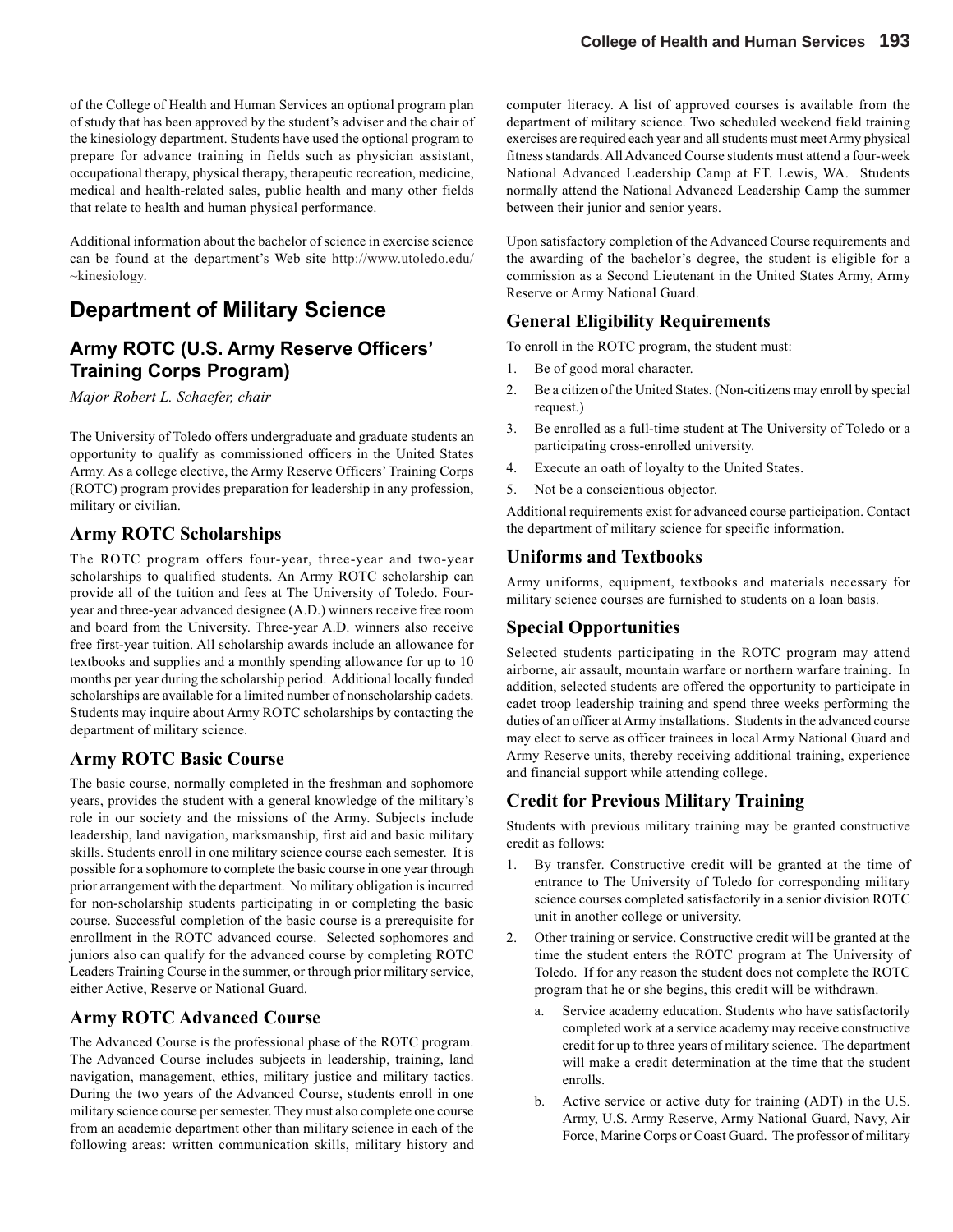science may grant constructive credit for up to two years of the basic course, dependent upon service duties.

- c. Junior ROTC or military school training. Students who have had Junior ROTC or military school training should contact the professor of military science for credit determinations. Maximum allowable constructive credit will be the two-year basic course.
- d. Successful completion of ROTC Leaders Training Course provides credit for the on-campus Basic Course. Students may qualify for the leaders training course if they have two or more years of study remaining at either the undergraduate or graduate level and if they meet the other eligibility requirements. The Basic Camp is conducted at Fort Knox, Kentucky.

### **Air Force ROTC**

#### (**OFFERED IN COOPERATION WITH BOWLING GREEN STATE UNIVERSITY DEPARTMENT OF AEROSPACE STUDIES)**

*Col. William Wessleman, chair*

The objective of the Air Force Reserve Officers' Training Corps (AFROTC) program is to provide a college-level education and qualify students for commissioning as second lieutenants in the U.S. Air Force.

#### **Admission**

The AFROTC program is conducted in cooperation with Bowling Green State University. It consists of a General Military course offered to freshmen and sophomores and a Professional Officer course offered to selected juniors and seniors. Interested students should contact the department of aerospace studies at 419.372.2176 for specific information on the program, or visit the Web site at *http://www.bgsu.edu/departments/ airforce*.

### **Minor in Military Science**

A minor in military science complements a variety of University majors through the development and practice of leadership skills and techniques. This minor also prepares future officers of the U.S. Army for a career while they complete the requirements of their major course of study.

Students seeking a minor in military science must successfully complete 25 hours of military science courses, with a minimum GPA of 2.5. Requirements in certain majors and curricula will require ROTC students to take more than the minimum number of hours required for graduation. When finalizing their program, students should consult an academic adviser within the department of their declared major.

Following are the requirements for the minor in military science:

- 1. 6 credit hours at the basic course level
- 2. 18 credit hours at the advanced course level
- 3. 1 credit hour in a military science elective at the 3000 level or higher, and
- 4. Minimum GPA of 2.5 in military science classes.

#### **Military Science Courses Hours**

|           | <b>Basic Course:</b> |  |
|-----------|----------------------|--|
|           |                      |  |
| <b>MS</b> | - 1020               |  |
| МS        | 1030                 |  |

| MS | 1040                    |                                            |  |
|----|-------------------------|--------------------------------------------|--|
| MS | 2010                    |                                            |  |
| MS | 2020                    | Leadership and Management (spring) 3       |  |
| MS | 2030                    |                                            |  |
| MS | 2040                    |                                            |  |
| MS | 2200                    | ROTC Leaders Training Course (summer)  3   |  |
|    | <b>Advanced Course:</b> |                                            |  |
| MS | 3010                    |                                            |  |
| MS | 3020                    | Small Unit Leadership (spring)  3          |  |
| MS | 3030                    |                                            |  |
| MS | 3040                    |                                            |  |
| MS | 3600                    |                                            |  |
| MS | 3700                    | Cadet Troop Leadership Training (summer) 1 |  |
| MS | 3800                    |                                            |  |
| MS | 3850                    | <b>Army ROTC National Advanced Leaders</b> |  |
|    |                         |                                            |  |
| MS | 4010                    |                                            |  |
| MS | 4020                    | Military Law and Ethics (spring)  3        |  |
| MS | 4030                    | Advanced Physical Fitness Planning I  1    |  |
| MS | 4040                    | Advanced Physical Fitness Planning II 1    |  |
| MS | 4800                    | Gettysburg: A Military History (fall)  3   |  |

Courses in bold are required in order to receive a commission in the U.S. Army, Army Reserve or Army National Guard.

## **Department of Public He***a***lth and Rehabilitative Services**

*Roy H. Olsson Jr., chair*

## **Degree Programs**

Community Health Health Care Administration Health Education (jointly offered with College of Education) Nursing Home Administration Recreation & Leisure Studies Recreational Therapy Speech-Language Pathology

Undergraduate programs related to health/wellness and rehabilitation professions are found in this department. Programs include academic coursework and practical experiences designed to develop the knowledge and skills necessary for entry into professional careers.

### **Community Health**

The community health program is designed to prepare students to work in voluntary health organizations, in local, state and national government health agencies, or in worksite wellness.

### **Bachelor of Science in Community Health Degree Requirements**

*Students should follow and complete the degree requirements as displayed in the community health program of study chart*. In addition, students should complete the following requirements:

|             |                                           | <b>Natural Science Courses (29 hours)</b><br><b>Hours</b> |  |  |  |  |  |
|-------------|-------------------------------------------|-----------------------------------------------------------|--|--|--|--|--|
|             | (6 hours used to satisfy University core) |                                                           |  |  |  |  |  |
| BIOL        | 2100                                      |                                                           |  |  |  |  |  |
| BIOL        | 2150                                      |                                                           |  |  |  |  |  |
| <b>BIOL</b> | 2160                                      | Fundamentals of Life Sciences Lab  1                      |  |  |  |  |  |
| <b>CHEM</b> | 1210                                      |                                                           |  |  |  |  |  |
| <b>CHEM</b> | 1220                                      |                                                           |  |  |  |  |  |
| <b>KINE</b> | 2510                                      |                                                           |  |  |  |  |  |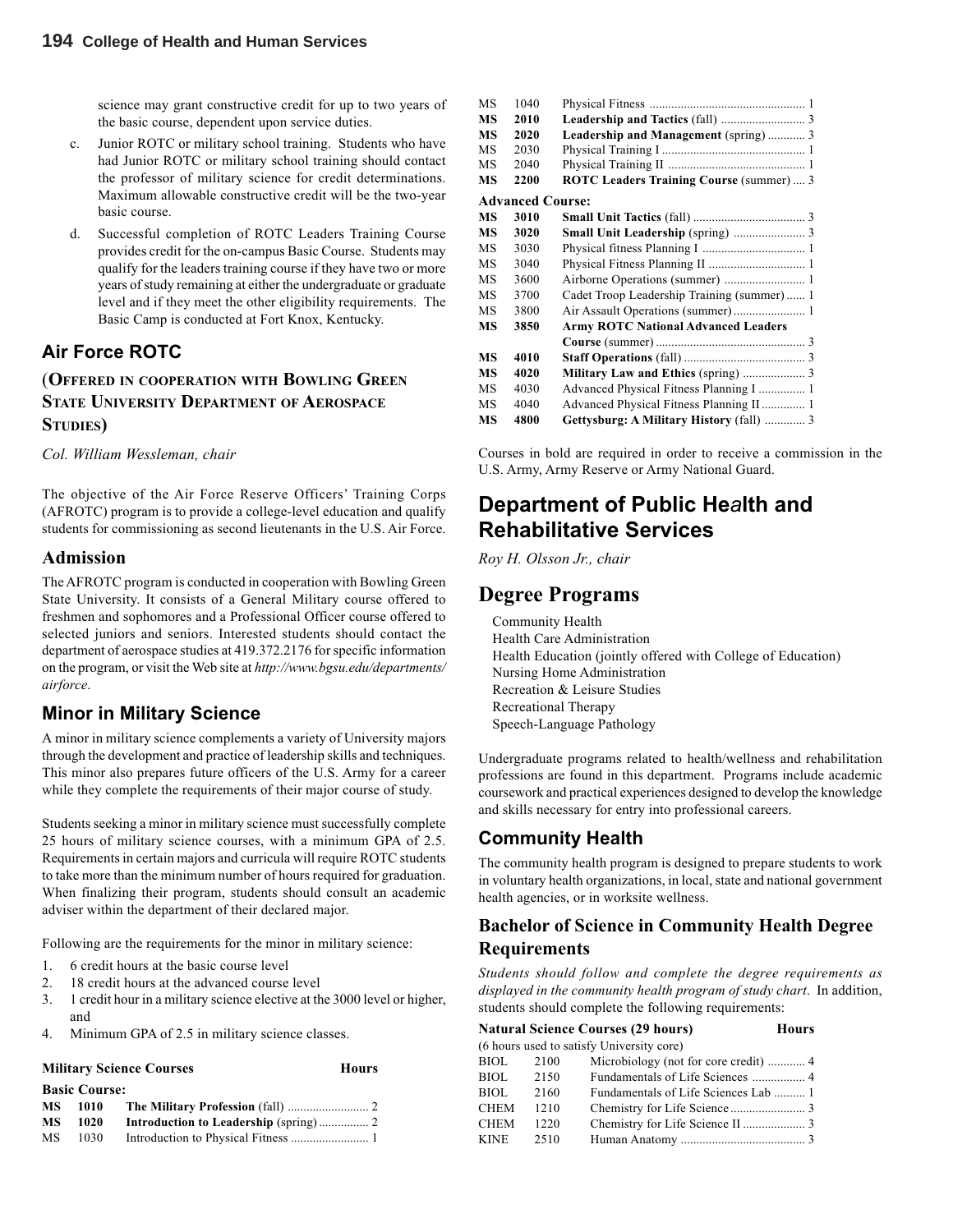### **Bachelor of Science in Community Health — Degree Requirements**

Students should follow and complete the degree requirements as displayed.

|                   | <b>Fall Semester</b>                                                                                                                                                                                                                              |                                                             | <b>Spring Semester</b>                                                                                                                                                                                                                 |                                                    |
|-------------------|---------------------------------------------------------------------------------------------------------------------------------------------------------------------------------------------------------------------------------------------------|-------------------------------------------------------------|----------------------------------------------------------------------------------------------------------------------------------------------------------------------------------------------------------------------------------------|----------------------------------------------------|
| Freshman<br>Year  | CHEM 1210 Chemistry for Life Science I<br>HEAL 2000 Foundations for Health Ed<br>ENGL 1110 College Composition I<br>MATH 1180 Mathematics for Liberal Arts<br>HHS 1000 College Orientation<br><b>Humanities Elective</b><br><b>Total 16 hours</b> | 3<br>3<br>3<br>3<br>1<br>3                                  | CHEM 1220 Chemistry for Life Science II<br>HEAL 1500 First Aid<br>ENGL 1130 or higher College Comp II<br>BIOL 2150 Fund. Of Life Sciences<br>BIOL 2160 Fund. Of Life Sciences Lab<br>SOC 1750 Social Problems<br><b>Total 16 hours</b> | 3<br>$\overline{2}$<br>3<br>4<br>$\mathbf{1}$<br>3 |
| Sophomore<br>Year | KINE 2510 Human Anatomy<br>KINE 2520 Human Anatomy Lab<br><b>HEAL Health Elective</b><br>HEAL 2700 Community Health<br>Skills/Comm Health Elective<br><b>Humanities Elective</b><br><b>Total 16 hours</b>                                         | 3<br>$\mathbf{1}$<br>3<br>3<br>3<br>$\mathbf{3}$            | BIOL 2100 Microbiology<br>KINE 2530 Human Physiology<br>KINE 2540 Human Physiology Lab<br>HEAL 2400 General Safety<br>HEAL 2940 Internship In Comm HIth<br>Multicultural Elective<br><b>Total 15 hours</b>                             | 4<br>3<br>1<br>$\frac{3}{1}$<br>3                  |
| Junior<br>Year    | <b>HEAL 3500 Environmental Health</b><br>KINE 3520 Appl d Exercise Physiology<br>KINE 3530 Appl d Exercise Phys. Lab<br>Social Science Elective<br>Skills/Comm Health Elective<br>Multicultural Elective<br><b>Total 17 hours</b>                 | 3<br>3<br>$\mathbf{1}$<br>3<br>$\overline{\mathbf{4}}$<br>3 | HEAL 3600 Prev/Control of Disease<br>HEAL 4100 Health Behavior<br>HEAL 4800 Public Health Research/Stats<br>KINE 3730 Fitness Assessment/Program<br>Skills/Comm Health Elective<br>Elective<br><b>Total 17 hours</b>                   | 3<br>3<br>3<br>$\frac{2}{3}$<br>3                  |
| Senior<br>ear     | HEAL 4200 Methods/Materials in C.H.<br><b>HEAL 4700 Nutrition Science</b><br><b>HEAL Health Elective</b><br>Social Science Elective<br>Elective<br>Total 15 hours                                                                                 | 3<br>3<br>3<br>3<br>3                                       | <b>HEAL 4940 Senior Field Experience</b><br>Social Science Elective<br><b>Total 12 hours</b>                                                                                                                                           | 9<br>3                                             |

**Bachelor of Science in Health Care Administration — Degree Requirements** Students should follow and complete the degree requirements as displayed.

|                | <b>Fall Semester</b>                                                                                                                                                                                                                                         |                       | <b>Spring Semester</b>                                                                                                                                                                          |                  |
|----------------|--------------------------------------------------------------------------------------------------------------------------------------------------------------------------------------------------------------------------------------------------------------|-----------------------|-------------------------------------------------------------------------------------------------------------------------------------------------------------------------------------------------|------------------|
| Junior<br>Year | ENGL 2960 Organ. Report Writing<br>ECON 1200 Prin. Of Microeconomics<br>HCAR 4510 Medical/Legal Aspects of<br><b>Health Care</b><br>BUAD 2040 Financial Accounting Info.<br>BUAD 3030 Managerial and Behavioral<br><b>Processes</b><br><b>Total 15 hours</b> | 3<br>3<br>3<br>3<br>3 | ECON 4750 Health Economics<br>HCAR 4500 Health Care Info Systems<br>HEAL 2700 Community Health<br>HURM 3220 Intro to Human Resource<br>Management<br>PHIL 3370 Medical Ethics<br>Total 16 hours | 3<br>4<br>3<br>3 |
| Senior<br>Year | HCAR 4530 Problem Solving In Health<br>Care Environment<br>SOC 4180 Medical Sociology<br>HEAL 2500 Personal Health<br><b>Program Electives</b><br>Total 16 hours                                                                                             | 4<br>3<br>3<br>6      | HEAL 4800 Public Health Research/Stats<br>HCAR 4540 Internship in Health Mid Mgmt. 3<br><b>HCAR 4550 Health Care Finance</b><br><b>Program Electives</b><br>Total 12 hours                      | 3<br>3           |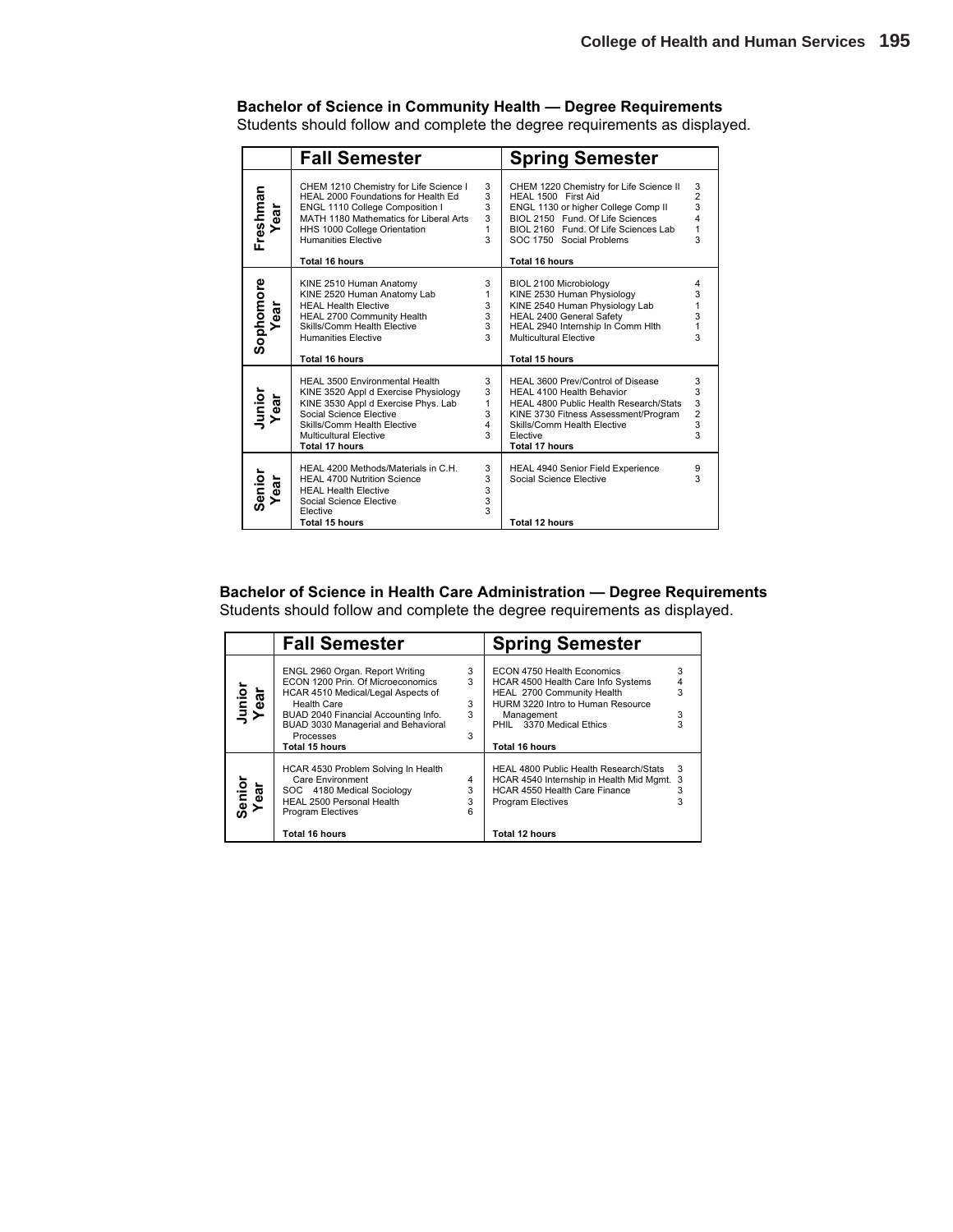#### **Nursing Home Administration Degree Requirements**

Students should follow and complete the degree requirements as displayed.

|                    | <b>Fall Semester</b>                                                                                                                                                                                              |                                    | <b>Spring Semester</b>                                                                                                                                                                                          |                       | <b>Summer Semester</b>                           |    |
|--------------------|-------------------------------------------------------------------------------------------------------------------------------------------------------------------------------------------------------------------|------------------------------------|-----------------------------------------------------------------------------------------------------------------------------------------------------------------------------------------------------------------|-----------------------|--------------------------------------------------|----|
| Freshman<br>ă<br>٥ | ENGL 1110 College Composition I<br>KINE 2560 Anatomy & Physiology I<br>MATH 1180 Mathematics for Liberal Arts<br>PSY 1010 Principles of Psychology<br>ECON 1200 Prin, Of Micro-Economics<br><b>Total 15 hours</b> | 3<br>3<br>3<br>3<br>3              | HEAL 1500 First Aid<br>HEAL 1800 Medical Terminology<br>SOST 1040 Intro to Gerontology*<br>CMPT 1100 Computer Info. Appl s<br>SOST 1130 Community Resources<br><b>Total 14 hours</b>                            | 2<br>3<br>3<br>3      |                                                  |    |
| Sophomore<br>ఔ     | KINE 2570 Anatomy & Physiology II<br>BUAD 2040 Financial Accounting Info.<br>BMGT 2120 Human Resource Develop.<br>PSY 2200 Abnormal Psychology<br>HEAL 2800 Principles of Nutrition<br><b>Total 15 hours</b>      | 3<br>3<br>3<br>3<br>3              | BUAD 2050 Acct g for Business Decision<br>BMGT 2310 Legal Envnmnt of Business<br>PHCL 2220 Drugs, Meds, and Society<br>HEAL 2700 Community Health<br>PSY 2500 Developmental Psychology<br><b>Total 15 hours</b> | 3<br>3<br>3<br>3<br>3 |                                                  |    |
| Junior<br>ear      | ENGL 2860 Organizational Report Wrtg.<br>BUAD 3030 Managerial/Behavior Proc.<br>PHIL 3370 Medical Ethics<br>KINE 3510 Intro. To Kinesiotherapy<br>HIST 3310 Ethnic America *<br>Total 15 hours                    | 3<br>3<br>3<br>3<br>3              | HURM 3220 Human Resource Mgmt<br>COMM 3840 Interpersonal Comm.<br>HEAL 3300 Death & Dying<br>PSY 3010 Culture & Psychology *<br>PHIL 3250 Current European Phil*<br>Total 16 hours                              | 3<br>4<br>3<br>3<br>3 | HEAL 3940 Internship **<br><b>Total 10 hours</b> | 10 |
| Senior<br>ear      | PHPR 4400 Human Interaction in Health*<br>HEAL 4800 Public Health Res & Stats<br>TSOC 4100 Group Processes<br>HCAR 4360 Quality Assurance in H.C.<br>ECON 4750 Health Economics<br>Total 14 hours                 | $\overline{2}$<br>3<br>3<br>3<br>3 | HCAR 4510 Med./Legal Aspects of H.C.<br>HCAR 4530 Problem Solving in H.C.<br>HCAR 4550 Health Care Finance<br>RCRT 4720 Intro to Therapeutic Rec.<br>SOC 3840 Medical Sociology<br><b>Total 15 hours</b>        | 3<br>3<br>3<br>3<br>3 |                                                  |    |

\* Other elective courses may be substituted

\*\* Internship could be completed in either junior or senior year

#### **Bachelor of Science in Recreation & Leisure Studies — Degree Requirements**

Students should follow and complete the degree requirements as displayed.

|                       | <b>Fall Semester</b>                                                                                                                                                                                                                                              | <b>Spring Semester</b>                                                                                                                                                                                                | <b>Summer Semester</b>                                                            |
|-----------------------|-------------------------------------------------------------------------------------------------------------------------------------------------------------------------------------------------------------------------------------------------------------------|-----------------------------------------------------------------------------------------------------------------------------------------------------------------------------------------------------------------------|-----------------------------------------------------------------------------------|
| Freshman<br>►<br>ēā   | ENGL 1110 College Composition I<br>3<br>RCRT 1300 Intro to Rec. Leisure<br>3<br>$\overline{2}$<br>HEAL 1500 First Aid<br>3<br>MATH 1180 Mathematics for Liberal Arts<br>RCRT 1400 Camping/Outdoor or<br>3<br>RCRT 1010 Popular Outdoor Pursuits<br>Total 14 hours | ENGL 1130 or higher College Comp II<br>3<br>3<br>RCRT 1310 Recreation Programming<br>3<br>PSY 1010 Intro. To Psychology<br>3<br>HEAL 2500 Personal Health<br>3<br><b>Humanities Elective</b><br><b>Total 15 hours</b> |                                                                                   |
| Sophomore<br>ear      | 3<br>RCRT 2300 Leadership & Group<br>RCRT 3210 Rec/Leisure & Aging<br>3<br>Natural Science Elective<br>$3 - 4$<br>Social Science Elective<br>3                                                                                                                    | 4<br>COMM 3840 Interpersonal Comm.<br>3<br>RCRT 4300 Adap. Special Populations<br>3<br>HEAL 3300 Drug Awareness<br>3<br>Natural Science Elective<br>3<br>Multicultural Elective                                       | RCRT 2940 Field Experience<br>3                                                   |
| Junior<br>Year<br>ear | Total 12-13 hours<br>3<br>RCRT 4400 Naturalist & Interp Service<br>KINE 1080 Exercise & Health<br>3<br>3<br>PSY 2500 Developmental Psychology<br>3<br><b>Concentration Elective</b><br>3<br>CIET 4100 Educational Computing<br><b>Total 15 hours</b>              | <b>Total 16 hours</b><br>3<br><b>RCRT 4420 Evaluation Techniques</b><br>3<br>Multicultural Elective<br>ĥ<br><b>Concentration Electives</b><br><b>Total 12 hours</b>                                                   | <b>Total 3 hours</b><br>RCRT 4930 Senior Field Experience<br>12<br>Total 12 hours |
| Senior<br>ear         | RCRT 4320 Administration in Recreation<br>3<br>and Recreational Therapy<br>RCRT 4410 Park/Recreation Planning<br>3<br><b>Concentration Electives</b><br>6<br>Total 12 hours                                                                                       | <b>Concentration Electives</b><br>$12 - 15$<br>Total 12-15 hours                                                                                                                                                      |                                                                                   |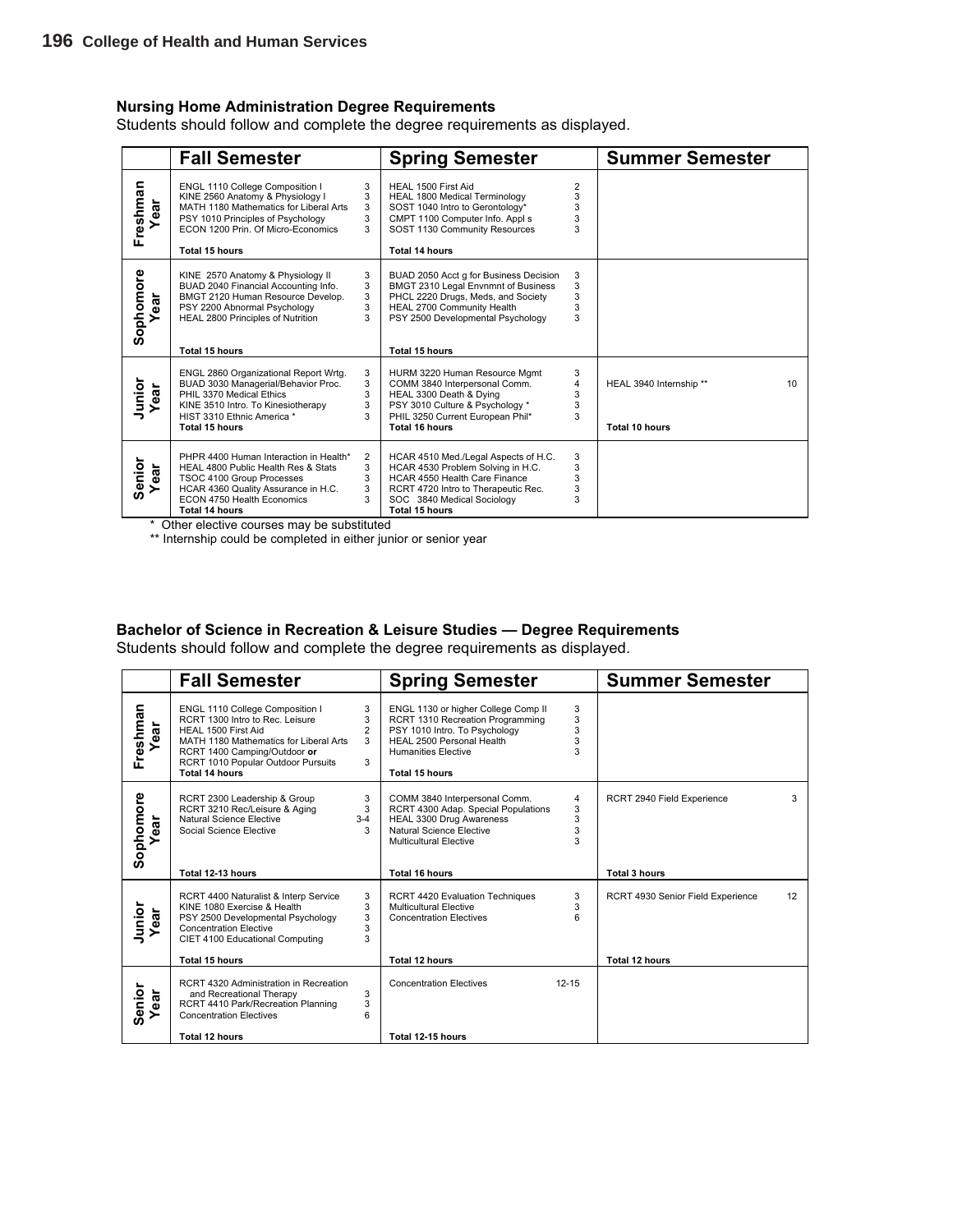| 2520 |                                              |
|------|----------------------------------------------|
| 2530 |                                              |
| 2540 | Human Physiology Lab  1                      |
| 3520 |                                              |
| 3530 | Applied Exercise Physiology Lab  1           |
| 3730 | Fitness Assessment and Program  2            |
|      | <b>Hours</b><br>Social Sciences (12 hours)   |
|      | Choose four courses from the following:      |
| 4760 |                                              |
| 2300 | Principles of State & Local Government  3    |
| 4350 |                                              |
| 2200 |                                              |
| 2700 |                                              |
| 1750 | Social Probl. (may satisfy core soc. sci.) 3 |
| 4100 | Community Organizing & Development  3        |
| 4160 |                                              |
| 4180 |                                              |
| 4660 |                                              |
| 4730 |                                              |
|      |                                              |

#### **Skill for Community Health (9-10 hours) Hours**

#### Choose three courses from the following:

| COMM 2000   |      | Mass Communication and Society 3 |  |
|-------------|------|----------------------------------|--|
| COMM 2600   |      |                                  |  |
| COMM 3710   |      |                                  |  |
| COMM 3820   |      |                                  |  |
| <b>EDP</b>  | 4330 |                                  |  |
| <b>HEAL</b> | 1800 |                                  |  |
| TSOC        | 4100 |                                  |  |
|             |      |                                  |  |

#### **Health Care Administration**

Students who have earned an associate's degree in an allied health field and who have at least one year of work experience in the health care field are eligible to enter the health care administration program. This interdisciplinary program introduces allied health professionals to managerial concepts and related skills. The health care core courses enhance students' knowledge of current health issues, federal and state legislation affecting health care, and management theories and decision making, all of which are important in health care administration.

### **Bachelor of Science in Health Care Administration Degree Requirements**

*Students should follow and complete the degree requirements as displayed in the health care administration program of study chart.* In addition, students should complete the following:

|                                       |      | <b>Program Electives (9 hours)</b><br>Hours |  |  |  |
|---------------------------------------|------|---------------------------------------------|--|--|--|
| Select two of the following courses:  |      |                                             |  |  |  |
| HEAL                                  | 2400 |                                             |  |  |  |
| HEAL                                  | 2800 |                                             |  |  |  |
| <b>HEAL</b>                           | 3200 |                                             |  |  |  |
| HEAL                                  | 3300 |                                             |  |  |  |
| HEAL                                  | 3800 |                                             |  |  |  |
| <b>HEAL</b>                           | 3500 |                                             |  |  |  |
| HEAL                                  | 3600 |                                             |  |  |  |
| HEAL                                  | 4560 |                                             |  |  |  |
| SOC                                   | 3270 |                                             |  |  |  |
| SOC                                   | 3800 |                                             |  |  |  |
| SOC                                   | 4160 |                                             |  |  |  |
| SOC                                   | 4190 |                                             |  |  |  |
| SOC                                   | 4610 |                                             |  |  |  |
| Select one course from the following: |      |                                             |  |  |  |
| <b>HCAR</b>                           | 4360 | Quality Assurance in Health Care  3         |  |  |  |
| MKTG                                  | 3170 | Marketing for Non-Profit Organizations      |  |  |  |
|                                       |      | (or adviser-directed elective)  3           |  |  |  |

#### **General Electives (41-44 hours):**

Most or all from an associate's degree program in a health-related profession.

#### **Health Education Pre K-12**

Students who complete the health education major will be eligible for license to teach health education pre K-12. In addition to the health education major, students will be required to complete either a second degree or a second track. (See the College of Education for B.Ed degree details.)

#### **Nursing Home Administration**

The nursing home administration program has been approved by the Ohio Board of Examiners of Nursing Home Administrators. Patterned on the guidelines set forth by the Association of University Programs in Health Administration, Office of Long-Term Care, the program provides a basic education, technical work in the field, an overview of nursing home administration and specialization in chosen aspects of that system. Course work focuses on general nursing home administration, patient services and care, and health and social service delivery systems. The student is able to take the licensing examination of the Ohio Board of Examiners of Nursing Home Administrators upon graduation from this program.

#### **Bachelor of Science in Nursing Home Administration Degree Requirements**

*Students should follow and complete the degree requirements as displayed in the nursing home administration program of study chart.*

#### **Recreation and Leisure Studies**

The Recreation and Leisure Studies program is designed to meet the needs of a rapidly growing leisure-oriented society. There is an increasing demand for direct leadership, supervisory, executive and managerial talent in all areas of recreation management.

### **Bachelor of Science in Recreation and Leisure Studies Degree Requirements**

*Students should follow and complete the degree requirements as displayed in the recreation and leisure studies program of study chart. Students should also choose one of the following specialization areas.*

#### **Recreation Resource Management (25 hours)**

| BIOL        | 1130 | Human Ecology or                             |  |
|-------------|------|----------------------------------------------|--|
| BIOL        | 1140 | Biol. Aspects of Human Consciousness  3      |  |
| CRIM        | 1010 | Introduction to Law Enforcement  3           |  |
| EEES        | 2400 | Oceanography and Water Resources or          |  |
|             |      |                                              |  |
| EEES        | 3000 |                                              |  |
| GEPL        | 3410 | Cartography I or adviser-directed elective 4 |  |
| GEPL        | 3610 |                                              |  |
| <b>RCRT</b> | 4500 |                                              |  |
| RCRT        | 4510 | Wilderness Policy & Management  3            |  |
|             |      |                                              |  |
|             |      | Law Enforcement (24 hours)                   |  |
| CRIM        | 1010 |                                              |  |
| CRIM        | 1040 |                                              |  |
| CRIM        | 1210 |                                              |  |
| CRIM        | 1220 | Criminal Code or adviser-directed elective 3 |  |
| CRIM        | 1240 |                                              |  |
| <b>CRIM</b> | 1250 |                                              |  |
| <b>CRIM</b> | 2210 |                                              |  |
| CRIM        | 2220 |                                              |  |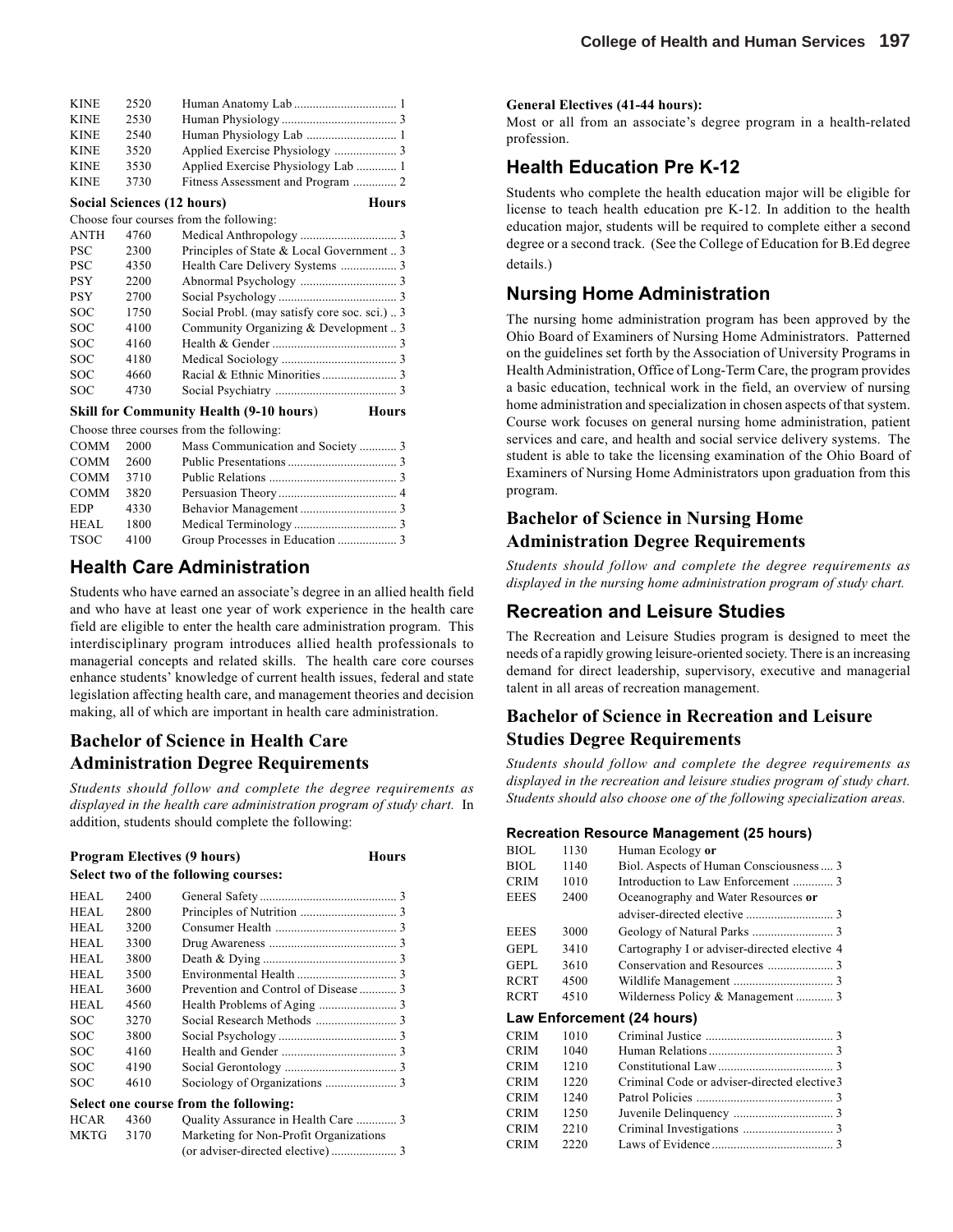#### **Bachelor of Science in Recreational Therapy — Degree Requirements**

Students should follow and complete the degree requirements as displayed.

|                    | <b>Fall Semester</b>                                                                                                                                                                  |                       | <b>Spring Semester</b>                                                                                                                                                                                    |                       | <b>Summer Semester</b>                                                                                                                       |                                            |
|--------------------|---------------------------------------------------------------------------------------------------------------------------------------------------------------------------------------|-----------------------|-----------------------------------------------------------------------------------------------------------------------------------------------------------------------------------------------------------|-----------------------|----------------------------------------------------------------------------------------------------------------------------------------------|--------------------------------------------|
| Freshman<br>ă<br>ه | RCRT 1300 Intro to Rec/Leisure<br>PSY 1010 Principles of Psychology<br>SOC 1010 Introduction to Sociology<br>ENG 1110 College Comp I<br>Natural Science Core<br><b>Total 15 hours</b> | 3<br>3<br>3<br>3<br>3 | RCRT 1310 Rec. Programming<br>Lifespans Dev. Psy.<br>PSY 2510<br>MATH 1180 Math for Lib Arts<br><b>ENG</b><br>College Comp II<br>Humanities Core<br><b>Total 15 hours</b>                                 | 3<br>3<br>3<br>3<br>3 |                                                                                                                                              |                                            |
| Sophomore<br>ar    | RCRT 3210 Rec/Leisure & Aging<br>KINE 2560 Anatomy & Physiology I<br>PSY 2200 Abnormal Psychology<br>PSY 2400 Cognitive Psychology<br><b>Total 12 hours</b>                           | 3<br>3<br>3<br>3      | RCRT 4300 Rec. & Adaptation for<br><b>Special Populations</b><br>KINE 2570 Anatomy & Physiology II<br>HEAL 1800 Medical Terminology<br>PSY 2700 Social Psychology Track Course 3<br><b>Total 15 hours</b> | 3<br>3<br>3           |                                                                                                                                              |                                            |
| Junior<br>ear      | RCRT 4720 Introduction to TR<br>RCRT 4730 Med/Clinical Aspects TR<br>AED 3300 Crafts in Art<br><b>Multicultural Class</b><br><b>Track Course</b><br>Total 15 hours                    | 3<br>3<br>3<br>3<br>3 | RCRT 4740 Assessment and<br>Documentation in TR<br>RCRT 4750 Group Dynamics in RT<br><b>Multicultural Class</b><br><b>Track Course</b><br>Total 12 hours                                                  | 3<br>3<br>3<br>3      | RCRT 4840 RT Clinical: Pediatric<br><b>Total 2 hours</b>                                                                                     | $\overline{2}$                             |
| <b>Senior Year</b> | RCRT 4760 Research Administrative<br>Programming in TR<br>RCRT 4600-4690 RT Interventions<br>RCRT 4800-4830 RT Clinicals<br>RCRT 4700 Creative Art Therapies                          | 3<br>5<br>4<br>3      | RCRT 4320 Administration in<br>Recreation & RT<br>RCRT 4600-4690 RT Interventions<br>RCRT 4800-4830 RT Clinicals<br>RCRT 4710 Adventure Programming<br>in Recreation & RT                                 | 3<br>5<br>4<br>3      | Summer 1<br>RCRT 4940 RT Internship<br>RCRT 4770 RT Project Design<br>Summer 2<br>RCRT 4940 RT Internship<br>RCRT 4780 RT Project Evaluation | 6<br>$\mathfrak{p}$<br>6<br>$\overline{2}$ |
|                    | Total 15 hours                                                                                                                                                                        |                       | <b>Total 15 hours</b>                                                                                                                                                                                     |                       | <b>Total 16 hours</b>                                                                                                                        |                                            |

**Choose one or more tracks @ 9 hours each**

## **Bachelor of Science in Speech-Language Pathology — Degree Requirements**

| Students should follow and complete the degree requirements as displayed. |
|---------------------------------------------------------------------------|
|---------------------------------------------------------------------------|

|                  | <b>Fall Semester</b>                                                                                                                                                                                                                       |                                         | <b>Spring Semester</b>                                                                                                                                                                                                                |                                          |
|------------------|--------------------------------------------------------------------------------------------------------------------------------------------------------------------------------------------------------------------------------------------|-----------------------------------------|---------------------------------------------------------------------------------------------------------------------------------------------------------------------------------------------------------------------------------------|------------------------------------------|
| Freshman<br>ear  | SLP 2400 Intro to Communication Dis<br>KINE 2560 Anatomy & Physiology<br>MATH 1320 College Algebra<br>SOC 1010 Intro to Sociology<br>ENGL 1110 College Composition I<br><b>Total 15 hours</b>                                              | 3<br>3<br>3<br>3<br>3                   | HEAL 1500 First Aid<br>HEAL 1800 Medical Terminology<br>PSY 1010 Principles of Psychology<br>ENGL 2960 or Composition II<br><b>Humanities Elective</b><br>Natural Science Elective<br><b>Total 17 hours</b>                           | $\overline{2}$<br>3<br>3<br>3<br>3<br>3  |
| Sophomore<br>ear | SLP 3010 Clinical Phonetics<br>SLP 3020 Anat. & Physiology of Speech &<br>Hear<br>SLP 3030 Normal Lang. Acquisition<br>SPED 4620* Diversity Seminar<br>SPED 3670 American Sign Language<br>Multicultural Elective<br><b>Total 16 hours</b> | 3<br>3<br>3<br>1<br>3<br>3              | SLP 3140 Analyzing Language<br>SLP 3200 Articulation/Phono Disorders<br>SLP 3300 Comm. Disorders: Language<br>MATH 2600 or PSY 2100 Statistics<br>CMHS 3070, 4080, 4090 or SPED 4260<br><b>Total 15 hours</b>                         | 3<br>3<br>3<br>3<br>$\overline{3}$       |
| Junior<br>Year   | SLP 3510 Speech Science<br>SLP 3800 Methods of Clinical Interven<br>SPED 4630* Collaboration for the SLP<br>EDP $3280*$ or other option<br>CMHS 3070, 4080, 4090 or SPED 4260<br>Option<br><b>Total 16 hours</b>                           | 3<br>3<br>1<br>3<br>3<br>3              | SLP 4000 Beginning Clinical Practicum<br>SLP 4600 Voice & Fluency Disorders<br>SPED 2040 Perspectives in Special Educ<br>EDP 3290* HEAL 4560 or PSY 2510<br>CIET 2020* Tech & Multimedia in Ed Env<br>Option<br><b>Total 16 hours</b> | 2<br>3<br>3<br>3<br>$\overline{2}$<br>3  |
| Senior<br>Year   | SLP 4500 Org. Disorders-Speech/Lang<br>SLP 4300 Adv. Clinical Prac. I<br>SLP 3400 Audiology<br>SPED 4370* or other option<br><b>Humanities Elective</b><br><b>Multicultural Elective</b><br><b>Total 17 hours</b>                          | 3<br>$\overline{2}$<br>3<br>3<br>3<br>3 | SLP 3500 Aural Rehab & Speech Reading<br>SLP 4700 Diag. Proced. In Comm. Dis.<br>SLP 4800 Adv. Clinical Prac. II<br>SPED 4120* or other option<br>Options or Electives<br>Total 14 - 16 hours                                         | 3<br>3<br>$\overline{2}$<br>3<br>$3 - 5$ |

**\* School License Option**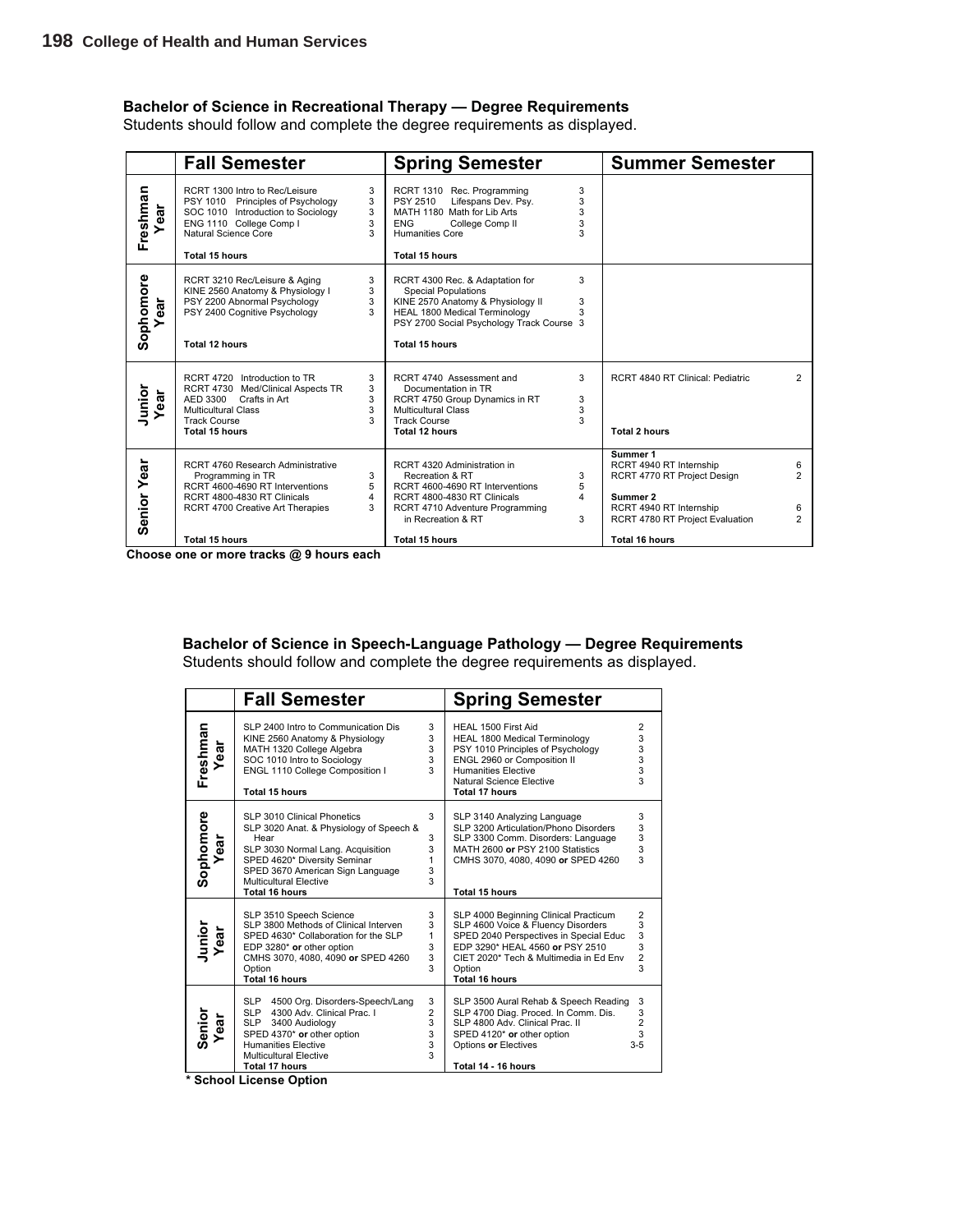#### **Community Recreation (24 hours)**

| Essentials of Helping Relationships 3      |
|--------------------------------------------|
|                                            |
|                                            |
| Marketing for Non-Profit Organizations or  |
|                                            |
|                                            |
| Managerial/Behavioral Processes in Orgs. 3 |
|                                            |
|                                            |
|                                            |

#### **Community Special Recreation (24 hours) Choose 8 courses from the following:**

| <b>CMHS</b> | 4080 | Essentials of Helping Relationships 3     |  |
|-------------|------|-------------------------------------------|--|
| <b>KINE</b> | 2560 |                                           |  |
| <b>KINE</b> | 3520 |                                           |  |
| HEAL        | 1800 |                                           |  |
| HEAL        | 3500 |                                           |  |
| HEAL        | 3800 |                                           |  |
| HEAL        | 4500 |                                           |  |
| <b>HEAL</b> | 4560 |                                           |  |
| <b>MKTG</b> | 3170 | Marketing for Non-Profit Organizations or |  |
|             |      |                                           |  |
| <b>PSY</b>  | 2200 |                                           |  |
| <b>PSY</b>  | 2400 |                                           |  |
| <b>PSY</b>  | 2700 |                                           |  |
| <b>PSY</b>  | 3200 |                                           |  |

## **Recreational Therapy**

This program meets professional standards set by the National Council for Therapeutic Recreation Certification (NCTRC), National Therapeutic Recreation Society (NTRS) and the American Therapeutic Recreation Association (ATRA). The program is designed to give the student a basic foundation in the three major areas of therapeutic recreation service delivery: treatment, leisure education and special recreation.

### **Bachelor of Science in Recreational Therapy Degree Requirements**

*Students should follow and complete the degree requirements as displayed in the recreation therapy program of study chart. Students should choose one of the following tracks: psychology, pediatrics, therapeutic arts or premasters of occupational therapy*.

#### **Psychology Minor (9 hours)**

*Students must apply to the College of Arts & Sciences for the minor.*

| <b>PSY</b>                 | 3200 |                                        |  |  |  |  |
|----------------------------|------|----------------------------------------|--|--|--|--|
|                            |      | Select two courses from the following: |  |  |  |  |
| <b>PSY</b>                 | 3210 |                                        |  |  |  |  |
| <b>PSY</b>                 | 3220 |                                        |  |  |  |  |
| <b>PSY</b>                 | 3500 |                                        |  |  |  |  |
| <b>PSY</b>                 | 3510 |                                        |  |  |  |  |
| <b>PSY</b>                 | 3700 |                                        |  |  |  |  |
| Pediatrics (9 hours)       |      |                                        |  |  |  |  |
| <b>AED</b>                 | 4140 | Art Education for the Special Child or |  |  |  |  |
| <b>AED</b>                 | 4240 | Adaptive Methods in Therapeutic Art    |  |  |  |  |
|                            |      |                                        |  |  |  |  |
| <b>AED</b>                 | 4560 |                                        |  |  |  |  |
| <b>PSY</b>                 | 3220 |                                        |  |  |  |  |
| Therapeutic Arts (9 hours) |      |                                        |  |  |  |  |
| AED                        | 4300 | Media & Methods in Therapeutic Art  3  |  |  |  |  |
| AED                        | 4560 |                                        |  |  |  |  |

#### **Select one course from the following:**

| 3100                                         | Art Education for Pre-Primary and        |  |  |  |  |
|----------------------------------------------|------------------------------------------|--|--|--|--|
|                                              |                                          |  |  |  |  |
| 4140                                         | Art Education for the Special Child  3   |  |  |  |  |
| 4200                                         | Computer Graphics in Art Education  3    |  |  |  |  |
| 4240                                         | Adaptive Methods in Therapeutic Art      |  |  |  |  |
|                                              |                                          |  |  |  |  |
| 4280                                         | Therapeutic Art for Adult Populations  3 |  |  |  |  |
| <b>MCO Preoccupational Therapy (9 hours)</b> |                                          |  |  |  |  |
| CHEM or BIOL                                 | (May be used to satisfy University)      |  |  |  |  |
|                                              |                                          |  |  |  |  |

## **Speech-Language Pathology**

The program provides course work in communication disorders preparing the student for graduate work in speech-language pathology. The strengths of the program include supervised clinical experiences on the undergraduate level and selection of medical, multidisciplinary, school, or science-research preparatory options. A master's degree is one of the requirements for licensure and certification as a speech-language pathologist.

### **Bachelor of Science in Speech-Language Pathology Degree Requirements**

*Students should follow and complete the degree requirements as displayed in the speech-language pathology program of study chart. Students should also select one of the following options.*

#### **Options for Speech-Language Pathology**

#### **Medical Option (14 hours)**

| KINE        | 2560 | Human Anatomy & Physiology I (satisfies |  |
|-------------|------|-----------------------------------------|--|
|             |      |                                         |  |
| <b>KINE</b> | 2530 |                                         |  |
| <b>KINE</b> | 2540 |                                         |  |
| HEAL.       | 3600 |                                         |  |
| PSY         | 3400 |                                         |  |

#### **Multidisciplinary Options (18 hours)**

#### **Select courses from two or three of the following areas: AGING**

| AGING       |                  |                                         |
|-------------|------------------|-----------------------------------------|
| HEAL        | 4560             |                                         |
| SOC         | 4190             |                                         |
| <b>CMHS</b> | 4090             | Therapeutic Environment for the Aged 3  |
|             | COUNSELING       |                                         |
| CMHS        | 3070             |                                         |
| CMHS        | 4080             | Essentials for Helping Relationships  3 |
| <b>CMHS</b> | 4090             | Therapeutic Environment for the Aged 3  |
|             | FOREIGN LANGUAGE |                                         |
|             |                  | French, German, Japanese, Latin,        |
|             |                  | Spanish or American Sign Language  3-14 |
| HEALTH      |                  |                                         |
| HEAL.       | 3300             |                                         |
| HEAL        | 3600             |                                         |
| HEAL        | 3800             |                                         |
| HEAL        | 4560             |                                         |
|             |                  |                                         |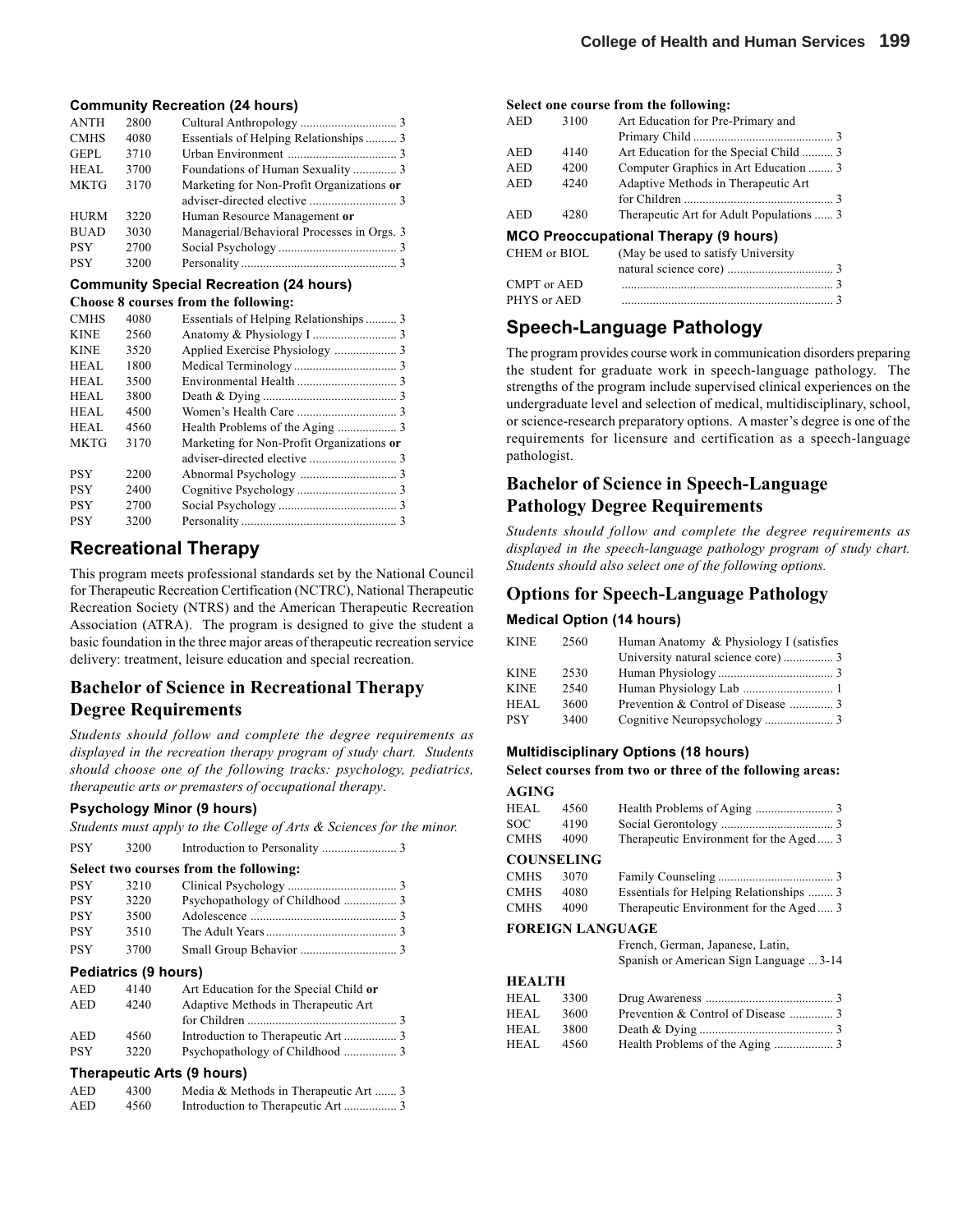#### **LINGUISTICS**

| <b>LING</b><br>3190<br><b>LING</b><br>Language in the African American<br>4140<br><b>LING</b><br>4180<br>The Representation of Language in the<br><b>MATH</b><br>3610<br><b>MATH</b><br><b>MATH</b><br>3620<br><b>PSYCHOLOGY</b><br><b>PSY</b><br>3110<br><b>PSY</b> | 3150 |  |
|----------------------------------------------------------------------------------------------------------------------------------------------------------------------------------------------------------------------------------------------------------------------|------|--|
|                                                                                                                                                                                                                                                                      |      |  |
|                                                                                                                                                                                                                                                                      |      |  |
|                                                                                                                                                                                                                                                                      |      |  |
|                                                                                                                                                                                                                                                                      |      |  |
|                                                                                                                                                                                                                                                                      |      |  |
|                                                                                                                                                                                                                                                                      |      |  |
|                                                                                                                                                                                                                                                                      |      |  |
|                                                                                                                                                                                                                                                                      |      |  |
|                                                                                                                                                                                                                                                                      |      |  |
|                                                                                                                                                                                                                                                                      |      |  |
|                                                                                                                                                                                                                                                                      | 3400 |  |
| <b>PSY</b><br>3410                                                                                                                                                                                                                                                   |      |  |
|                                                                                                                                                                                                                                                                      |      |  |

#### **SOCIOLOGY**

| <b>SOCIOLOGY</b> |      |  |
|------------------|------|--|
| SOCW 3070        |      |  |
| SOC.             | 4180 |  |
| SOC.             | 4190 |  |

PSY 3620 Sensory Processes ...................................... 3

#### **School Speech-Language Pathology Licensing Option (13 hours)**

#### **(Students should take the Preprofessional Skills Test [PPST] during the freshman year.)**

| <b>CIET</b> | 2020 | Technology and Multimedia for Education2  |
|-------------|------|-------------------------------------------|
| <b>EDP</b>  | 3280 | Foundations of Teaching and Learning 3    |
| <b>SPED</b> | 4370 | Curriculum & Methods for Mild Needs  3    |
| <b>SPED</b> | 4120 | Teaching Students with Intensive Needs  3 |
| <b>SPED</b> | 4620 |                                           |
| <b>SPED</b> | 4630 | Collaboration for the Speech-Language     |
|             |      |                                           |

#### **Science/Research Option (14 hours)**

| <b>PSY</b> | 3110 |                                         |
|------------|------|-----------------------------------------|
| <b>PSY</b> | 4200 |                                         |
| HEAL       | 4800 | Public Health Research & Statistics 3   |
| SLP.       | 4910 | Directed Research in Speech-Language  3 |

## **Department of Social Work**

*Terry Cluse-Tolar, chair*

## **Degree Programs**

Bachelor of Arts in Social Work Associate of Applied Science Degree in Social Service

### **Social Work**

*Terry Cluse-Tolar, program director Martha Delgado, field coordinator*

The social work program offers a bachelor of arts degree, which is fully accredited by the Council on Social Work Education as required for entry into the beginning level of professional social work practice. The social work program prepares graduates to work as generalist social workers across system sizes and with various population groups. Graduates of the program meet the educational requirements for licensing at the Licensed Social Worker (LSW) level in the State of Ohio.

### **Requirements for the Undergraduate Major**

Freshmen entering The University of Toledo with the intent of majoring in social work will be categorized as presocial work until they complete the requirements to apply to the program and have been accepted.

Prior to application to the social work program, the student must have:

- completed 45 semester hours of course work;
- an overall GPA of 2.25 or higher;
- completed SOCW 1030, SOCW 2010 and SOCW 2210 with a major GPA of at least a 2.5 and a grade no less than a C in each.

Admission to the social work program is selective, and no student will be permitted to take social work courses at the 3000 level or higher unless they have applied and been admitted to the program. Application procedures are available from the student's adviser and also in the Social Work Student Handbook available from the program office.

#### **Degree Requirements**

Social work students must use BIOL 1120 toward meeting the natural science requirements of the College of Health and Human Services. Students may not take P/NC in major courses or related courses, except SOCW 4220.

**Note:** Entry into SOCW 4120, 4130, 4200, 4210, 4220 and 4230 requires senior standing, an overall GPA of 2.25, a GPA of 2.5 in the major, a grade of C or better in all major courses and permission of the field coordinator.

#### **Honors in Social Work**

Qualified juniors and seniors may apply to work for Honors in social work. The following are requirements for admission to the Honors program in social work:

- 3.3 minimum GPA in social work courses
- 3.0 minimum cumulative GPA
- 12 hours completed work in social work
- Qualification as a social work major

After being admitted to the Honors program in social work, the student must complete 9 hours of independent work in social work. During the final semester before graduation, the student must pass a comprehensive examination or complete a research project. The Honors topic and research project are to be developed in close conjunction with a faculty adviser. Students should discuss their special interests with faculty members or with the Honors adviser who will help identify an appropriate faculty member to guide the Honors work.

#### **Social Work Degree Requirements**

*Students should follow and complete the degree requirements as displayed in the social work program of study chart.*

### **Social Services**

*David Browning, director*

Graduates work with other professional workers as part of the professional team involved in services to groups, families, individuals and the community. Those graduating with an associate's degree in social services will be eligible to apply for a Social Work Assistant Certification in the State of Ohio. Special options will prepare students for employment in agencies and organizations with specialized service.

### **Associate of Applied Science in Social Services Degree Requirements**

*Students should follow and complete the degree requirements as displayed in the social services program of study chart.*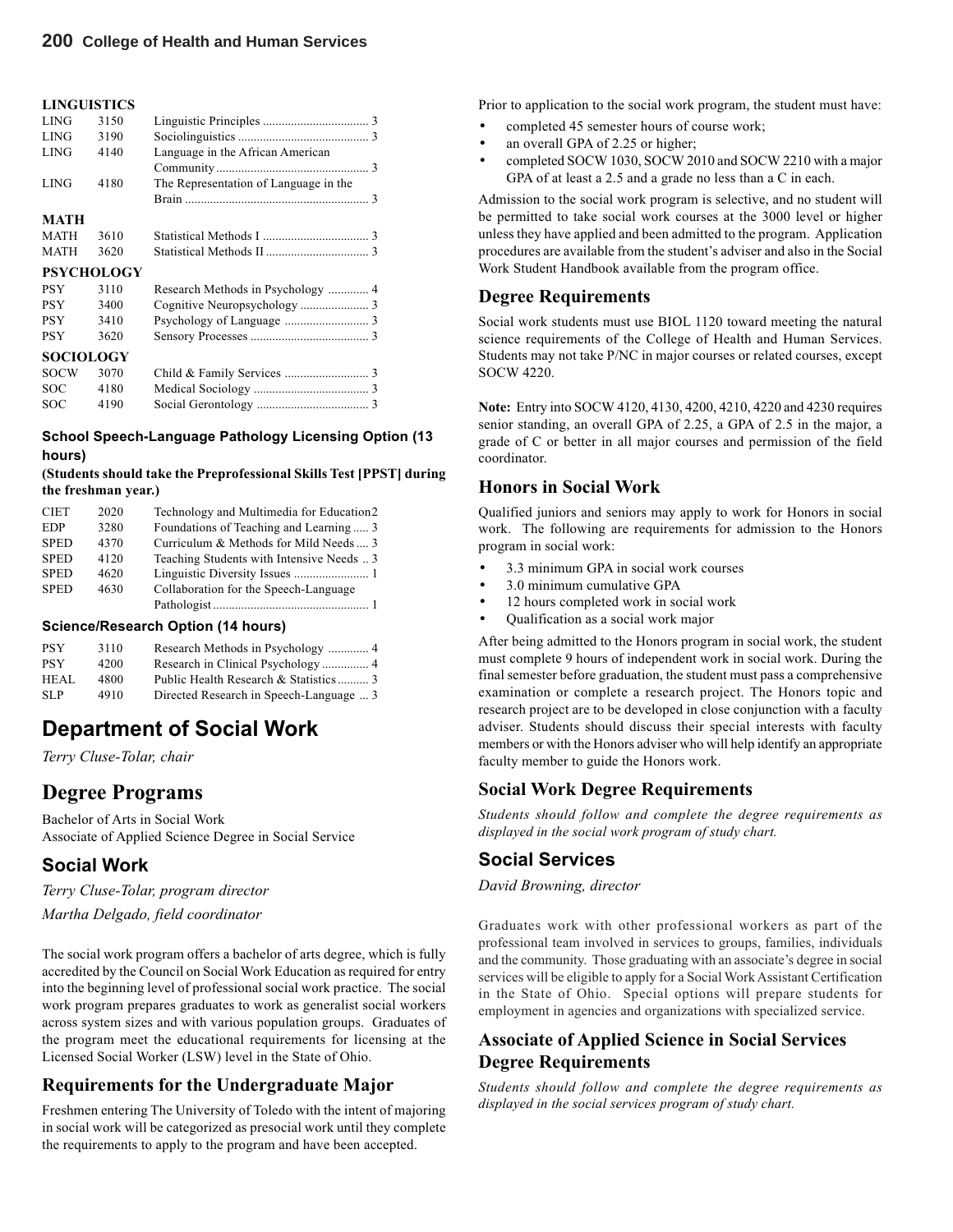#### **Bachelor of Arts in Social Work — Degree Requirements**

Students should follow and complete the degree requirements as displayed.

|                 | <b>Fall Semester</b>                                                                                                                                                                                                                  |                                             | <b>Spring Semester</b>                                                                                                                                                                                                            |                              |
|-----------------|---------------------------------------------------------------------------------------------------------------------------------------------------------------------------------------------------------------------------------------|---------------------------------------------|-----------------------------------------------------------------------------------------------------------------------------------------------------------------------------------------------------------------------------------|------------------------------|
| Freshman<br>ear | HHS 1000 College Orientation<br>ENGL 1110 Composition I<br>SOC 1010 Intro to Sociology<br>MATH 1180 Mathematics for Liberal Arts<br>SOCW 1030 Intro to Social Welfare<br><b>Humanities Elective</b><br>Total 16 hours                 | 1<br>3<br>3<br>3<br>3<br>3                  | ENGL 1130 or higher College Comp II<br>BIOL 1120 Survey of Biology<br>PSY 1010 Principles of Psychology<br>CMPT 1100 Comp. Inform. Applications<br><b>General Elective</b><br><b>Total 16 hours</b>                               | 3<br>3<br>3<br>3<br>$\Delta$ |
| Sophomore<br>đ  | <b>PSC</b><br>1200 American National Govt.<br>SOCW 2010 Survey of SW Profession<br><b>Humanities Elective</b><br>Natural Science Elective<br><b>General Elective</b><br><b>Total 16 hours</b>                                         | 3<br>3<br>3<br>3<br>$\overline{\mathbf{A}}$ | ECON 1200 Prin. Of Microeconomics<br>ANTH 2100 Human Society thru Film or<br>ANTH 2800 Cultural Anthropology<br>SOCW 2210 SW Field Experience I<br><b>Humanities Elective</b><br><b>General Elective</b><br><b>Total 15 hours</b> | 3<br>3<br>$\frac{3}{3}$<br>3 |
| Junior<br>ear   | SOCW 3110 Social Work Practice I<br>SOCW 3210 Human Behav-SocEnvt I<br>SOCW 3300 Social Policy & Legislation<br>HIST 3250 or 3260 or 3310 or 4430<br>SOC 3290 or PSC 3110 or PSY 2100 or<br><b>RESM 4100</b><br><b>Total 15 hours</b> | 3<br>3<br>3<br>3<br>3                       | SOCW 3120 Social Work Interviewing<br>SOCW 3220 Human Behavior-Soc Envt II<br>SOCW 3230 Human Behavior III<br><b>WGST xxxx Elective</b><br><b>SOCW xxxx Elective</b><br><b>Total 16 hours</b>                                     | 4<br>3<br>3<br>3<br>3        |
| Senior<br>ear   | SOCW 4010 Social Work Research<br>SOCW 4120 SW Practice II<br>SOCW 4200 Field Lab II<br>SOCW 4220 Field II<br>SOC, PSY, WGST, AFST Elective<br>Total 15 hours                                                                         | 3<br>3<br>$\mathbf{1}$<br>5<br>$\mathbf{3}$ | SOCW 4130 SW Practice III<br>SOCW 4210 Field Lab III<br>SOCW 4230 Field III<br>SOC 4660 Racial/Ethnic Minorities/US or<br>SOC 4670 African Americans in US<br><b>General Elective</b><br><b>Total 15 hours</b>                    | 3<br>1<br>5<br>3<br>3        |

**Associate of Applied Science in Social Services — Degree Requirements** Students should follow and complete the degree requirements as displayed.

|                       | <b>Fall Semester</b>                                                                                                                                                                                                                                       |                       | <b>Spring Semester</b>                                                                                                                                                                                                           |                  |
|-----------------------|------------------------------------------------------------------------------------------------------------------------------------------------------------------------------------------------------------------------------------------------------------|-----------------------|----------------------------------------------------------------------------------------------------------------------------------------------------------------------------------------------------------------------------------|------------------|
| man<br>Year<br>Freshr | HHS 1000 Orientation<br>ENGL 1110 Composition I<br>SOST 1010 Intro to Social Services<br>SOST 1070 Techniques of Interviewing<br>PSY 1010 Principles of Psychology<br>CMPT 1100 Computer Information Appl.<br>Total 16 hours                               | 3<br>3<br>3<br>3<br>3 | ENGL 1130 or higher College Comp II<br>SOST 1020 Helping Skills in Soc. Serv.<br>SOST 1080 Team App. in Soc. Serv.<br>SOST 1130 Community Resources<br>SOST 1500 Self Mgmt & Interpersonal<br>Relations<br><b>Total 15 hours</b> | 3<br>3<br>3<br>3 |
| Sophomore<br>đ        | SOST 2100 Social Aspects-<br>Record Keeping<br>SOST 2110 Ethnic Studies in Soc. Serv.<br>ANTH 2100 Human Society thru Film or<br>ANTH 2800 Cultural Anthropology<br>MATH 1180 Math for Liberal Arts<br><b>Humanities Elective</b><br><b>Total 15 hours</b> | 3<br>3<br>3<br>3<br>3 | SOST 2020 Methods in Soc. Serv.<br>SOST 2350 Social Services Internship<br>COMM 2600 Public Presentations<br>CMHS 1230 Pathology in Mental Health<br>PSC 1200 American National Govt<br>Total 16 hours                           | 3<br>3<br>3      |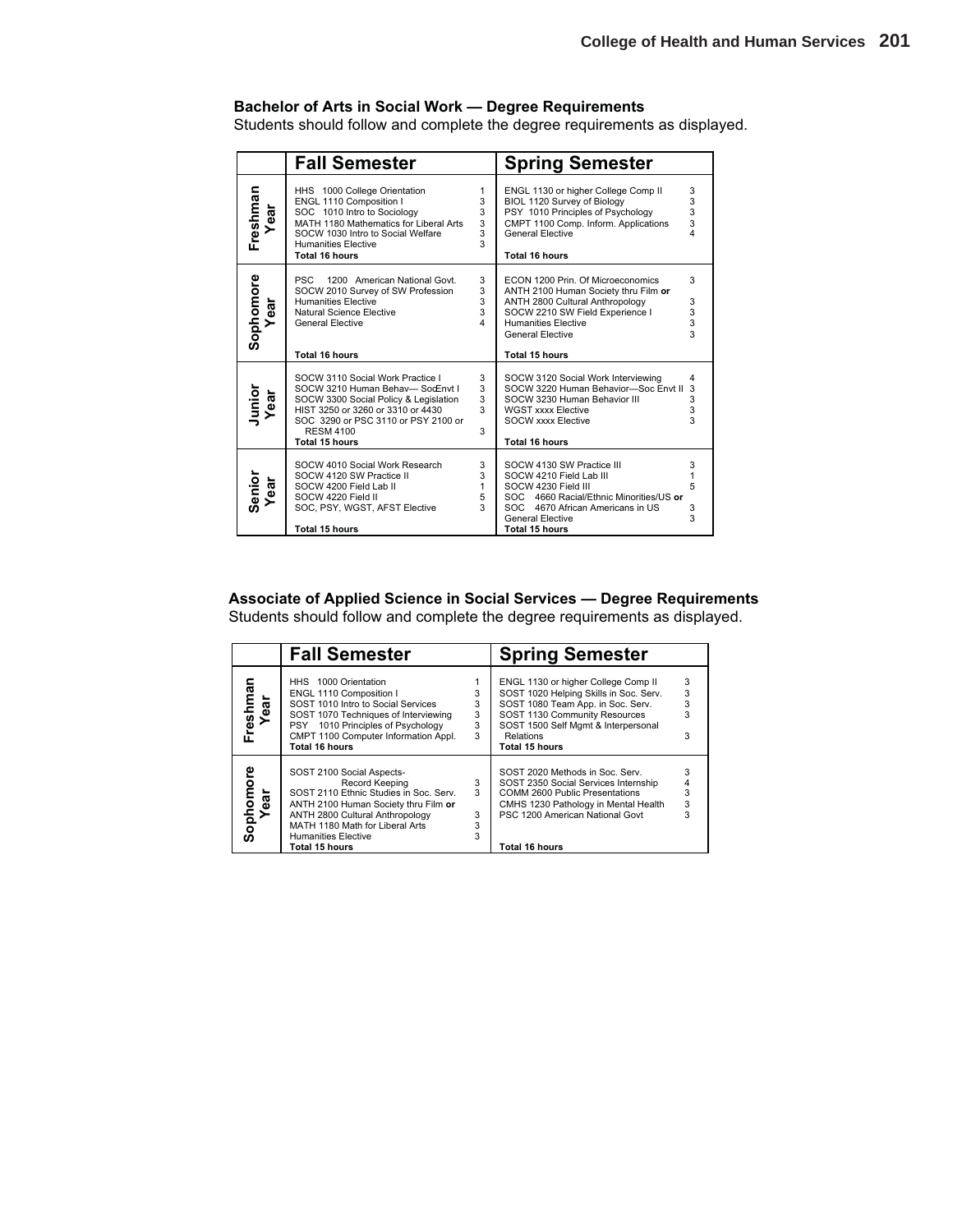## **Department of Undergraduate Legal Specialties**

*Attorney Kathleen Mercer Reed, chair*

## **Degree Programs**

Associate of Applied Science in Paralegal Studies Bachelor of Science in Paralegal Studies Post-Baccalaureate Certificate in Paralegal Studies Nurse Paralegal Certificate

A dynamic field of study, UT's paralegal studies program prepares students to be an integral part of the legal team, working under the supervision and direction of attorneys. Paralegals assist attorneys by conducting interviews and investigations, researching cases, drafting legal documents, assisting at real estate closings, depositions, trial and more.

All paralegal courses develop critical thinking and communication skills. There are currently four different program options from which to choose: a two-year associate of applied science degree in paralegal studies, a bachelor of science degree in paralegal studies, a post-baccalaureate certificate in paralegal studies and a nurse paralegal certificate.

### **Associate of Applied Science in Paralegal Studies**

*Students should complete the degree requirements as displayed in the program of study and follow the suggested schedule*.

## **Bachelor of Science in Paralegal Studies**

The bachelor of science in paralegal studies is an excellent "pre-law" track for those considering law school. Graduates with a bachelor's degree in paralegal studies who meet certain criteria will receive preferential consideration for admission to UT's College of Law.

*Students should complete the degree requirements as displayed in the program of study and follow the suggested schedule.*

### **Post-baccalaureate Certificate in Paralegal Studies**

To be accepted into this program, students must have a four-year bachelor's degree.

*Students should complete the certificate requirements as displayed in the program of study and follow the suggested schedule*.

## **Nurse Paralegal Certificate**

To be accepted into this program, a student must have at least an associate's degree in nursing, hold a current R.N. license and have at least 2,000 hours of nursing experience)

*Students should complete the certificate requirements as displayed in the program of study and follow the suggested schedule.*

## **Prelaw Studies**

No particular degree is required for admission to law school. It is recommended, however, that students have good communication, logic and analytical skills, and possess a fundamental understanding of the legal system. Paralegal studies, as well as many other majors, is good preparation for law school. The faculty of the department of undergraduate legal specialties are all practicing attorneys and are available for career advising. Contact the department office for more information.

#### **Associate of Paralegal Studies — Degree Requirements**

(American Bar Association Approved Program)

Students should follow and complete the degree requirements as displayed.

|                   | <b>Fall Semester</b>                                                                                                                                                                      |                       | <b>Spring Semester</b>                                                                                                                                                                 |                         |
|-------------------|-------------------------------------------------------------------------------------------------------------------------------------------------------------------------------------------|-----------------------|----------------------------------------------------------------------------------------------------------------------------------------------------------------------------------------|-------------------------|
| Freshman<br>Year  | 1010 Introduction to Law<br>LGL.<br>LGL.<br>1720 Law Practice Mgmt<br>LGL 2120 Real Estate<br>ENGL 1110 College Composition 1<br>MATH 1180 Math for Liberal Arts<br><b>Total 15 hours</b> | 3<br>3<br>3<br>3<br>3 | 1150 Tort law<br>LGL<br>1160 Legal Research, Wrtg & Case<br>LGL<br>LGL 2110 Estate & Probate<br>ENGL 1130 or higher College Comp II<br>Social Science Elective<br>Total 15 hours       | 3<br>3<br>3<br>3        |
| Sophomore<br>Year | 2020 Civil Procedure<br>LGL.<br>LGL Legal Elective*<br>ACTG 1040 Prin. of Financial Accounting<br><b>Humanities Elective</b><br>Social Science Elective<br><b>Total 15 hours</b>          | 3<br>3<br>3<br>3<br>3 | 2940 Paralegal Internship<br>LGL<br>LGL Legal Elective*<br>ACTG 1050 Prin. of Mgmt Accounting<br>CMPT 1100 Computer Info. Applications<br><b>Humanities Elective</b><br>Total 15 hours | 3<br>$\frac{3}{3}$<br>3 |

#### **\* LGL Technical Electives**

LGL 2210 Practice & Procedures in Administrative Law

LGL 2130 Family Law

LGL 2700 Advocacy: Mock Trial LGL 3010 Law of Business Associations

- LGL 3030 Advanced Legal Research and Writing
- LGL 3050 Bankruptcy Practices & Consumer Applications

LGL 3330 Litigation

LGL 3350 Alternative Dispute Resolution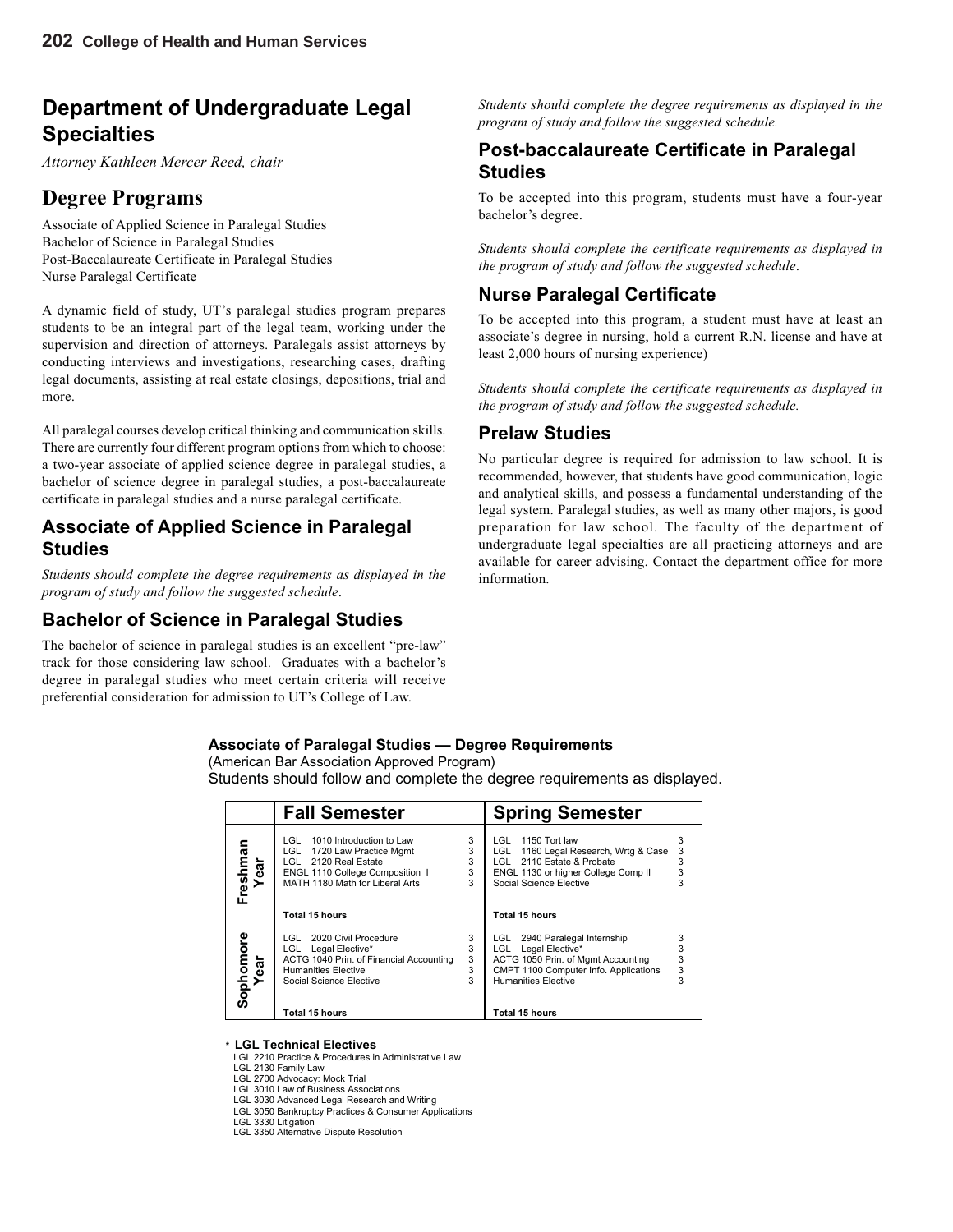#### **Bachelor of Science — Paralegal Program Degree Requirements**

(American Bar Association Approved Program)

Students should follow and complete the degree requirements as displayed.

|                   | <b>Fall Semester</b>                                                                                                                                                                                             |                            | <b>Spring Semester</b>                                                                                                                                                                                        |                                         |
|-------------------|------------------------------------------------------------------------------------------------------------------------------------------------------------------------------------------------------------------|----------------------------|---------------------------------------------------------------------------------------------------------------------------------------------------------------------------------------------------------------|-----------------------------------------|
| Freshman<br>Year  | ENGL 1110 College Composition I<br>LGL 1010 Introduction to Law I<br>LGL 1720 Law Practice Mamt<br>MATH 1320 College Algebra<br>LGL 2120 Real Estate Transactions<br><b>Total 15 hours</b>                       | 3<br>3<br>3<br>3<br>3      | ENGL 1130 or higher College Comp II<br>LGL 1160 Legal Research<br>LGL 1150 Tort Law<br>CMPT 1100 Computer Info. Applications or<br>BUAD 1020 Micro-Computer Appl<br>Social Science Elective<br>Total 15 hours | $\frac{3}{3}$<br>3<br>3<br>$\mathbf{3}$ |
| Sophomore<br>Year | LGL 2020 Civil Procedure<br>LGL 2130 Family Law<br>LGL 2700 Advocacy: Mock Trial<br>BUAD 2040 Financial Acct. Information<br>Social Science Elective<br><b>Total 15 hours</b>                                    | 3<br>3<br>3<br>3<br>3      | 2110 Estate & Probate Admin.<br>LGL<br>LGL 2210 Prac. & Prod. Of Admin Law<br>PHIL 1020 Critical Thinking<br><b>Humanities Electives</b><br>Total 15 hours                                                    | 3<br>3<br>3<br>6                        |
| Junior<br>Year    | LGL 3030 Adv. Legal Res/Wrtg<br>LGL 3050 Bankruptcy Pract & Cons Appl<br>PHIL 3400 Ethical Theory<br>Multicultural Elective<br>Natural Science Elective<br>Natural Science Elective Lab<br><b>Total 16 hours</b> | 3<br>3<br>3<br>3<br>3<br>1 | LGL 3010 Law of Business Associations<br>LGL 3330 Litigation<br>LGL 3350 Alternative Dispute Resolution<br>Legal Specialty Option<br>Multicultural Elective<br>Elective<br><b>Total 18 hours</b>              | 3<br>3<br>3<br>3<br>3<br>3              |
| Senior<br>Year    | LGL 4030 Contract Law<br>LGL 4130 Clinical Experience<br>PHIL 3710 Philosophy of Law<br>Natural Science & Elective<br>Elective<br>Total 15 hours                                                                 | 3<br>3<br>3<br>3<br>3      | LGL 4940 Paralegal Internship<br>Legal Specialty Option<br>Legal Specialty Option<br>Legal Specialty Option<br>Elective<br>Total 15 hours                                                                     | 3<br>3<br>3<br>3<br>3                   |

#### **Post Baccalaureate Certificate in Legal Assisting Degree Requirements**

(American Bar Association Approved Program)

Students should follow and complete the certificate requirements as displayed.

|           | <b>Fall Semester</b>                                                                                                                                                                               |             | <b>Spring Semester</b>                                                                                                                                                                           |        |
|-----------|----------------------------------------------------------------------------------------------------------------------------------------------------------------------------------------------------|-------------|--------------------------------------------------------------------------------------------------------------------------------------------------------------------------------------------------|--------|
| ٥e<br>ear | LGL 1010 Introduction to Law<br>LGL 1720 Law Practice Management<br>LGL 2020 Civil Procedure<br><b>LGL 2120 Real Estate Transactions</b><br>LGL xxxx Technical Elective *<br><b>Total 15 hours</b> | 3<br>3<br>3 | LGL 1150 Tort Law<br>LGL 1160 Legal Research, Wrtg & Case<br>LGL 2110 Estate & Probate Admin.<br>LGL 2940 Legal Assisting Internship**<br>LGL xxxx Technical Elective *<br><b>Total 15 hours</b> | 3<br>3 |

\* LGL Technical Electives (choose two from list below)

LGL 2210 Practices & Procedures in Administrative Law

- LGL 2130 Family Law LGL 2700 Advocacy: Mock Trial
	-
- LGL 3010 Law of Business Associations LGL 3030 Advanced Legal Research and Writing
	- LGL 3050 Bankruptcy Practices & Consumer Applications
	-
- LGL 3330 Litigation LGL 3350 Alternative Dispute Resolution

\*\* Although the Paralegal Internship may be taken by post-baccalaureate certificate students during their second semester, it is strongly suggested that it be taken alone, in the student s third semester.

#### **Nurse Paralegal Certificate Degree Requirements**

(American Bar Association Approved Program)

Students should follow and complete the certificate requirements as displayed.

|             | <b>Fall Semester</b>                                                                    |   | <b>Spring Semester</b>                                                               | <b>Summer Semester</b>              |  |
|-------------|-----------------------------------------------------------------------------------------|---|--------------------------------------------------------------------------------------|-------------------------------------|--|
| Φ<br>O<br>ā | LGL 1010 Introduction to Law<br>LGL 1720 Law Practice Management<br>LGL 2210 Admin. Law | 3 | LGL 1150 Tort Law<br>LGL 1160 Legal Research, Wrtg. Case<br>LGL 2020 Civil Procedure | LGL 2940 Legal Assisting Internship |  |
|             | <b>Total 9 hours</b>                                                                    |   | Total 9 hours                                                                        | Total 3 hours                       |  |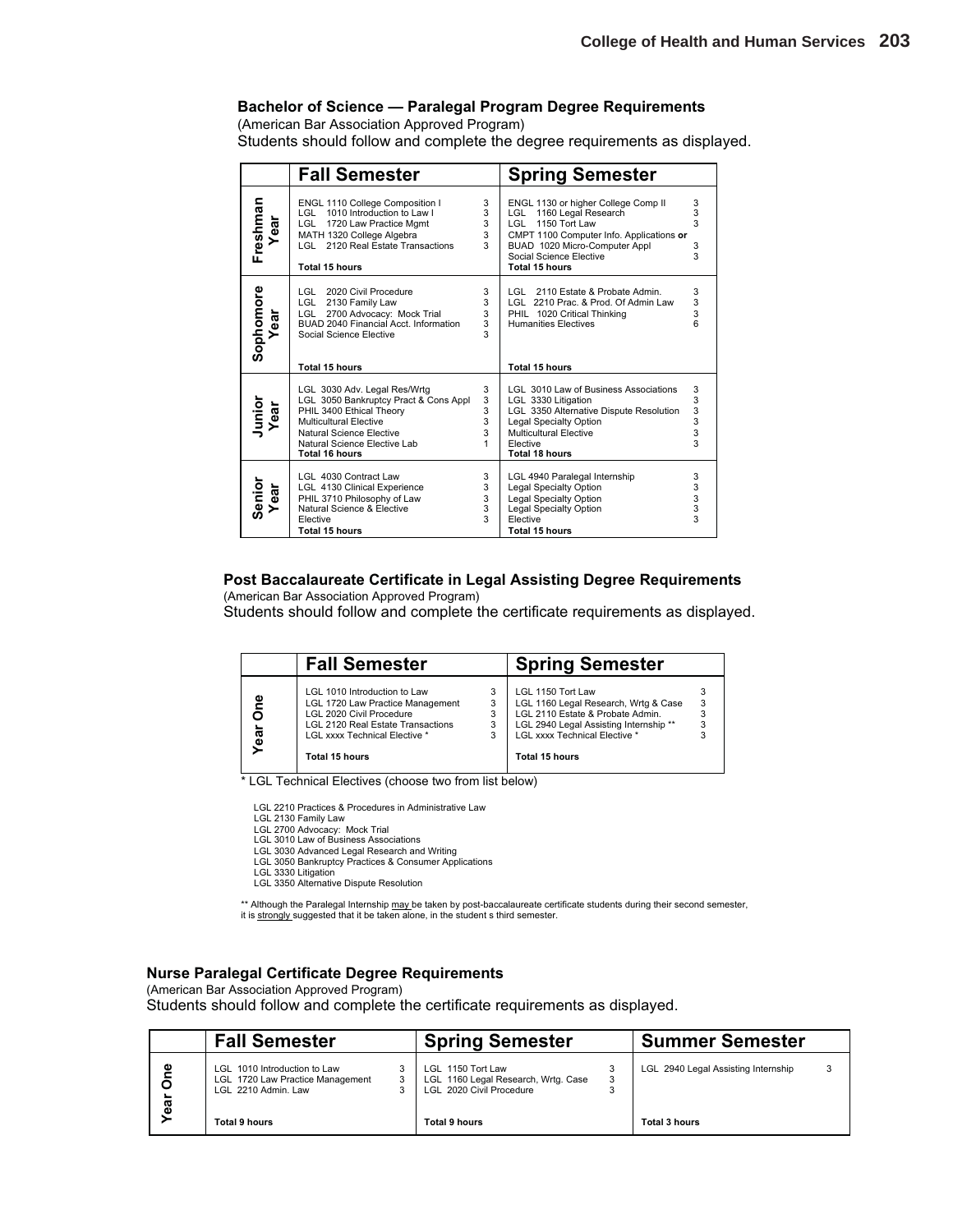# **College of Health and Human Services Faculty**

## **Department of Counseling and Mental Health Services**

**Paula Dupuy**, 1989, professor B.S., Bowling Green State University; M.Ed., Xavier University; Ed.D., University of Cincinnati

**Sharla Fasko,** 2002, assistant professor B.M.E., Henderson State University; M.Ed., Southern Arkansas University; Ph.D., University of Cincinnati

**John Laux,** 2001, assistant professor B.A., Ambassador University; M.A., West Virginia University; Ph.D., The University of Akron

**John Lewton**, 1986, professor B.A., Illinois Wesleyan University; M.A., Bowling Green State University; Ph.D., The University of Toledo

**Wendy Luellen**, 2002, assistant professor B.S., Miami University; M.A., The Ohio State University; Ed.S., University of South Florida; Ph.D., University of South Florida

**Nick J. Piazza**, 1986, professor and chair B.A., Quincy College; M.A., Illinois State University; Ph.D., Southern Illinois University - Carbondale

**Martin H. Ritchie**, 1987, professor B.A., M.Ed., Ed.D., University of Virginia

**Kathleen Salyers,** 2001, assistant professor B.A., Ohio University; M.S.Ed., University of Dayton; Ph.D., Ohio University

#### **EMERITUS AND SUPERANNUATE FACULTY**

**Robert E. Higgins**, 1963, professor emeritus B.S., Glenville State College; M.A., Gregory Peabody College for Teachers; Ed.D., Indiana University

**Lorean A. Roberts**, 1972, professor emerita B.S.E., St. Joseph's College; M.S., Ph.D., Purdue University

**Dan Seemann,** 1962, professor emeritus B.A., Columbia University; M.A., The University of Toledo; Ph.D., The University of Toledo

**Molly Treynor**, 1965, professor emerita B.Ed., Bowling Green State University; M.Ed., The University of Toledo

**Robert N. Wendt**, 1975, professor emeritus B.S., M.S., University of Wisconsin-Milwaukee; Ph.D., University of Wisconsin - Madison

**H. Eugene Wysong**, 1969, professor emeritus B.S.Ed., M.A., Miami University; Ph.D., The Ohio State University

### **ASSOCIATED FACULTY**

**Richard J. Eastop**, 1972 B.S., M.Ed., Bowling Green State University

## **Department of Criminal Justice**

**David Baker**, 2000, assistant professor B.A., York University; M.A., Ph.D., York University

**Marion S. Boss**, 1985, 1997, professor and associate dean for research and graduate education - human service B.F.A., Texas Christian University; M.F.A., Southern Methodist University; Ph.D., University of North Texas

**Michael S. Bryant**, 2002, assistant professor B.A., The Ohio State University; M.T.S., J.D., Emory University; Ph.D., The Ohio State University

**Daniel E. Hall**, 2001, associate professor and chair B.S., Indiana University; J.D., Washburn University; Ed.D., University of Central Florida

**Morris Jenkins**, 2001, assistant professor B.A., Claflin College; J.D., Stetson University; Ph.D., Northeastern University

**Yung Heock Lee**, 2002, assistant professor B. Law, National Police University, Korea; M.P.A., Yeon-Sei University; M.S., Michigan State University; Ph.D., Michigan State University

**Paul R. Paquette**, 1993, assistant professor B.Ed., M.Ed., The University of Toledo

**Michael T. Stevenson**, 1989, assistant professor B.S., M.Ed., The University of Toledo

**Lois Ventura**, 2001, assistant professor B.A., University of Findlay; M.A., The University of Toledo; Ph.D., Bowling Green State University

**Jeremy Wilson,** 2002, assistant professor B.S., The University of Toledo; M.A., Indiana University; Ph.D., The Ohio State University

#### **EMERITUS AND SUPERANNUATE FACULTY**

**Charles W. Carter, Sr.**, Ph.D. **Howard A. Nollenberger**, Ph.D. **James A. Telb**, Ph.D.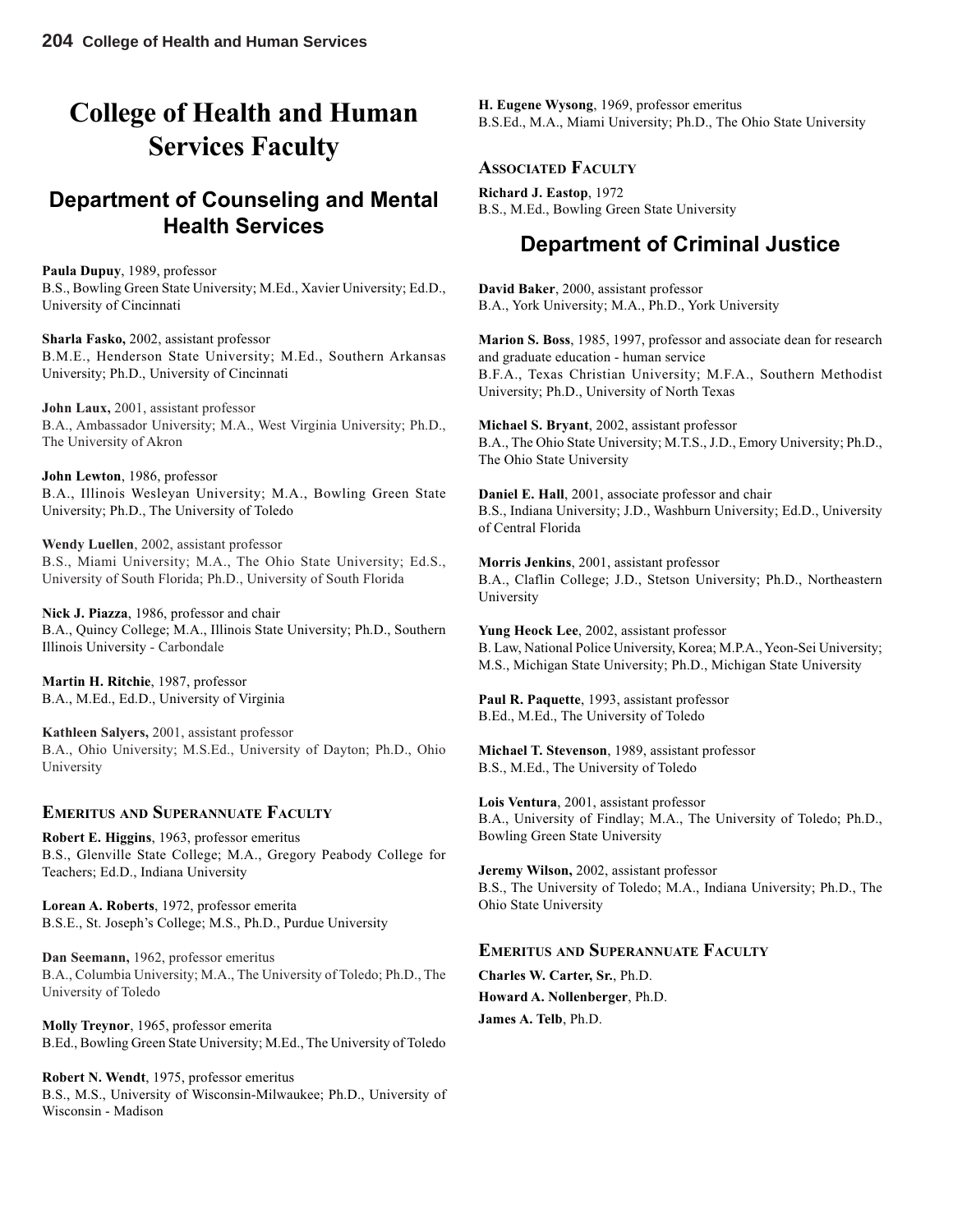## **Department of Health Professions**

**Ruth Ankele**, 1988, assistant professor R.N., B.S.N., University of Texas; M.S.N., Medical College of Ohio

**Celeste Baldwin**, 1998, assistant professor R.N., C.N.S., Ph.D., Bowling Green State University

**Craig Black**, 1979, associate professor Ph.D., Dartmouth College; RRT

**Philip Geronimo**, 1982, assistant professor B.A., Bowling Green State University; Advanced Respiratory Therapy Program, University of Chicago; RRT

**Josephine Hibbeln**, 1989, associate professor R.N., F.N.P.-C., B.S.N., University of Utah; M.S.N., Medical College of Ohio

**Betty Lemon,** 2000, assistant professor R.N., M.S.N., Medical College of Ohio

**Mira Lessick,** 2001, associate professor R.N., Ph.D., University of Texas at Austin

**Mirella G. Pardee**, 1978, associate professor R.N., B.S.N., The University of Toledo; M.S.N., Wayne State University

**Judith A. Ruple**, 1989, associate professor R.N., B.Ed., M.Ed., Ph.D., The University of Toledo

**Mary Jo Seiber**, 1981, assistant professor R.N., B.S.N., University of Michigan; M.S.N., Wayne State University

**Suzanne M. Spacek**, 1986, assistant professor A.S., B.S., M.Ed., The University of Toledo; RRT

**Jerome M. Sullivan**, 1971, professor and dean B.S., Ohio University; M.S., The University of Toledo; RRT

**Margaret F. Traband**, 1975, professor and associate dean for undergraduate education A.S., Cuyahoga Community College; B.S., M.Ed., The University of Toledo; RRT

**Suzanne Wambold**, 1989, associate professor and chair R.N., R.D.C.S., B.Ed., M.Ed., Ph.D., The University of Toledo

**Mary Ellen Wedding**, 1977, professor C.M.A., B.S., Sienna Heights College; M.T., A.S.C.P., M.Ed., The University of Toledo

**Judith B. Westmeyer**, 1987, instructor R.N., B.S.N., University of Michigan

#### **EMERITUS AND SUPERANNUATE FACULTY**

**Donna Adler Barbara A. Gylys Ellen Logan**

#### **ASSOCIATED FACULTY**

**Michael Adcock,** clinical instructor A.S., The University of Toledo; RRT

**Judith Anderson**, 1984, associate professor, Medical College of Ohio B.S.N., The Ohio State University; M.S.N., Medical College of Ohio; Ph.D., Wayne State University

**Jacquelyn Ayers,** 2001, instructor, Medical College of Ohio B.A., The University of Toledo; M.S.N., Wayne State University

**Bruce Baginski,** clinical instructor A.S., Monroe Community College; RRT

**David B. Bailey**, clinical instructor B.S., The University of Toledo; RRT

**Susan Batten**, 1995, assistant professor, Medical College of Ohio B.S.N., Ph.D., George Mason University; M.N., Emory University; M.A., West Virginia University

**James Bean,** clinical instructor A.A.S., The University of Toledo; RRT

**Luann Brunella**, clinical instructor A.S., West Virginia Northern Community College; RRT

**Nancy Brown-Schott**, 1993, instructor, Medical College of Ohio B.S.N., The University of Toledo; M.S.N., Medical College of Ohio

**Maureen Buehrer,** 2001, instructor, Medical College of Ohio B.S.N., The University of Toledo; M.S.N., Case Western Reserve University

**Marjorie Culbertson**, 1995, instructor, Medical College of Ohio B.S.N., M.S.E., Indiana University; M.S.N., Medical College of Ohio

**Judy Didion,** 1999, assistant professor, Medical College of Ohio B.S.N., The University of Toledo; M.S.N., The University of Texas Health Science Center

**Jane Durham**, 2001, instructor, Medical College of Ohio B.S.N., Indiana University; M.S.N., Rush University - Presbyterian St. Luke

**Jeanne Eastop,** 1998, assistant professor, Medical College of Ohio B.S.N., The University of Toledo; M.S.N., B.S. Ed., Bowling Green State University; M.S.N., Medical College of Ohio

**Joanne Ehrmin**, 1988, assistant professor, Medical College of Ohio B.S.N., The University of Toledo; M.S.N., Medical College of Ohio; Ph.D., Wayne State University

**Jane Evans**, 1992, associate professor, Medical College of Ohio B.S.N., Northwest State University; M.S., Boston University; Ph.D., New Mexico State University

**Jenecia Fairfax,** 1999, instructor, Medical College of Ohio B.S.N., Hunter College; M.S.N., Wayne State University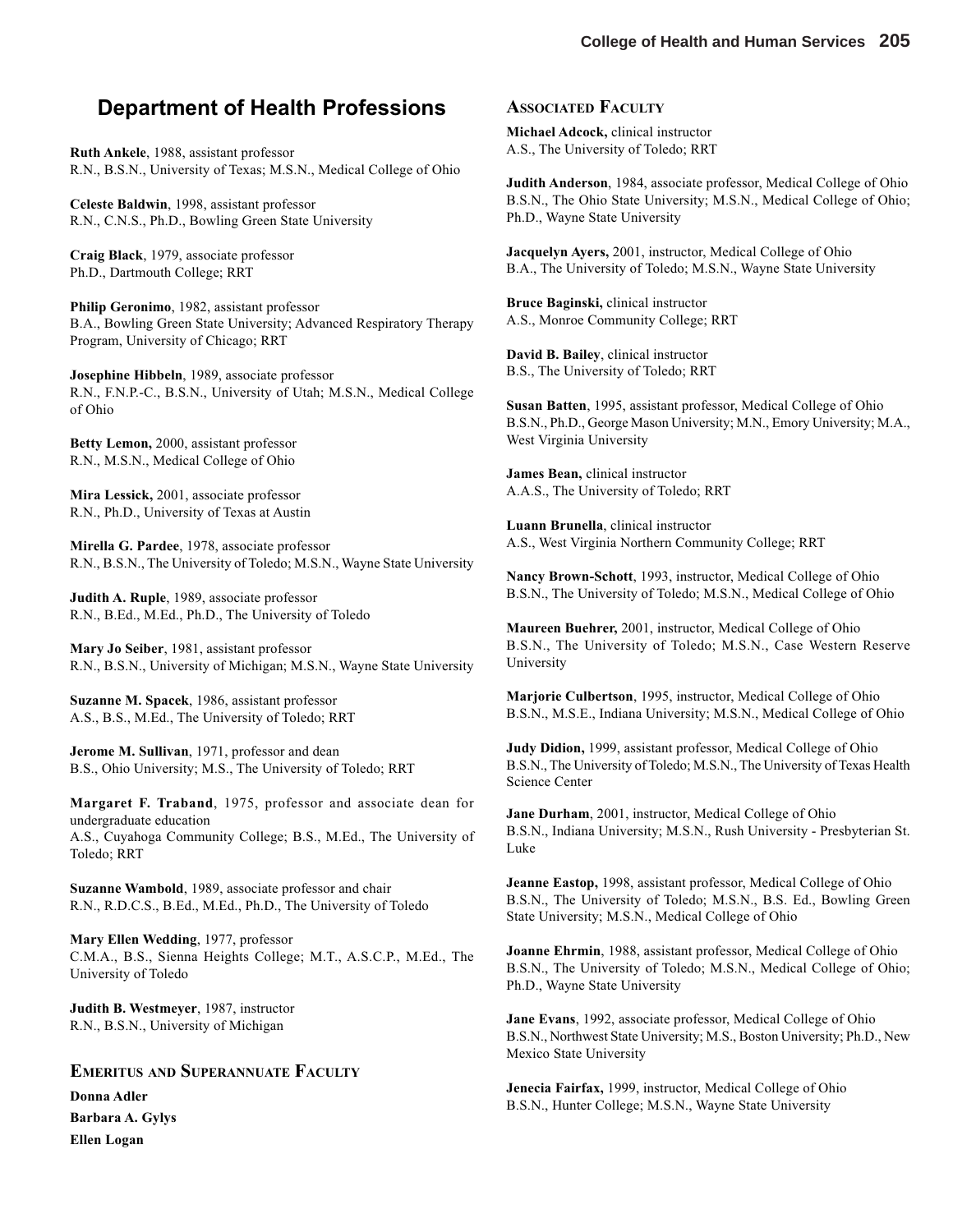**Martha Gallaghaer,** 2001, assistant professor, Medical College of Ohio B.S.N., Frances Payne Bolton School of Nursing; M.S.N., Medical College of Ohio

#### **Helen Gatzke,**

1998, assistant professor, Medical College of Ohio B.S.N., The University of Toledo; M.S.N., Wayne State University

**Penny Gergich**, clinical instructor B.S., The University of Toledo; RRT

**Thomas Gorczyca**, clinical instructor A.A.S., The University of Toledo; RRT

**Kay L. Grothaus**, 1991, assistant professor, Medical College of Ohio B.S.N., The University of Toledo; M.S.N., Medical College of Ohio

**Elizabeth Grothaus,** 2001, instructor, Medical College of Ohio B.S.N., Bowling Green State University; M.S.N., Medical College of Ohio

**Mary Beth Hayward**, 1974, associate professor, Medical College of Ohio

B.S.N., St. Mary's College; M.S.N., Catholic University of America

**Barbara Hicks**, 1989, assistant professor, Medical College of Ohio B.S.N., University of Iowa; M.S.N., Medical College of Ohio

**Patricia Hoover**, 1985, assistant professor, Medical College of Ohio B.A., Wittenberg University; B.S.N., Bowling Green State University; M.S.N., University of Virginia

**Anne Howald**, clinical instructor A.A.S., B.S., The University of Toledo; RRT

**Sue Idczak**, 1996, instructor, Medical College of Ohio B.S.N., M.S.N., Indiana University

**Pamela Jefferies,** clinical instructor A.S., Monroe Community College; RRT

**Catherine Kleiner**, 1998 instructor, Medical College of Ohio B.S.N., The University of Toledo; M.S.N., Medical College of Ohio

**Gary Knapp**, clinical instructor B.S., The University of Toledo; RRT

**Sheryl Kovar,** 2001, instructor, Medical College of Ohio B.S.N., The University of Toledo; M.S.N., Medical College of Ohio

**Mary Kozy**, 1997, instructor, Medical College of Ohio B.S.N., Duke University; M.S.N., Medical College of Ohio

**Edward Latkofszy**, clinical instructor A.S., The University of Toledo; RRT

**Judith K. Lamp**, 1979, associate professor, Medical College of Ohio B.S., M.S., The Ohio State University; Ph.D., Wayne State University

**Joy Laurer,** 2001, instructor, Medical College of Ohio B.S.N., The University of Toledo; M.S.N., Wayne State University **Carolyn Lee**, 1991, assistant professor, Medical College of Ohio B.S.N., The University of Toledo; M.S.N., Medical College of Ohio

**Kenneth L. Mapes, M.D.,** 2000, medical director of emergency medical technology B.S., The University of Toledo; M.D., University of Cincinnati

**Robert A. May**, **M.D.**, medical director, respiratory care program A.S., B.S., The University of Toledo; M.D., Medical College of Ohio

**Mary Jo Maurer,** 2002, instructor, Medical College of Ohio B.S.N., The University of Toledo; M.S.N., Medical College of Ohio

**Eliza McCartney**, 1997, assistant professor, Medical College of Ohio B.S.N., Marquette University; M.S.N., University of Michigan

**Jean McDonagh**, 1991, assistant professor, Medical College of Ohio B.S.N., University of Michigan; M.S.N., Medical College of Ohio

**Jeri Milstead,** 1998, professor and dean, Medical College of Ohio B.S.N., M.S.N., The Ohio State University; Ph.D., University of Georgia

**Joan Moon,** 2001, instructor, Medical College of Ohio B.S.N., University of Wyoming; N.S.N., University of Wyoming

**Douglas Myers**, clinical instructor B.S.A., The University of Toledo; RRT

**Bonnie Nelson**, 1993, assistant professor, Medical College of Ohio B.S.N., Bowling Green State University; M.S.N., Medical College of Ohio

**Kelly Phillips**, 1993, instructor, Medical College of Ohio B.S.N., Franklin University; M.S.N., Medical College of Ohio

**Linda Pierce**, 1989, assistant professor, Medical College of Ohio B.S.N., M.S.N., University of Akron

**Kathy Pilliod-Carpenter**, 1994, instructor, Medical College of Ohio B.S.N., The University of Toledo; M.S.N., Medical College of Ohio

**Susan Pocotte**, 1999, assistant professor, Medical College of Ohio Ph.D., University of Michigan

**Diane Polishuk**, 1990, assistant professor, Medical College of Ohio B.S.N., University of Virginia; M.S.N., University of Connecticut

**Jane Ransom**, 1978, assistant professor, Medical College of Ohio B.S.N., The Ohio State University; M.S.N., Wayne State University; Ph.D., Case Western Reserve University

**Constance Roth-Sautter**, 1997, assistant professor, Medical College of Ohio

B.A., M.S., Ph.D., The University of Toledo; M.S.N., Medical College of Ohio

**Martha Sexton**, 1997, instructor, Medical College of Ohio B.S.N., Bowling Green State University; M.S.N., Medical College of Ohio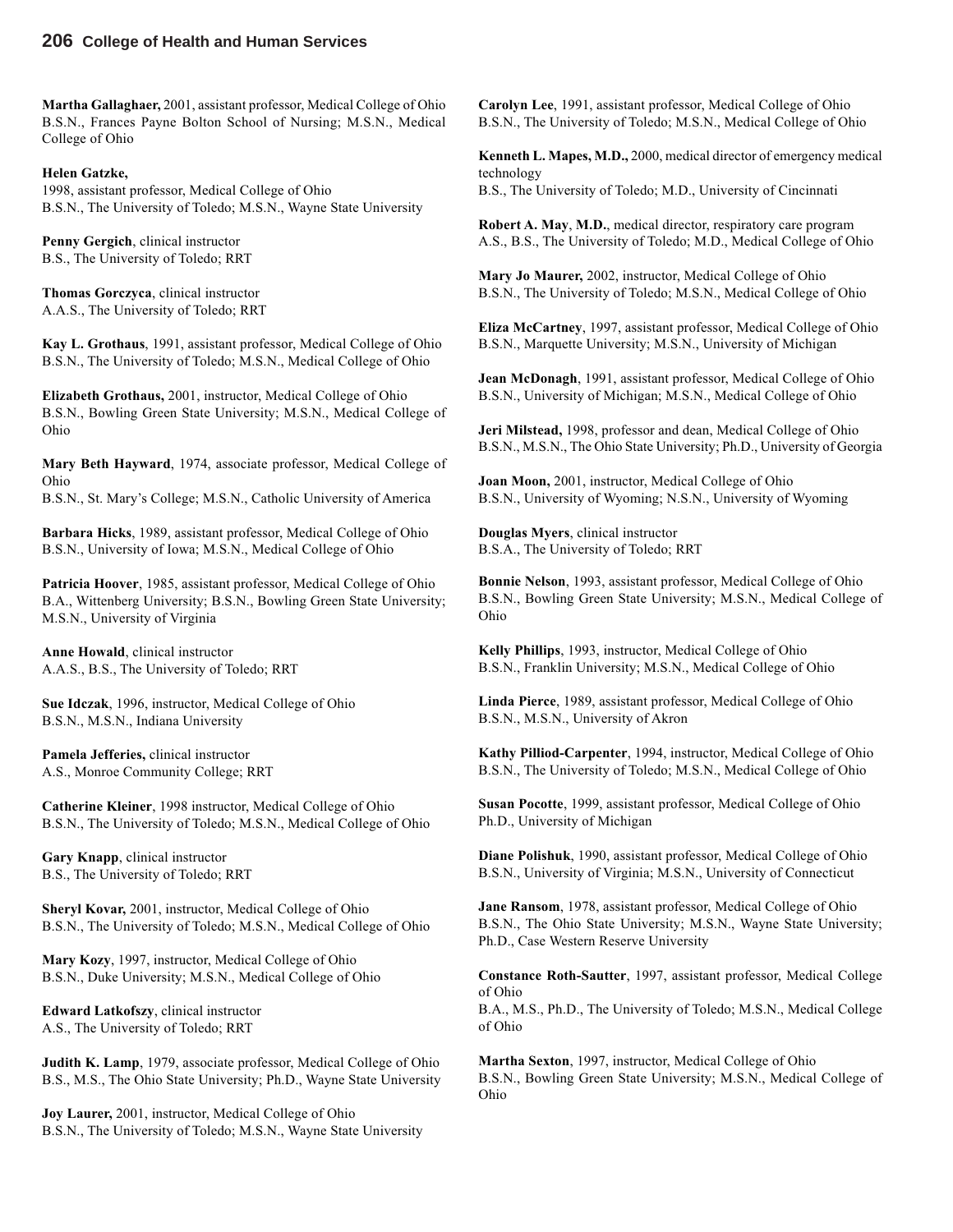**Katherine Sink**, 1995, assistant professor, Medical College of Ohio B.S.N., Medical College of Virginia; M.S.N., Medical College of Ohio; M.Ed., The University of Toledo

**Ann Smith**, 1988, assistant professor, Medical College of Ohio B.S.N., Bowling Green State University; M.S.N., Medical College of Ohio; Ph.D., Wayne State University

**Harold R. Stevens, M.D.**, 1972, medical director of respiratory care program B.A., Albion College; M.D., University of Michigan

**Tracy Szirony**, 1991, assistant professor, Medical College of Ohio B.S.N., The University of Toledo; M.S.N., Medical College of Ohio

**James Tita, D.O.,** associate medical director of respiratory care program B.S., Loyola University; D.O., Chicago College of Osteopathic Medicine

**Cynthia Tuttle,** 2001, instructor, Medical College of Ohio B.S.N., University of Iowa; M.S.N., Medical College of Ohio

**Darla Vogelpohl**, 1993, instructor, Medical College of Ohio B.S.N., The Ohio State University; M.S.N., Medical College of Ohio

**Elisabeth Wolfe**, 1993, assistant professor, Medical College of Ohio B.S.N., Skidmore College; M.S.N., Case Western Reserve University; Ph.D., The University of Toledo

## **Department of Kinesiology**

**Charles W. Armstrong**, 1977, professor and chair B.S., Slippery Rock State College; M.Ed., Ph.D., University of Pittsburgh

**Alan A. Ashby**, 1980, associate professor B.S.E., University of Texas; M.Ed., Austin State University; Ph.D., Texas A&M University

**Leonard O. Greninger**, 1974, professor B.S.Ed., Southwest Missouri State University; M.S., Ph.D., University of Illinois

**Alice McAfee**, 1986, associate professor B.S., Allegheny College; M.A. Siena Heights College; Ph.D., University of Pittsburgh

**Christine Multer**, 2002, assistant professor B.S., M.S., Miami University; Ph.D., Brigham Young University

**Danny Pincivero,** 2001, assistant professor B.A., York University; M.Ed., University of Virginia; Ph.D., University of Pittsburgh

**Francis X. Pizza**, 1998, associate professor B.Ed., The University of Toledo; M.A., Adelphi University; Ph.D., The University of Toledo

**James M. Rankin**, 1984, associate professor B.S.Ed., University of Michigan; M.A., Western Michigan University; Ph.D., Michigan State University

#### **EMERITUS AND SUPERANNUATE FACULTY**

**John N. Drowatzky**, 1965, professor emeritus B.S., University of Kansas; M.S., Ed.D., University of Oregon; J.D., The University of Toledo

**P. Brooke Johnson**, 1960, professor emeritus B.S., University of Maryland; M.S., Pennsylvania State University; Ph.D., Michigan State University

**Donald C. Stolberg**, 1963, professor emeritus B.S., Western Michigan University; M.A., Ph.D., Michigan State University

#### **ASSOCIATED FACULTY**

**Per Gunnar Brolinson, D.O.,** 1994 B.A., University of Missouri; D.O., Kirksville College of Osteopathic Medicine

**Jennifer Cummings,** 2001 B.S., University of Missouri

**Catherine L. Hornbeck**, 1983 B.S., M.S., The Ohio State University

**David M. Huffstetler**, 1984 B.S., Maryville College; M.S., Indiana University

**Roger J. Kruse**, 1994 B.A., The Ohio State University; M.D., University of Cincinnati

**Dennis E. Morse**, 1994 B.A., Hastings College; M.S., Ph.D., University of North Dakota

**Brian Jones**, 1997 B.A., Ball State University; M.S., Michigan State University

**Doris Woods**, 1978 B.S., M.S., University of Illinois; Ph.D., The University of Toledo

**Richard A. Yeasting**, 1994 B.S., Bowling Green State University; Ph.D., University of Louisville

## **Department of Military Science — Army ROTC**

**Ronald L. Baskin, MSG**, 2000, chief instructor

**Carl Burnside, SFC**, 2002, senior instructor

**Bruce F. Ladman, CPT,** 2000, assistant professor of military science B.S., University of Nebraska; M.Ed., University of Georgia

**Mark E. Parsons, CPT,** 2002, assistant professor of military science B.S., The Ohio State University

**Geoffrey B. Ovenden, LTC,** 1998, assistant professor of military science B.S., Bowdoin College; M.S. Ed., Youngstown State University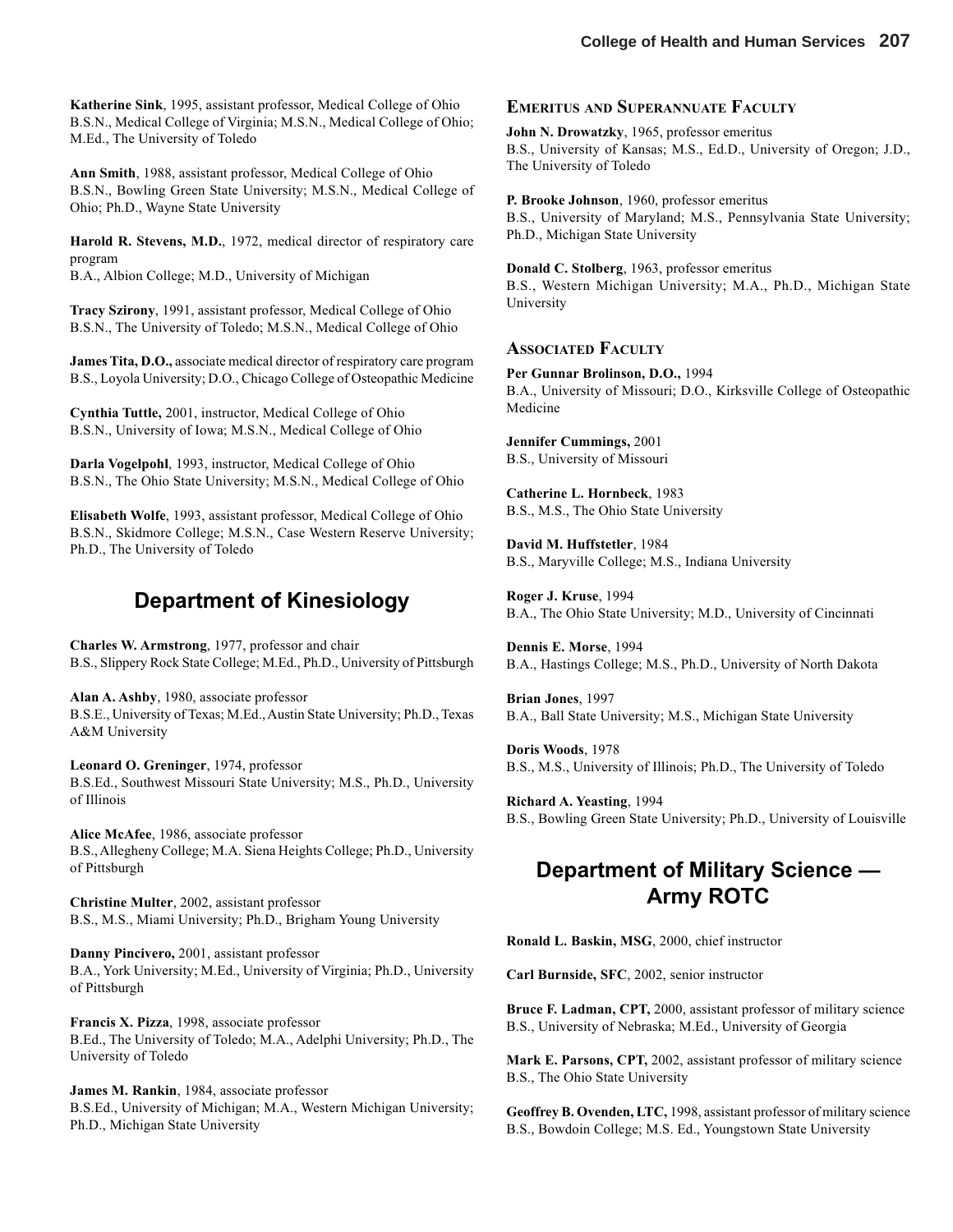**Robert L. Schaefer, MAJ,** 2002, professor of military science and chair B.A., Bellarmine University; M.S., Troy State University

## **Department of Public Health and Rehabilitative Services**

**Barbaranne Benjamin**, 1988, professor and associate dean for research and graduate education - health

B.A., Mansfield State College; M.S., M.A., Ph.D., Pennsylvania State University

**Debra J. Boardley,** 1994, associate professor B.S., Youngstown State University; M.H.S., Washington University; Ph.D., University of South Carolina

**Lee Ellis**, 1989, associate professor B.A., University of Maine-Portland; M.A., University of Maine - Orono; Ph.D., Ohio University

**Bruce W. Groves**, 1978, associate professor B.B.A., M.Ed., Ed.D., The University of Toledo

**Timothy R. Jordan,** 2001, assistant professor B.S.E., Bowling Green State University; M.Ed., Ph.D., The University of Toledo

**Joan N. Kaderavek**, 2000, associate professor B.S., Miami University; M.A., The Ohio State University; Ph.D., Bowling Green State University

**Ruthie Kucharewski,** 1998, associate professor B.S., Kent State University; M.Ed., The University of Toledo; Ph.D., Bowling Green State University

**Eric L. Longsdorf,** 2001, assistant professor B.Ed., M.Ed., Ph.D., The University of Toledo

**Roy H. Olsson Jr.,** 1987, professor and chair B.S., M.S., Pittsburg State University; Ph.D., University of Oregon

**Lori A. Pakulski**, 2000, assistant professor B.A., Michigan State University; M.S., Ph.D., Bowling Green State University

**James H. Price**, 1980, professor B.S., M.S., Indiana State University; Ph.D., Western Michigan; M.P.H., University of Oklahoma

**Stephen M. Roberts**, 1981, associate professor B.P.H.E., M.H.K., University of Windsor; Ph.D., University of Illinois

**Bernard B. Spiegel,** 1984, associate professor B.S. Ed., Ohio University; M.A., Syracuse University; Ph.D., The Ohio State University

**Thomas W.R. Tatchell,** 2000, assistant professor B.S., M.A., Central Michigan University; Ph.D., University of Utah **Susan K. Telljohann,** 1987, professor B.S., Bowling Green State University; M.S., H.S.D., Indiana University

#### **EMERITUS AND SUPERANNUATE FACULTY**

**Gere B. Fulton**, 1971, professor emeritus B.S., East Stroudsburg State College; M.A., Ph.D., University of Maryland; J.D., The University of Toledo

**George B. Gilmore**, 1966, professor emeritus B.S., Slippery Rock State College; M.Ed., University of Pittsburgh; Ph.D., The University of Toledo

**Lionel R. McIlwain**, 1969, professor emeritus Diploma, Sydney Teachers College; B.S., M.S., University of Oregon; Ed.S., The University of Toledo

**Dean F. Miller**, 1970, professor emeritus B.S., Wheaton College; M.S., H.S.D., Indiana University

**Steven L. Ranck**, professor emeritus B.S., M.Ed., Trinity University; Ph.D., University of New Mexico

## **Department of Social Work**

**Reva Allen**, 2002, associate professor B.A., Baylor University; M.A., University of Chicago; Ph.D., University of Kansas

**David Browning**, 1989, assistant professor B.A., Bowling Green State University; M.Ed., The University of Toledo

**Janice Carson**, 1987, assistant professor B.S., The University of Toledo; M.S.W., Wayne State University; M.R.E., Ashland Theological Seminary

**Terry Cluse-Tolar,** 1997, assistant professor and chair A.B., Ohio University; M.S.W., Ph.D., The Ohio State University

**Martha Delgado**, 1996, field coordinator B.A., Mary Manse College; M.S.W., University of Michigan

**Mylo Jennings,** 2000, assistant professor A.A., Blue Mountain Community College; B.S., M.S., Western Oregon State College; M.S.W., Ph.D., The Ohio State University

**Edward Suh**, 2002, associate professor B.S.W., M.S.W., Seoul National University; M.S.W., Boston College; Ph.D., Brandeis University

**Celia Williamson,** 2000, assistant professor A.A.S., B.S., The University of Toledo; M.S.S.A., Case Western Reserve University; Ph.D., Indiana University